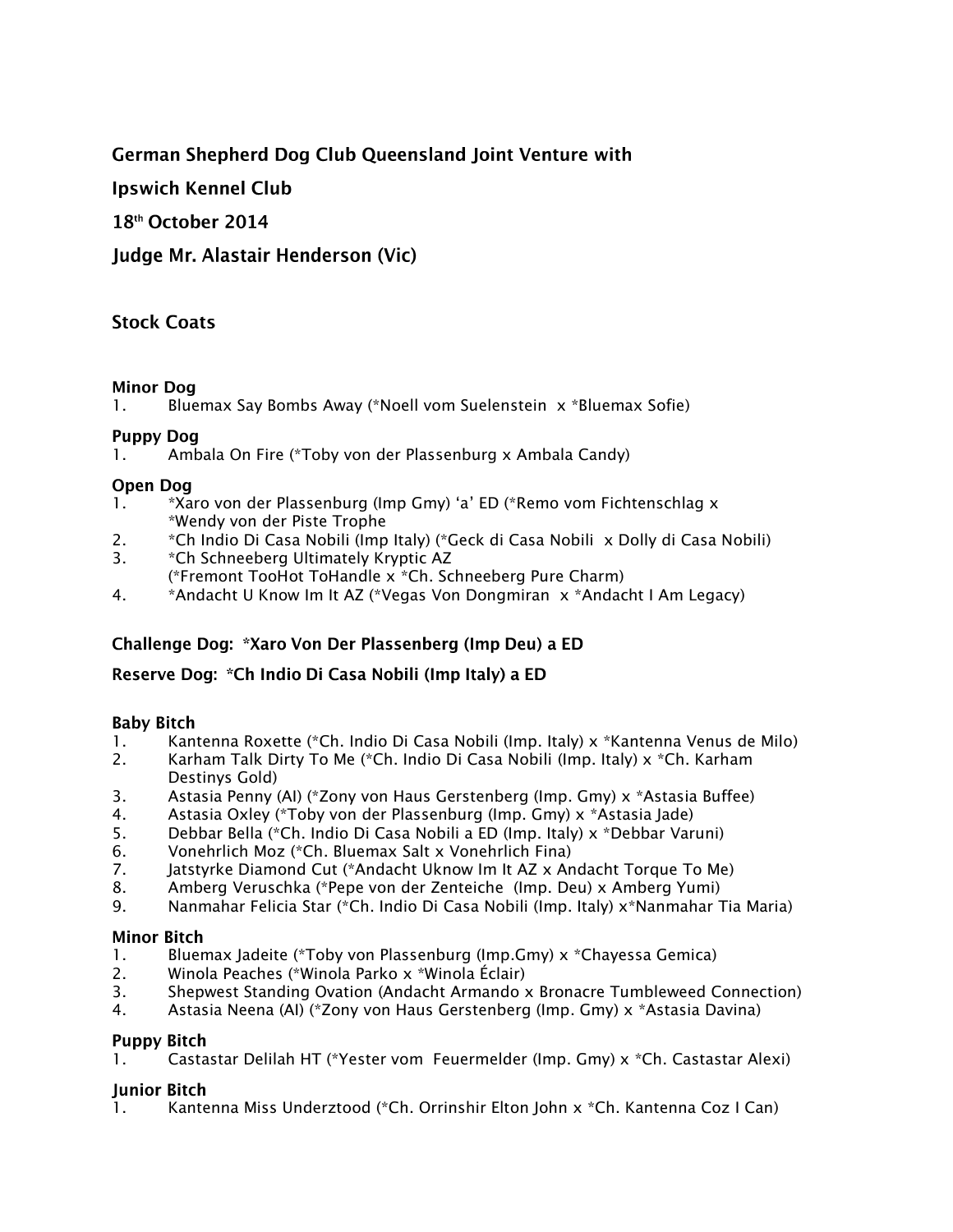- 2. Kantenna So What (\*Ch. Orrinshir Elton John x \*Ch. Kantenna Coz I Can)
- 3. Astasia Loretta AZ (\*Zony von Haus Gerstenberg (Imp. Gmy) x \*Astasia Enzi)
- 4. Vonehrlich Lea AZ (\*Yester vom Feuermelder (Imp. Gmy) x \*Vonerhlich Sonia)
- 5. Grandspy Collette Up In Flames (\*Andacht Feel The Fire x Grandspy Aztek CDX)

#### **Intermediate Bitch**

- 1. \*Kantenna Spirit of Tartan AZ (\*Sirio vom Rauhtal (Imp. Gmy) x \*Sannjesa High Flyer)
- 2. Almarjo After Shock AZ (\*Zony von Haus Gerstenberg (Imp.Gmy) \*Aust Ch Brynwood Barcardi Breeze)

#### **Aust. Bred Bitch**

 $1.$ Ch Karham Klass Above AZ (\*Andacht Feel The Fire x \*Ch. Karham Destinys Gold)

#### **Open Bitch**

- 1. \* Ch Kantenna Coz I Can AZ (\*Ch. Kwint vom Juerikstall (Imp. Ndl) x \*Wilcol Itz Summertime)
- 2. \*Ch Bronacre Hokey Pokey AZ (\*Bluemax Zoomba x \*Bronacre Philadelphia Freedom)
- 3. \*Astasia Buffee AZ (\*Astasia Eli HIT ET x \*Astasia Holly)
- 4. \*Karham Worth the Wait AZ (\*Sup. Ch. Sunhaze Korona x \*Ch. Volscain Toska)
- 4. \*Andacht Raz N Hope AZ (\*Andacht Raz n Hell x Andacht Olivia)
- 5. \*Ambala Funky Chic AZ (\*Ch. Kwint vom Juerikstall x \*Ambala Dollys Diva)
- 6. \*Ch Castastar Alexi ET PT AZ (\*Zony von Haus Gerstenberg (Imp. Gmy) x \*Ch. Astasia Cinnamon HIT)

Challenge Bitch: \* Ch Kantenna Coz I Can AZ

Reserve Bitch: \*Ch Bronacre Hokey Pokey AZ

Best of Breed: \*Ch Kantenna Coz I Can AZ

R/U of Breed: \*Xaro Von Der Plassenberg (Imp Deu) aED

#### **Neuter Bitch**

1. \*Ch Astasia Cinnamon ET HIT AZ (\*Cayos von der Noriswand (Imp. Gmy) x \*Astasia Grayce)

#### **Long Stock Coats**

#### **Baby Dog**

1. Amberg Vacco (\*Pepe von der Zenteiche (Imp. Deu) x Amberg Yumi)

#### **Intermediate Dog**

1. Ch Denargun Uncle Fester AZ (\*Yester vom Feuermelder x \*Denargun Kwacker)

#### **Challenge Dog: Ch Denargun Uncle Fester AZ**

#### **Baby Bitch**

1. Dlaniger von Hannah (Gr.Ch. Nicquistar Orsom Major x Ch. Kelinpark Yore The Antz Pantz)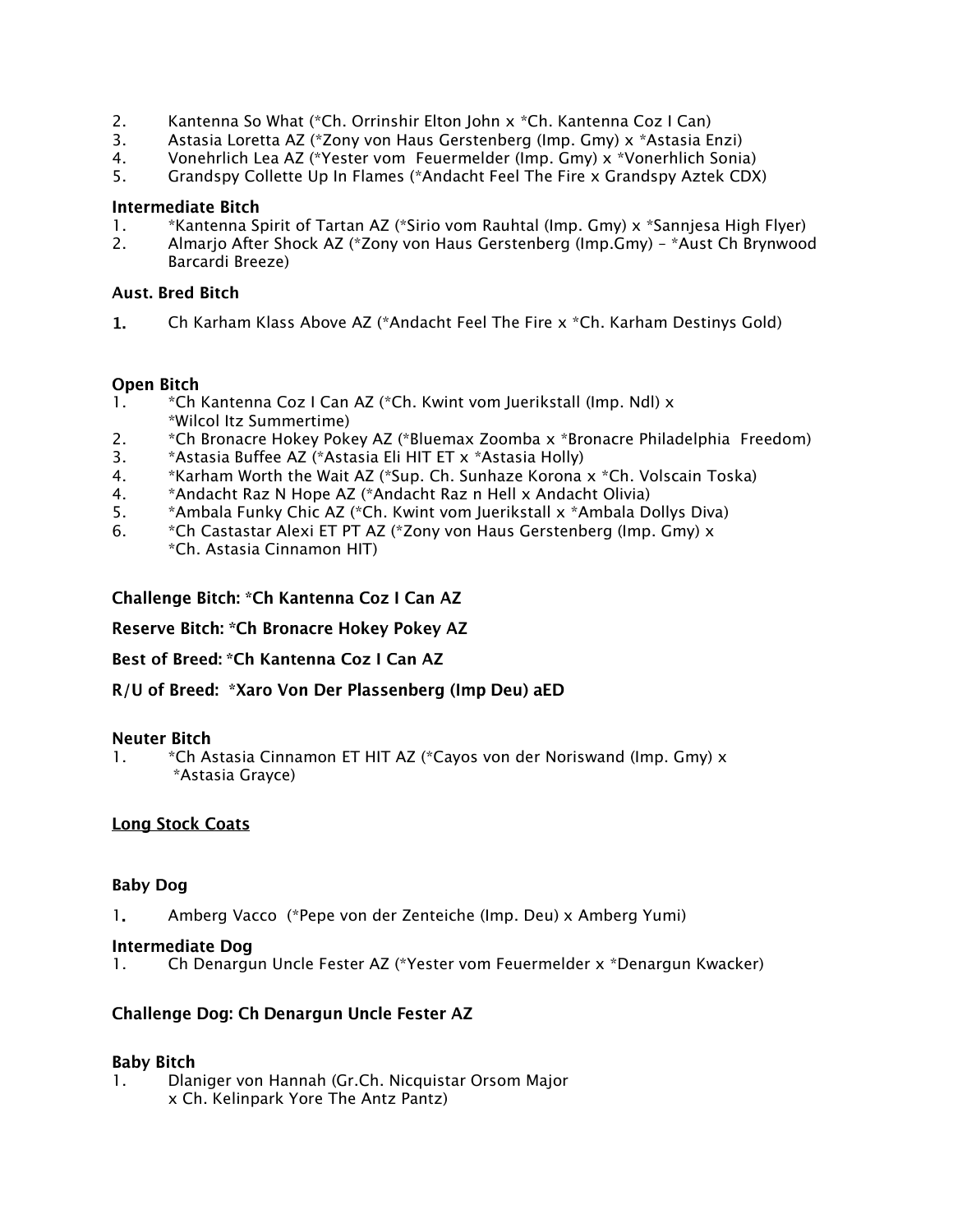#### **Minor Bitch**

- 1. Zellburg Black Indra (\*Ch. Indio di Casa Nobili (Imp. Italy) x Zellburg Angel)
- 2. Kantenna Hall of Fame (AI) (\*Pepe von der Zenteiche (Imp. Deu) x \*Kantenna Masquerade)
- 3. Bluemax Topaz (\*Toby von Plassenburg (Imp.Gmy) x \*Chayessa Gemica)

#### **Puppy Bitch**

- 1. Amberg Uryumi (Ury vom Zisawinkel (Imp. Deu) x Amberg Irish Dream)
- 2. Damonte Devil in Disguise (Ch. Damonte Bear Essentialsx Ch. Zukerpuppe Dina Bay)

#### **Open Bitch**

- 1. \*Ch Awesamshep Cassia AZ (\*Ch. Astasia Eli CD HIT ET x \*Awesamshep Anna)
- 2. \*Kayrossi Ms Komotion AZ (\*Hero v Renderau (Imp. Bel) x \*Kayrossi Ms Demeanour)
- 3. \*Ch Druann Katcha (\*Toby von Plassenburg IPO3 HD-ED (Imp.Gmy) x Druann Long)

Challenge Bitch: \* Ch Awesamshep Cassia AZ

Reserve Bitch: \*Kayrossi Ms Komotion AZ

Best of Breed: \*Ch Awesamshep Cassia AZ

Reserve of Breed: \*Kayrossi Ms Komotion AZ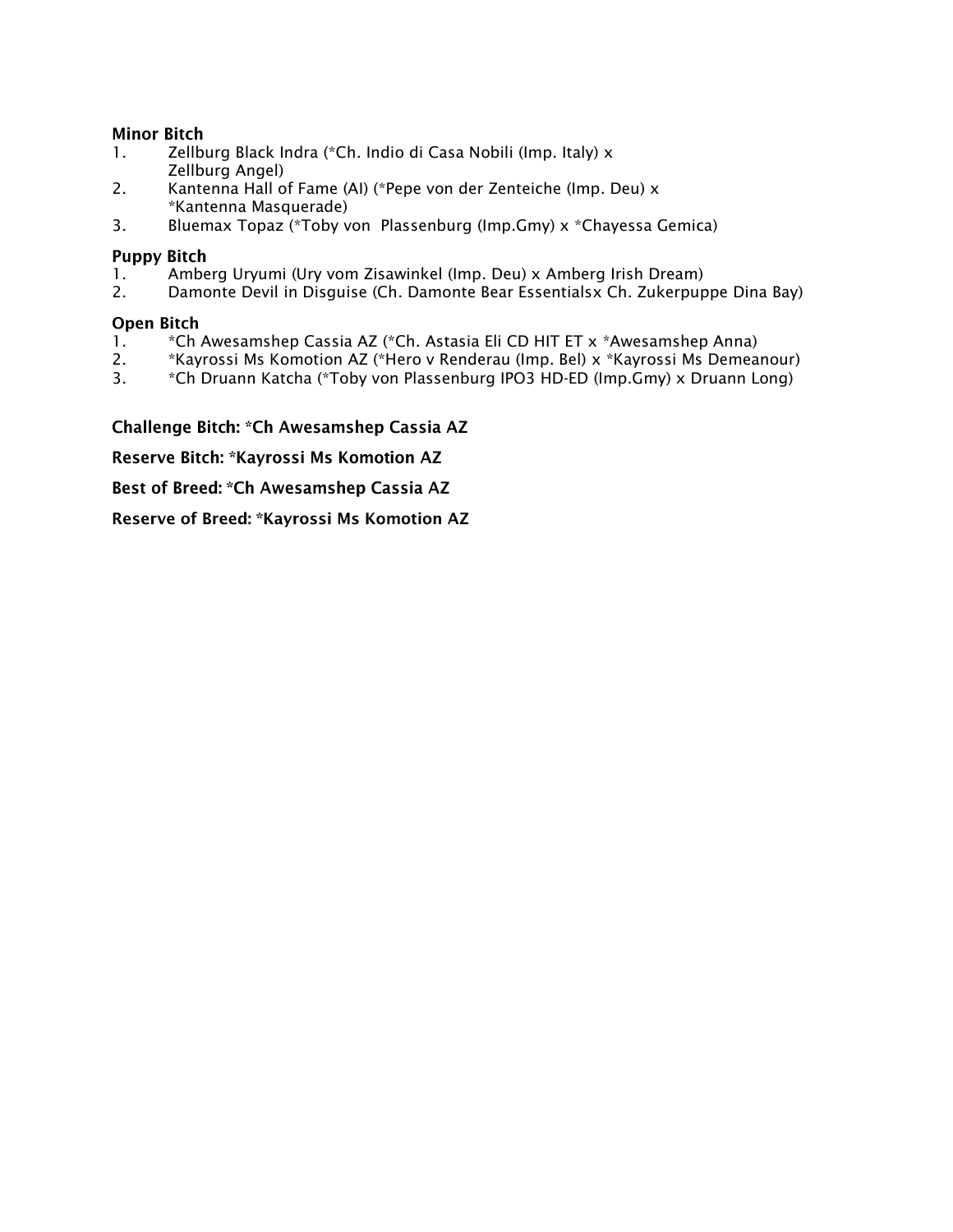### **GERMAN SHEPHERD DOG CLUB OF QUEENSLAND STATE BREED EXHIBITION 14th September 2014 - Judge: Mrs JM Neddermeyer.**

I would like to take this opportunity to thank the committee of the German Shepherd Dog Club of Queensland for the invitation to judge the 2014 State Breed Exhibition (SBE).

The venue is superb the weather was excellent and it was a great weekend discussing and viewing the breed that we love the '*German Shepherd Dog'.* 

As I stated over the weekend, every time I judge I make a statement about what I believe is the ideal german shepherd dog and promote animals that I believe can contribute to the further development of the breed here in Australia.

As breeders we should be very proud of the development of the breed over the past fifty years, not only in the overall construction but to the overall soundness of both body and mind.

Overall I must say that the numbers were disappointing and for clear breed direction be given it is imperative that the majority of the breeding animals in that state at that particular time are presented to the judge/s for assessment.

Zony Haus Gerstenberg was the only sire to present a progeny group. The group consisted of all females, standing on the upper limit of size, medium strong, of overall very good proportions, and slightly mixed in type. The upper arm while of good length should be better angled, very good hindquarter angulation with very good firmness of hock joints and good firmness of elbows. During movement show very good ground covering gait with balanced hindquarter drive and forehand reach, very good back transmission. In some cases the bones should be a little stronger and the gold colour should be a little more intense. This sire has regularly presented a progeny group at the National Show and Trial since his release from quarantine in 2010 and again presented an overall pleasing group.

Over the weekend I did note some areas which we need to consider in our future breeding programs and care needs to be exercised when considering a future breeding partner.

The major areas are outlined below:-

- Slightly deep to over-angulation of the hindquarter
- Slighty short lowerchest formation
- Length and angle of the upper arm
- Standing within the desired standard of size

It needs to be noted that nobody has all of the answers in regards to the producing ability of any particular animal however the well bred and well constructed males should be given the opportunity to continue the development of the breed here in Australia and not just because there are imported, our locally bred animals. We have locally breed males of far above average quality that are very competitive in the show ring and carry our very sound producing bitch lines, so there is a greater degree of predictability and compatibly to our established lines. Careful research is required and breeders should just not use the '*flavor of the month'* so to speak.

I would like to thank my steward and stenographer for their assistance during the show it was very much appreciated and I hope that they enjoyed the experience. My critiques are quire extensive and I hope everyone enjoys reading them,

In closing thank you to the exhibitors for their entry, for their sportsmanship behavior and for everyone making my day very enjoyable. I would like to take this opportunity to wish everyone all the very best for the future when exhibiting and in their breeding program.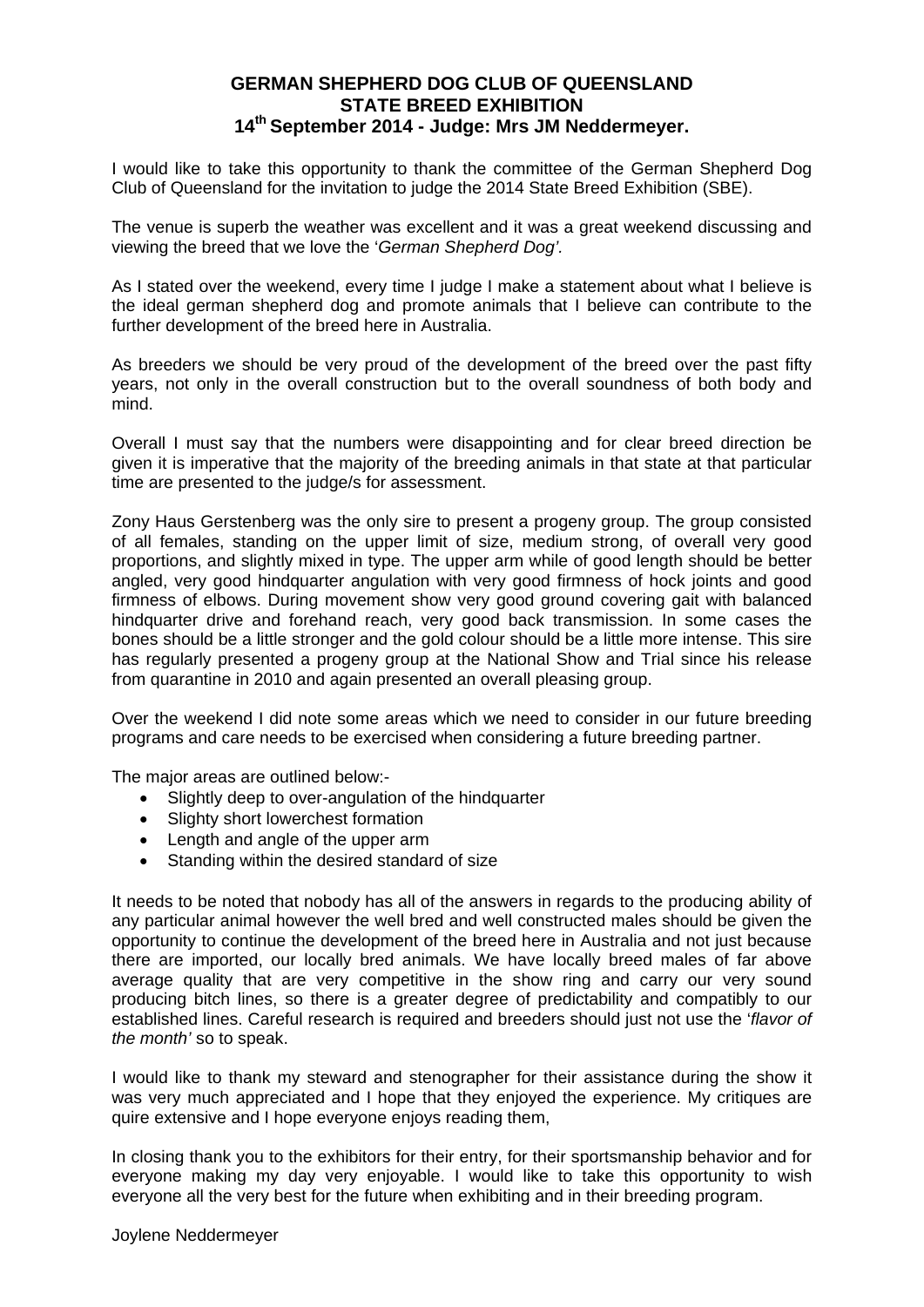#### **GRADING: EXCELLENT**

### **1st. \*CH. AWESAMSHEP CASSIA A Z** – ( \*Ch. Astasia Eli CD HIT ET A Z x \*Awesamshep Anna A Z)

2 years ¾ months 61cms. A very large, medium strong, well proportioned long stock coat bitch of very good type. Very good length of neck, normal withers, firm back in stance, slightly short and steep croup. The upper arm should be longer and better angled. Very good hindquarter angulation. Stands correct in front, with slightly open feet. Still good forechest development, the under chest should be a little longer. Good head and expression, with very good masking, good eye colour and good ear carriage. Steps slightly narrow at rear where the hock joints should be firmer. Steps correct in front, the elbows should be close laying. During movement, shows balanced ground covering movement with good hindquarter drive the forehand reach could be freer and ideally the ligamentation over the back should remain a little firmer. The good movement was maintained during the loose lead exercise. Carrying the lines of Quenn Loher Weg via her sire line and Zony Haus Gerstenberg via her mother line has a well constructed pedigree to further develop the long stock coat variety in this country.

#### **2nd \*KAYROSSI MS KOMOTION A Z -** ( \*Hero v Renderau a ED (Imp. Bel) x \*Kayrossi Ms Demeanour A Z)

2 years 3 months 62cms. An oversize, medium strong, beautifully coloured and well pigmented, long stock coat bitch of overall harmonious construction and of very good type. Good length of neck, high withers, firm back, well moulded croup which could be a fraction longer. The upper arm is of good length but could be slightly better angled. Very good hindquarter angulation. Presented in very good condition, and presents a very good picture in stance. Stands not quite correct in front with very good forechest development, the underchest could be longer. Very good head and expression with medium eye colour. Steps slightly narrow at rear, slightly wide in front with good firmness of hock joints, the elbows should be close laying. During movement shows very good ground covering, dynamic, free flowing movement with very good back transmission. Her very good movement was maintained during the loose lead exercise. As a daughter of Hero Renderau carries the bloodline of Yukon Bastillie and via the mother line carries the lines of Sanjessa Crusty Demon so again has a wellconstructed pedigree which should further develop the long stock coat variety in this country.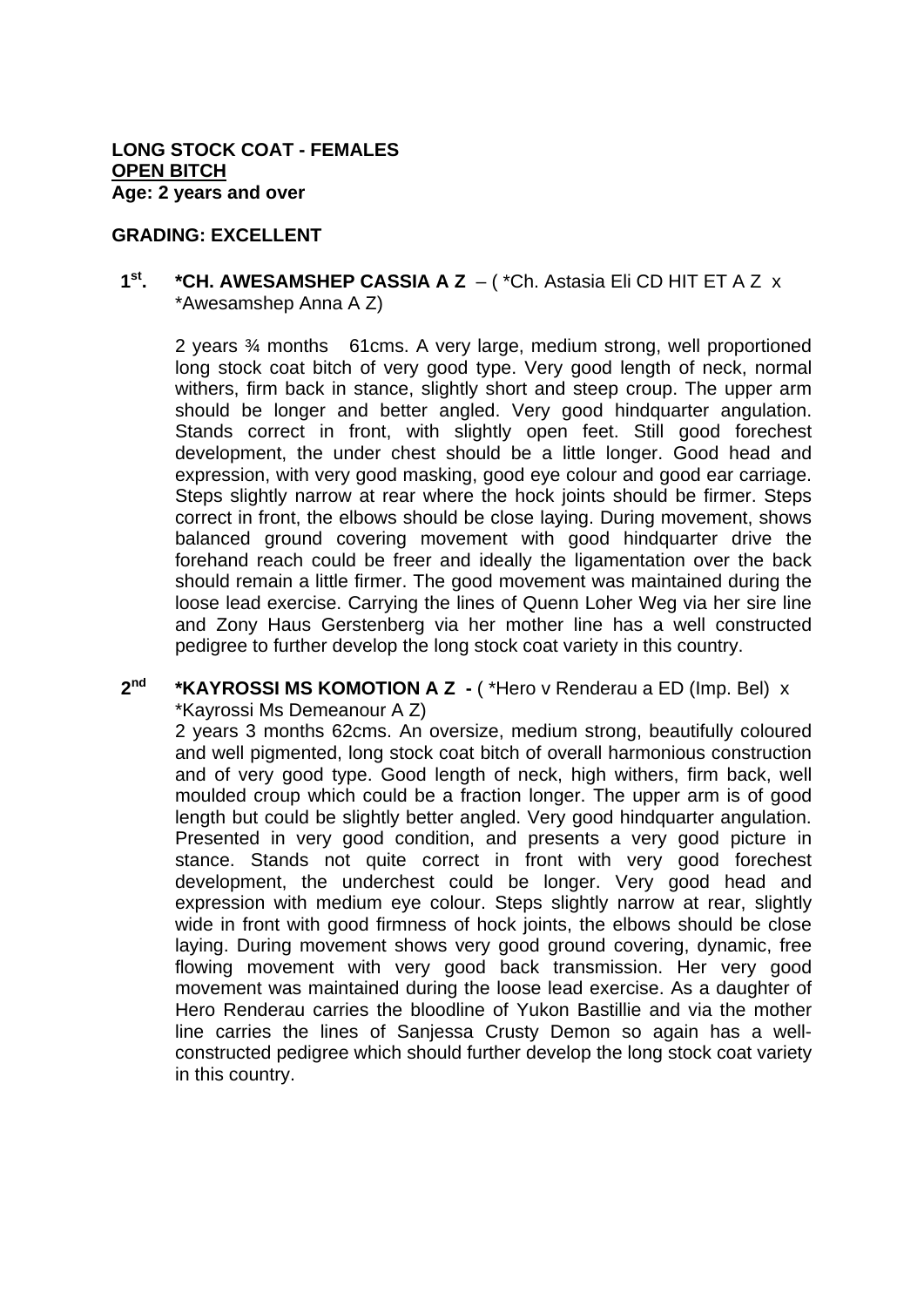### **INTERMEDIATE BITCH Age: 18 months and 1 day under 2 years**

### **GRADING: VERY GOOD**

**1st CH. HILLMAGIC BLACK PEPPER A Z – (**\*Turbo vom Casselswald Sch. H111 a ED (Imp.Gmy) x Hillmagic Nix)

22 months 59.5cms. A large, medium strong, well pigmented, well coloured long stock coat bitch of very good type and very good proportions. Slightly erect head carriage, good withers, firm back, slightly short croup. The upper arm should be longer and better angled. Very good hindquarter angulation. Stands correct in front with slightly open feet. Good forechest development, ideally the lower chest could be a little longer. Good head, very good masking, medium eye colour and good ear carriage. Steps slightly narrow at rear, correct in front, the elbows should be a little closer laying. Shows very good ground covering gait with strong hindquarter drive, the forehand reach could be a little freer, very good back transmission.

### **PUPPY BITCH**

### **Age: 6 months and under 12 months GRADING: VERY PROMISING**

**1st ALMARJO BACARDI REMIX** – (\*Ch. Bluemax Salt A Z x \*Ch .Brynwood Barcardi Breezer A Z)

10.5 months, A medium strong, well coloured and well pigmented long stock coat bitch of good proportions. Very good length of neck, high withers, firm back, slight short and slightly steep croup. The upper arm is of good length should be slightly better angled. Very good hindquarter angulation. Stands correct in front with balanced chest proportions. Good head and expression, medium eye colour and good ear carriage. The shoulder blade is placed slightly steep. Steps slightly narrow at rear, correct in front with normal puppy infirmness. During movement shows very good ground covering movement with strong hindquarter drive, the forehand reach could be a little freer.

### **MINOR PUPPY BITCH**

#### **Age: 6 months and 1 day under 9 months GRADING: VERY PROMISING**

**1st ZELLBURG INDRA – (**\*Ch. Indio Di Casa Nobili a ED (Imp. Italy) x Zellburg Angel A Z)

7.5 months old, A well coloured, well pigmented, well constructed, long stock coat bitch of overall very good type and harmonious construction. Good length of the neck, high withers, firm back, slightly steep croup. The upper arm while of good length could be slightly better angled. Very good hind quarter angulation with a good breadth of thighs. Stands correct in front with balanced chest proportions. Strong but feminine head, dark eye colour and very good ear carriage. Steps slightly narrow at rear, correct in front with normal puppy infirmness. During movement shows very good ground covering gait with balanced hindquarter drive and forehand reach. The right ear could still remain a little firmer, slightly long tail.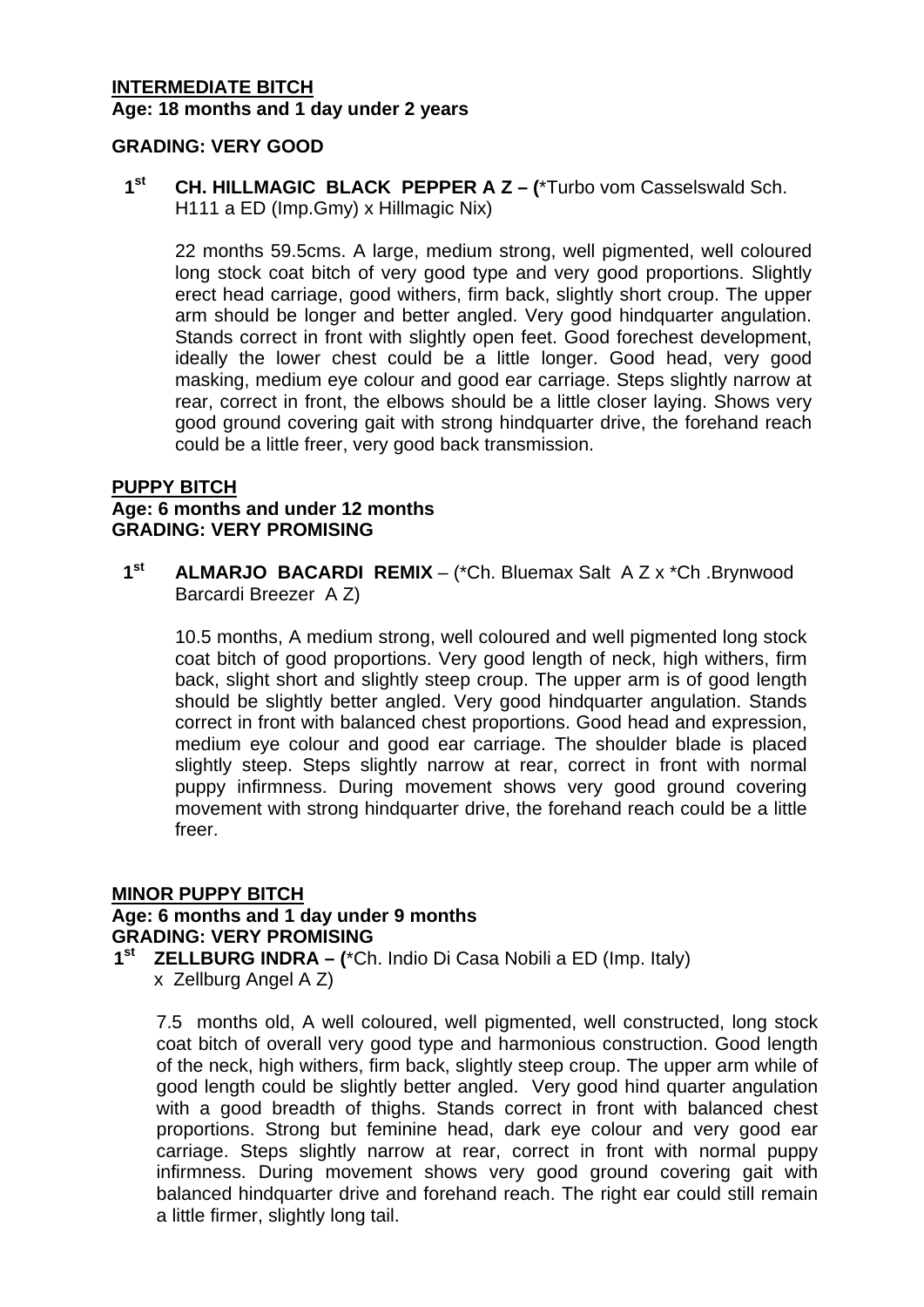#### **2nd BLUEMAX TOPAZE –(**\*Toby von Plassenburg Sch.H2 IPO3 HD/ED (Imp.Gmy) x \*Chayessa Gemica A Z)

7.5 months old, A medium size, medium strong, very feminine, expressive long stock coat bitch of very good colouration and very good type. Good length of neck, normal withers, firm back, slightly short and slight steep croup. Good fore and very good hindquarter angulation. Stands correct in front with good head and expression, medium eye colour and good ear carriage. Very good fore and lower chest development. Steps slightly narrow in rear with good firmness of joints, correct in front with good firmness of elbows. During movement, shows good ground covering movement with balanced hindquarter drive, the forehand reach could be a little freer and ideally the ligamentation over the back could remain a little firmer. Slightly long tail.

### **BABY PUPPY BITCH Age: 3 months and 1 day under 6 months GRADING: VERY PROMISING**

- **1st KANTENNA HALL OF FAME** (\*Pepe von der Zenteiche IPO1 (Imp. Deu) x \*Kantenna Masquerade A Z) 5 months
- **2nd DLANIGER VON HANNAH (**Gr. Ch. \*Nicquistar Orsom Major A Z x Ch. Kelinpark Yore The Antz Pantz A Z ) 4<sup>1</sup>/<sub>2</sub> months

### **STOCK COATS OPEN BITCH**

**Age: 2 years & over** 

### **GRADING: EXCELLENT MERIT**

**1sr \*CH. KANTENNA COZ I CAN A Z – (**\*Ch. Kwint vom Juerikstall a Z (Imp. Ndl) x \* Wilcol Itz Summertime A Z)

4 years 1 month 59 cms. An above medium size, strong, substantial beautifully coloured and well pigmented bitch of excellent type and overall harmonious construction. Very good length of neck, high withers, firm back, the croup is of good length could be set slightly less steep. Very good fore and hindquarter angulation. Stands correct in front with a feminine expressive head, ideal markings of the skull and foreface, absolutely desired dark eye and correct ear carriage. A bitch that impresses with her overall quality and is presented today in excellent condition. Steps with hock joints slightly close, correct in front, elbows could be more close laying. During movement shows a very good ground covering, far reaching, dynamic, effortless gait, transmitted through a very firm top displaying a very clean top and underline. This was maintained during the loose lead gaiting exercise. A bitch of overall correct german shepherd type and impresses with her overall harmonious construction. A daughter of Kwint Juerikstall and via her motherline carries the lines Ravdansen's Orvar and Kantenna Nutmeg Today at the show two progeny to Orrinshir Elton John were exhibited in the puppy bitch class and were placed first and second. An excellent and very well constructed pedigree. A bitch that absolutely typifies and meets the aims and objectives of a State Breed Exhibition. Her mother was awarded the Siegerin title in 2013, her father awarded the Excellent Select grading at the 2007 MBE, and multi gold medal and Excellent Select animals within her pedigree. It gave me much pleasure to judge this animal today and may I take this opportunity to wish her all the very best for the future.

Congratulations on being awarded the Siegerin title and the grading of Excellent Merit.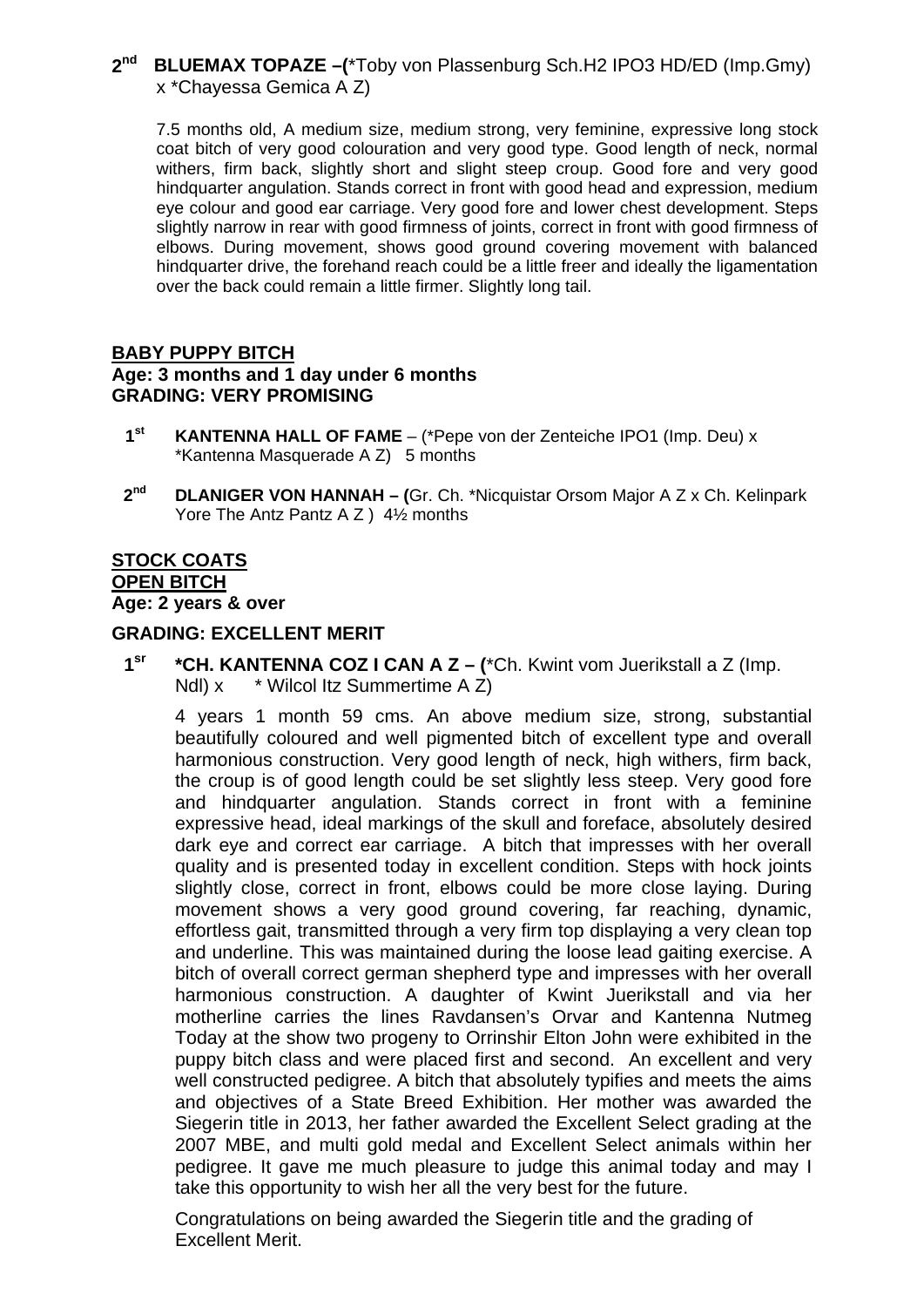### **49 \*BLUEMAX JOLIE A Z – (**\*Ch. Jimmy vom Baruther Land Sch. H111 a ED H-neg (Imp. Gmy) x Bluemax Tanzin A Z)

2 years 8 months. 59 cm. An above medium size, medium strong, bitch of very good type and overall harmonious construction. Very good length of neck, high withers, firm back, well moulded croup which could be a little longer. The upper arm should be slightly longer and better angled. Just slightly deep hindquarter angulation. Stands correct in front with very good forechest development, ideally the lower chest could be a fraction longer. Feminine head with very good expression, very good masking on the foreface, the masking on skull could be slightly more defined, medium eye colour, the ears are correct set but slightly large. Steps slightly narrow at rear, correct in front where the elbows should be slightly closer laying. During movement shows very good ground covering gait with strong hindquarter drive and free forehand reach and a very firm topline. Just at times the ears could remain a fraction firmer. As a daughter of Jimmy Baruther Land and via the mother line carries Quartz Danischen Hof (Larus Batu) overall a very harmonious bitch with a very good and well constructed pedigree that stands in type of her sire line. Standing within the desired standard of size a bitch that presented very well during gaiting exercise displaying an effortless free flowing movement. A young bitch that is yet to produce progeny that impresses with her overall construction and movement. I take this opportunity to wish her all the very best in her future breeding program and congratulations on the Vice-Siegerin title and the grading of Excellent Merit.

#### **GRADING: EXCELLENT**

**3rd \*AWESAMSHEP BRANDY A Z – (**\*Zony von Haus Gerstenberg Sch. H111 a ED H-neg (Imp.Gmy) x Astasia Carma A Z)

2 years 10½ months. 61cm. A very large, medium strong, well coloured and well pigmented bitch of very good type. Very good length neck, high withers, firm back, well moulded croup could be a fraction longer. While upper arm is well angled should still be a little longer. Very good hindquarter angulation. Stands still correct in front with good head, good masking of the skull and foreface with dark eyes. Well placed and shaped ears that are slightly large. During movement shows very good ground covering gait with strong hindquarter drive and free forehand reach. As a daughter of Zony Haus Gerstenberg and a motherline of Cayos Noriswand, a bitch that stands in the phenotype of the sire. A young bitch that is yet to produce progeny and her overall firmness and dryness is particularly pleasing. I take this opportunity to wish her all the best in her future breeding program..

**4th \*VLADIMIR FLAUNT IT A Z – (**\*Cayos von der Noriswand Sch. H1 a ED Hneg (Imp. Gmy) x \*Gr. Ch. Vladimir Anarchy A Z)

3 years 10 months. 61cms. A very large, strong, substantial bitch whose black saddle markings could be slightly more defined. Very good length of the neck, high withers, firm back, slightly short and slightly steep croup. The upper arm should be longer and better angled. Very good hindquarter angulation with very good breadth of thighs. Stands correct in front with good fore and underchest development. Strong expressive head with very good eye colour and very good ear carriage. Steps with hock joints slightly close, correct in front but the elbows should be closer laying. During movement shows very good ground covering gait with strong hindquarter drive, the forehand reach should be a little freer. Tendency to high step in front. Very good back transmission. As a daughter of Cayos Noriswand stands in the phenotype of the sire, her mother Vladimir Anarchy is a bitch that has been a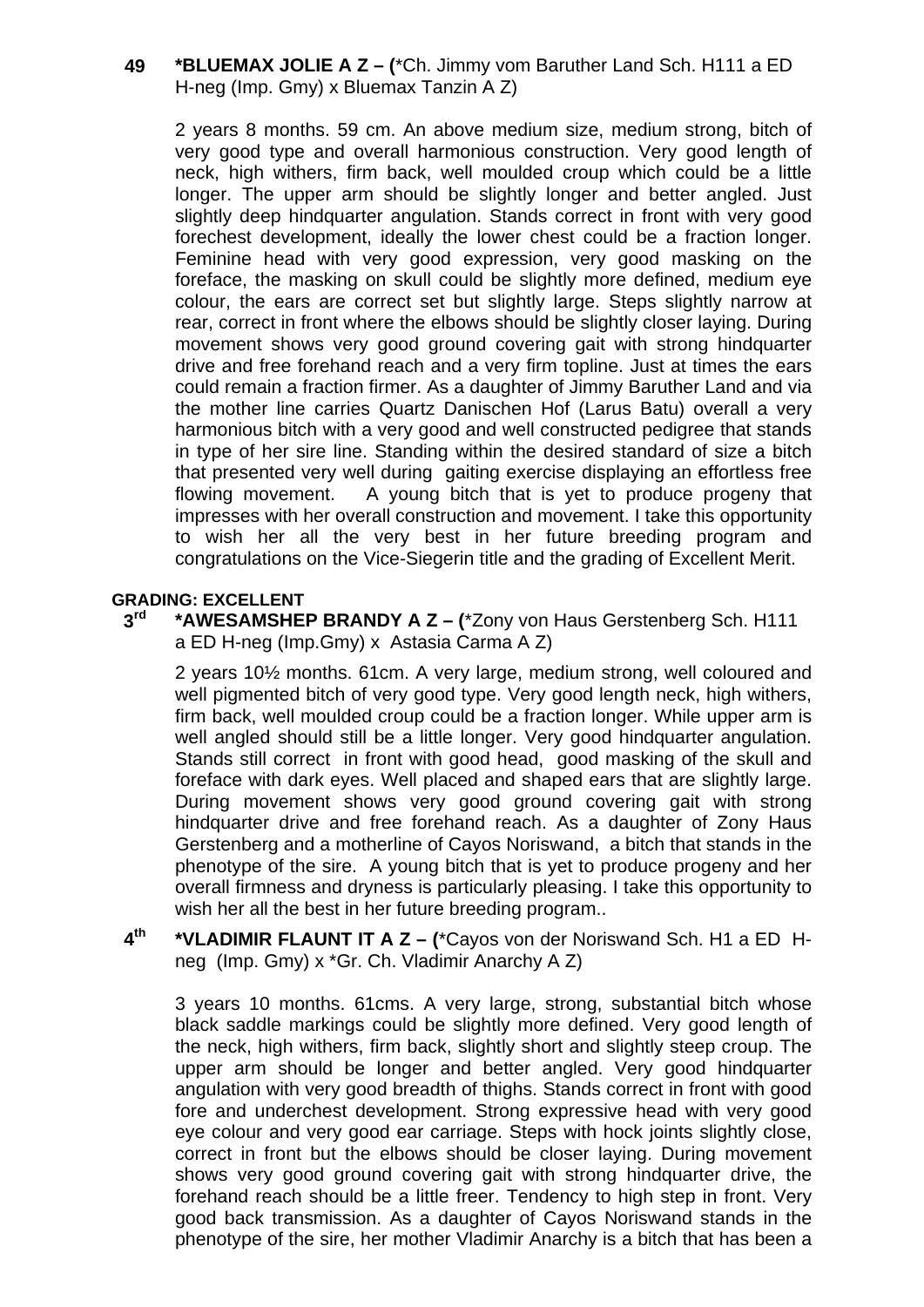very good producer and has produced a large number of quality animals in all of her litters. No progeny were exhibited at the show.

#### **INTERMEDIATE BITCH**

### **Age: 18 months and 1 day under 2 years**

**GRADING : VERY GOOD MERIT** 

- **1st CH. BRONACRE HOKEY POKEY A Z** (\*Bluemax Zoomba A Z x
	- \*Bronacre Philadelphia A Z)

23½ months 61cms. A very large, strong, well pigmented, well coloured, very harmoniously constructed bitch of very good type. Good length of neck, high withers, firm back, well moulded croup, which could be a fraction longer. The upper arm while a good length could be slightly better angled. Very good hindquarter angulation with strong well developed thighs. Stands correct in front with very good fore and lower chest development. Good head and expression with desired dark eye colour. Very good masking of the skull and foreface. The stop could be slightly more pronounced. Very good set and shape of ears that are slightly large. Steps correct both front and rear where both the hock joints and elbows should be a litter firmer. Shows very good far reaching, free flowing, dynamic movement, with very good retention of the topline and absolutely correct length of stride. Presented a very pleasing picture in both stance and movement and is presented in ideal condition for the show. This bitch impresses with her overall harmony of construction and type and a very good well constructed pedigree and it was a pleasure to be able to award the higher grading of Very Good Merit. Congratulations to the owner and breeder of this animal and I take this opportunity to wish her every success in her future show and breeding career.

#### **GRADING: VERY GOOD**

**2nd \*KANTENNA SPIRIT OF TARTAN A Z – (**\*Sirio vom Rauhtal a ED (Imp. Gmy) x \*Sanjesa High Flyer A Z)

23 months Double P1 upper left. 60cms. A large, strong, substantial bitch of overall very good proportions, of very good type and anatomical construction. Very good length of neck, high withers, firm back, well moulded croup, which could be fraction longer. Slightly higher tail set. The upper arm is of very good length could be slightly better angled. Very good hindquarter angulation with well-developed thighs. Stands correct in front with a strong but still feminine head, good masking on foreface , the markings on the skull should be more defined, good eye colour and good ear carriage. Steps correct at rear with good firmness of joints, correct in front where the elbows could be closer laying. During movement shows a very good far-reaching gait, with strong hindquarter drive, free forehand reach and very good back transmission. Particularly pleasing is the very good top and underline.

#### **3rd WINOLA LANA DEL REY A Z – (**\*Ch. Vladimir Envy This A Z x \*Voitlander Palme A Z)

21 months 62 cm. An oversized, medium strong, slight elongated bitch of very good type. Very good length of neck, high withers, firm back, slightly short croup. The upper arm while of good length should be better angled. Slightly deep hindquarter angulation with good breadth of thigh. Good fore and good underchest development, the underchest could be a fraction longer. Slight paling on the inside of the legs. Stands not quite correct in front. Good head and expression good masking on the foreface, the markings on the skull should be more defined, medium eye colour with good placement of ears that are slightly large. Steps with hock joints very close,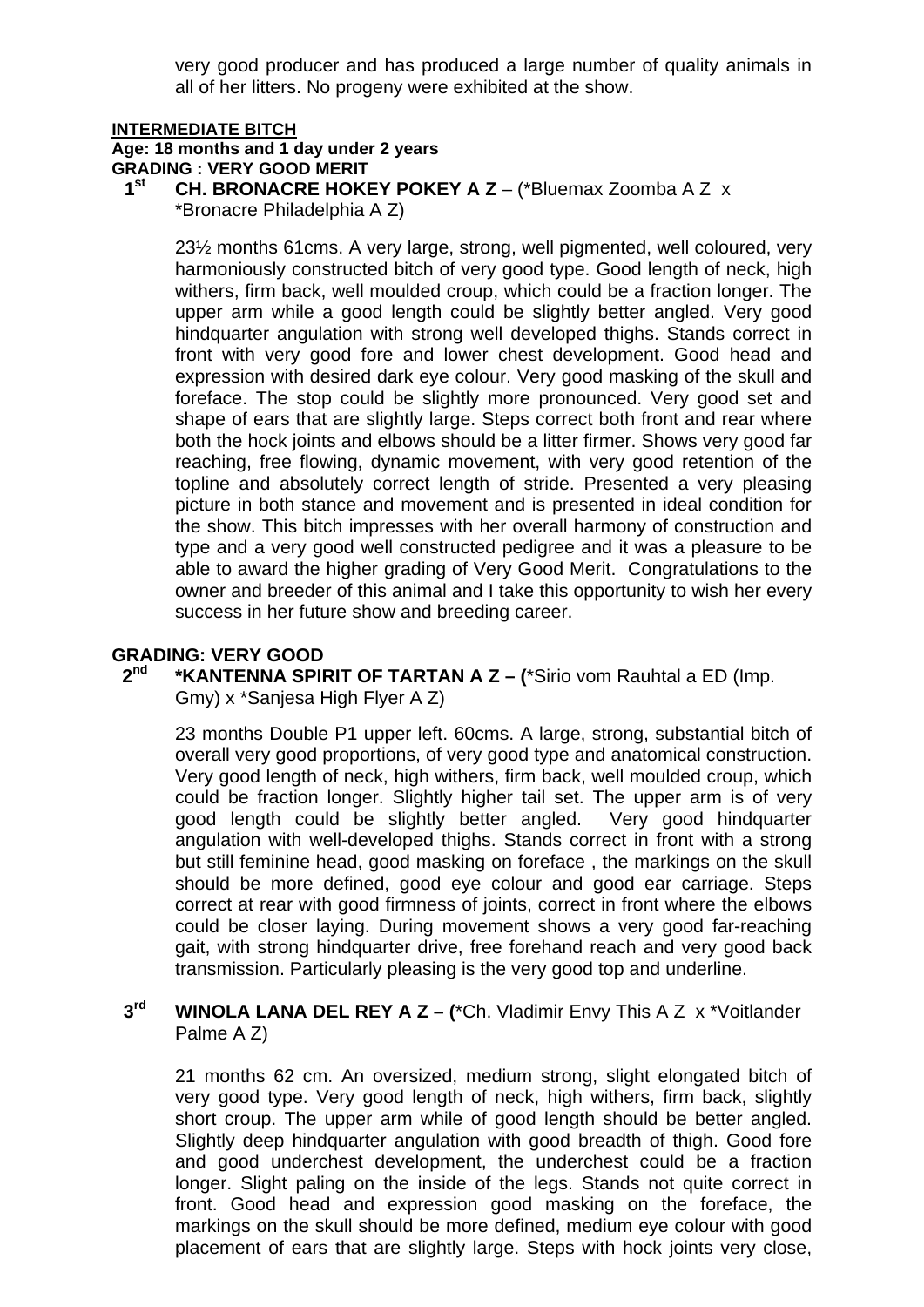correct in front, the elbows should be closer laying. During movement shows good ground covering gait where the hindquarter thrust should be more effective and the forehand reach should be freer.

### **WITHDRAWN WITH THE PERMISSION OF THE JUDGE.**

**\*CH.KARHAM KLASS ABOVE A Z –** 4100225732 – 10/03/2013 ( S: \* Andacht Feel The Fire A Z - D: \*Ch. Karham Destinys Gold A Z)

18 months 58cms. A medium size, medium strong bitch of overall very good proportions. Good length of neck, high withers, firm back, slightly short and steep croup. The upper arm should be longer and better angled. Slightly deep hindquarter angulation. Good fore and slightly short lower chest development. Stands correct in front. Good head and expression, the markings on skull and foreface should be more pronounced, medium eye colour, slightly tilted back ears. Steps correct at rear with good firmness of joints, correct in front where elbows should be closer laying. During movement shows a somewhat hasty gait where both hindquarter drive and forehand reach should be more expansive. While the owners advised that the female was in season, ideally she should show herself to be slightly more confident and self assured.

### **JUNIOR BITCH**

### **Age: 9 months and 1 day under 18 months GRADING: VERY GOOD**

**1st ASTASIA LORETTA – (**\*Zony von Haus Gerstenberg Sch. H111 a ED Hneg (Imp.Gmy) x \*Astasia Enzi A Z)

15 months 61cms. A very large, medium strong, well coloured and well pigmented bitch of very harmonious construction. Good length of neck, high withers, firm back, well moulded croup which could be a fraction longer. Very good lay of shoulder blade. The upper arm should be longer and better angled. Very good hindquarter angulation with well developed thighs. Stands correct in front with feminine head with very good expression, good masking of skull and foreface and desired dark eye colour. Good placement of ears but ears are slightly large. The foreface could be a little stronger. Steps correct at rear with good firmness of joints, correct in front where the elbows could be closer laying. During movement shows enthusiastic, very good ground covering, effortless gait with strong hindquarter drive and free forehand reach.

**2nd ALMARJO AFTER SHOCK A Z** – (\*Zony von Haus Gerstenberg Sch. H111 a ED H-neg (Imp.Gmy) x \*Aust Ch Brynwood Barcardi Breezer A Z)

17½ months 59 ½ cms. A large, strong, substantial well coloured, and well pigmented bitch of overall very good harmonious construction. Good length of neck, high withers, firm back, well moulded croup which could be fraction longer. While the upper arm is good length, could be slightly better angled. Very good hindquarter angulation with well developed thighs. Very good fore and lower chest development. Stands correct in front. Strong expressive head with very good masking of the skull and foreface, very good eye colour, very good placement of ears however they are slightly large. A bitch of very good substance and brood type. Steps slightly narrow at rear with hock joints close, correct in front, where elbows should be closer laying. During movement shows good ground covering gait with balanced hindquarter drive and forehand reach, very good back transmission. Just at times should show a little more enthusiasm during gaiting exercise.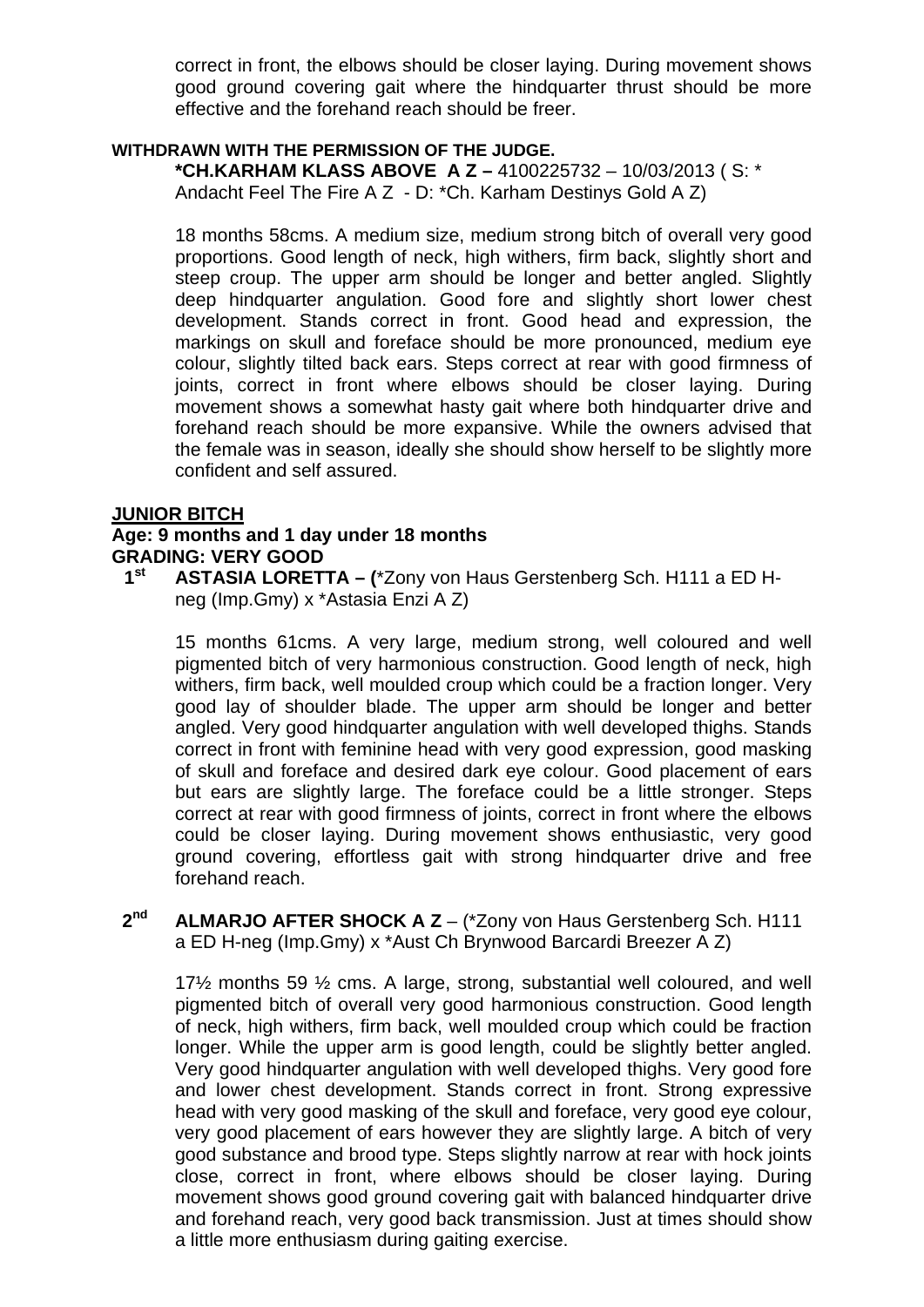#### **3rd BLUEMAX TIGER LILEE – (**\*Bluemax Tiger Town A Z x Bluemax Shante A Z)

15 months. 59 ½ cms. A large, medium strong, well coloured and well pigmented bitch of very good type. Very good length of neck, still good withers, firm back, slight dip behind, slightly short croup. The upper arm should be longer and better angled. Very good hindquarter angulation with very good breadth of thigh. Stands correct in front with slightly open feet. Very good forechest development. Very good head and expression with very good masking of skull and foreface, very good eye colour. The ears are a little large and not of the absolute correct shape. Steps narrow at rear, slightly wide in front, the elbows should be closer laying. During movement shows very good ground covering gait with balanced hindquarter drive and forehand reach. The impediment of the lower chest becomes more apparent during movement.

### **PUPPY BITCH**

## **Age: 6 months and 1 day under 12 months GRADING: VERY PROMISING**

**KANTENNA MISS UNDERZTOOD – ( \*Ch. Orrinshin Elton John A Z x** \*Ch. Kantenna Coz Ican A Z)

11½ months A large medium strong, well coloured, and well pigmented bitch of very good type and overall harmonious construction. Very good length of neck which flows on to very good wither connection, firm back, well moulded croup. The upper arm should be slightly longer and better angled.. Very good hindquarter angulation. Very good breadth of thigh. Stands correct in front with good fore and lower chest development. Feminine head with very good masking on the skull and foreface, medium eye colour and very good ear carriage. Steps slightly narrow at rear. correct in front with good firmness of joints.. During movement shows very good ground covering gait with strong hindquarter drive, the forehand reach should be a little more expansive. Ideally could still show slightly more enthusiasm during the gaiting exercise.

**2nd KANTENNA SO WHAT – (**\*Ch. Orrinshin Elton John A Z x \*Ch. Kantenna Coz Ican A Z)

11½ months A very large, strong, substantial, well pigmented and well coloured bitch of very good type. Very good length of neck, still good withers, firm back, slightly steep croup. The upper arm should be longer and better angled very good hindquarter amngulation with good breadth of thigh. Pronounced fore and lower chest development. Stands correct in front with slightly long and open feet. Strong still feminine head, very good masking of the skull and foreface, medium eye colour, slightly large ears. Steps slightly narrow at rear, the hock joints are slightly loose. Whilst stepping correct the elbows are a little tucked in. During movement shows very good ground covering gait with strong hindquarter drive, the forehand reach should be a little freer.

#### **3rd ANDACHT PEPERY – (**\*Pepe von der Zenteiche IPO1 (Imp. Deu) x \*Andacht Spanish Eyes A Z )

10 months An above medium size, medium strong, well coloured and well pigmented bitch of very good type. Good length of neck, good withers, firm back, slightly short and slightly steep croup. The coat is slightly unruly over the croup. The upper arm should be longer and better angled, the shoulder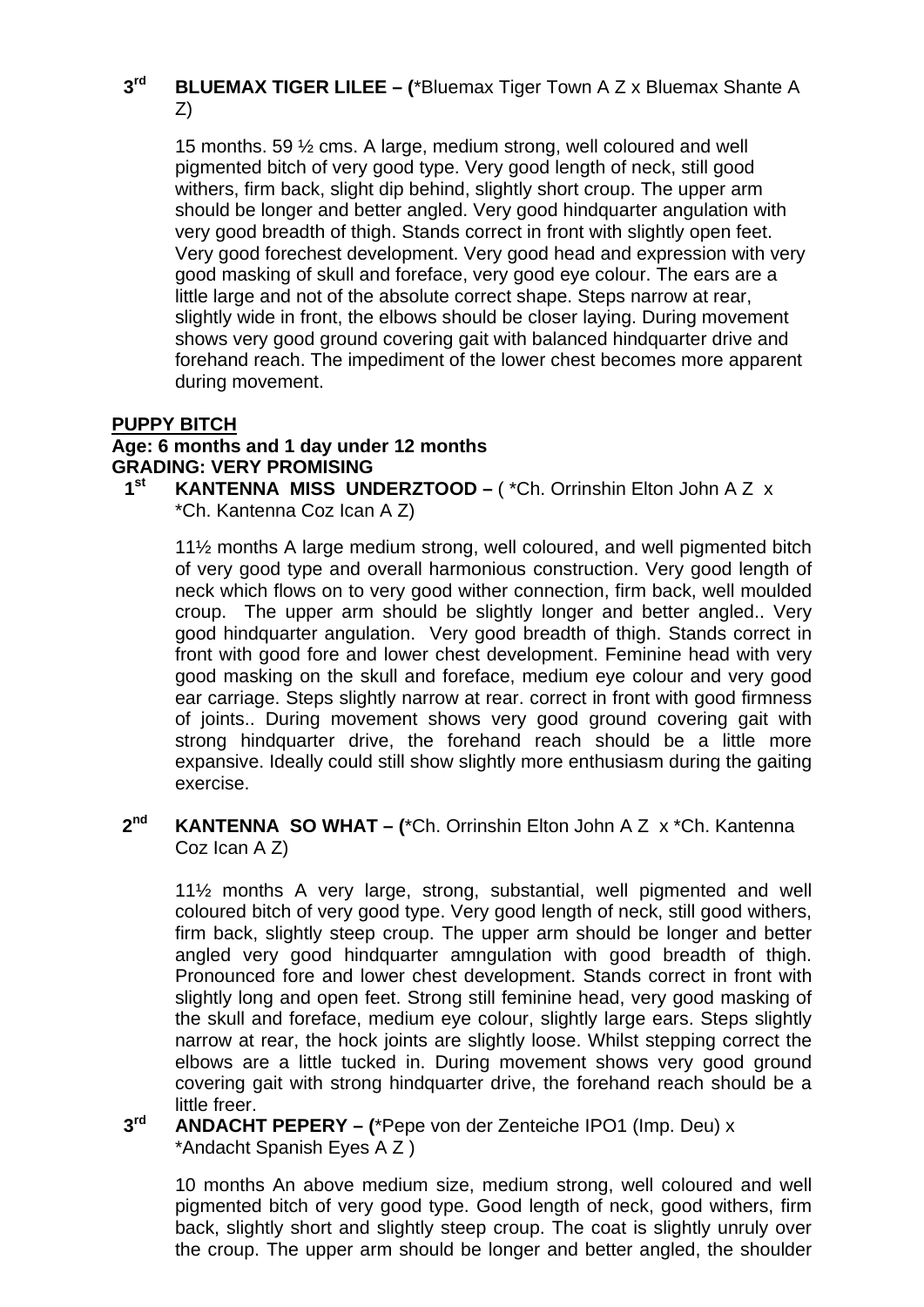blade is set slightly steep. Slightly deep hindquarter angulation with good breadth of thigh. Stands correct in front with slightly open feet. The forechest requires further development, the lowerchest should still be a little longer. Good head and expression, medium eye colour and good ear carriage. Steps slightly narrow at rear with good firmness of joints. correct in front where the elbows could be closer laying. Shows good ground covering gait with strong hindquarter drive, the forehand reach should be freer, the impediment of the length of lower chest becomes more apparent during movement.

# **GRADING: PROMISING**

**4th CASTASTAR DELILAH HT – (**\*Yester Vom Feuermeler HD/ED (Imp. Gmy) x \*Ch. Castastar Alexi A Z)

11months Very close scissor bite. A very large, strong, substantial somewhat masculine bitch of very good proportions that should be overall firmer in ligamentation. Slightly short neck, high withers, firm back, slight rise over loin, slightly short and steep croup. The upper arm should be longer and better angled. Very good hindquarter angulation. Slight paling on inside of the legs. Stands not quite correct in front with good fore and pronounced lower chest development. The lowerchest should be a little longer. Strong slightly masculine head with good strength of skull and foreface. The ears are set slightly close. Steps cow hocked at rear, narrow in front, the elbows are tucked in, the pasterns should be firmer. During movement, shows good ground covering gait where both hindquarter drive and the forehand reach should be more expansive and overall ligamentation should be much firmer.

### **MINOR PUPPY BITCH**

### **Age: 6 months and 1 day under 9 months GRADING: VERY PROMISING 1st BRONACRE ULURU MATILDA – (\*Ch. Bluemax Salt A Z x \*Bronacre**

**Philadelphia Freedom A Z)** 

7¾ months An above medium size, strong, substantial, well coloured and well pigmented bitch of very good type and harmonious construction. Good length of neck, normal wither, firm back, short and steep croup. The upper arm could be slightly longer and better angled. Very hindquarter angulation. Stands not quite correct in front, with slightly upright pasterns. Very good feminine, expressive head with medium eye colour, very good masking of skull and foreface and very good ear carriage. Impresses with her overall strength and harmonious construction for her age. Steps slightly narrow at rear, correct in front, the elbows should be closer laying. During movement shows very good ground covering gait with balanced hindquarter drive and free forehand reach. Ideally the ligamentation over back could be just a fraction firmer.

#### **2nd BLUEMAX JADEITE – (\*Toby von Plassenburg Sch.H2 IPO3 HD/ED (Imp.Gmy) x \*Chayessa Gemica A Z)**

7½ months A large, medium strong bitch of still good proportions. Level withers, firm back, slight rise over the loin, slightly short and slightly steep croup. The upper arm could be longer and better angled. Slightly forward placed shoulder blade. Very good hindquarter angulation. Stands correct in front with slight upright pasterns. Good head and expression with good eye colour and good ear carriage. The skull and foreface could be slightly more developed. Steps correct in front, with good firmness of elbows, slightly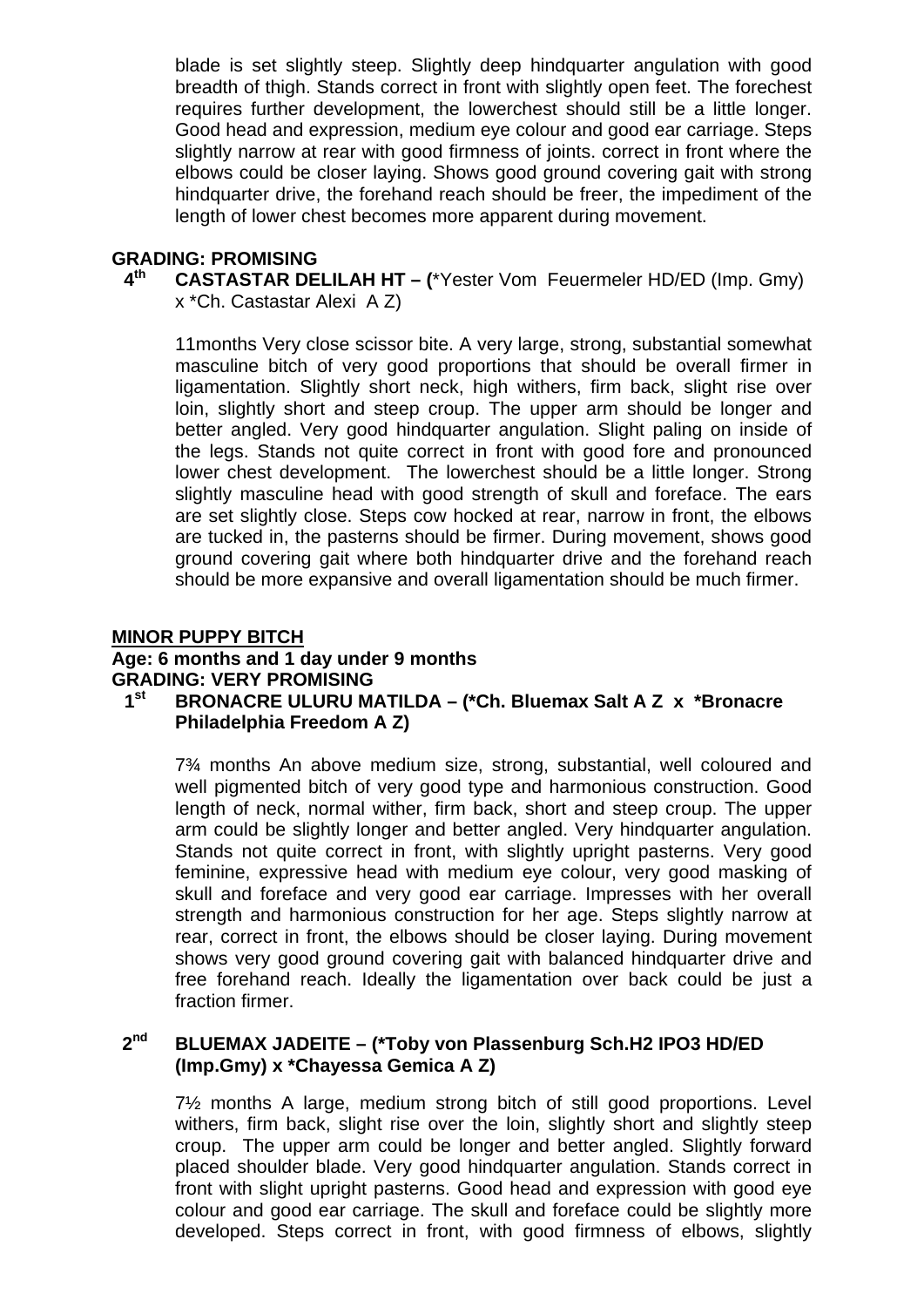narrow at rear, the hock joints should be a little firmer. During movement, shows good ground covering gait where both the hindquarter drive and forehand reach should be more expansive. The length of the lower chest impediment becomes more apparent during movement where the withers should be carried higher.

#### **3rd ASTASIA NEENA (AI) – (\*Zony von Haus Gerstenberg Sch. H111 a ED H-neg (Imp. Gmy) x \*Astasia Davina A Z)**

7¾ months An above medium size, medium strong, slightly compact bitch of very good type. High withers, firm back, slightly short and slightly steep croup. The upper arm should be longer and better angled. Very good hindquarter angulation. Stands correct in front with slightly upright pasterns. Still good forechest development, slightly short underchest. Ideally the skull and foreface should be more developed. Steps slightly narrow in rear, correct in front, where the elbows should be a little closer laying. During movement shows good ground covering gait with strong hindquarter drive, the forehand reach should be freer, very good back transmission. Slight discolouration of the black saddle markings.

### **GRADING; PROMISING**

**4th ASTASIA NICKY (AI) – (**\*Zony von Haus Gerstenberg Sch. H111 a ED Hneg (Imp. Gmy) x \*Astasia Davina A Z)

7¾ months. Double P1 upper left. A large strong, well coloured, well pigmented bitch of very good type. Good length of neck, level withers, firm back, slightly short and slightly steep croup. The upper arm should be longer and better angled. Very good hindquarter angulation. Stands correct in front with slightly long and open feet. Good fore and lower chest development. Good head with very good eye colour and very good ear carriage, the lower jaw requires further development. Steps correct at rear with firmness of joints, correct in front with good firmness of elbows. During movement both the hindquarter drive and the forehand reach should be more expansive. The tail is carried in a somewhat unnatural manner. During movement the ears could remain a fraction firmer. The bitch does not show in movement what is promised in stance.

**5th HILLMAGIC SILVER COMET – (**Ch. \*Tais von Hause Alfabo (Imp. Deu) x Hillmagic Tess A Z )

8¾ months A very large, medium strong, slightly elongated bitch of good type. Slight short neck, normal withers, sufficiently firm back, slightly short and slightly steep croup. Very good hindquarter angulation. Stands correct in front, the pasterns should be firmer. Good fore and lower chest development. Good head, where the planes of skull and foreface are not absolutely correct. Good ear carriage. Steps narrow in rear, good firmness of hock joints, correct in front, the elbows should be closer laying. During movement shows good ground covering gait, where both hindquarter drive and forehand reach should be more expansive and the ligamentation over the back should remain a little firmer.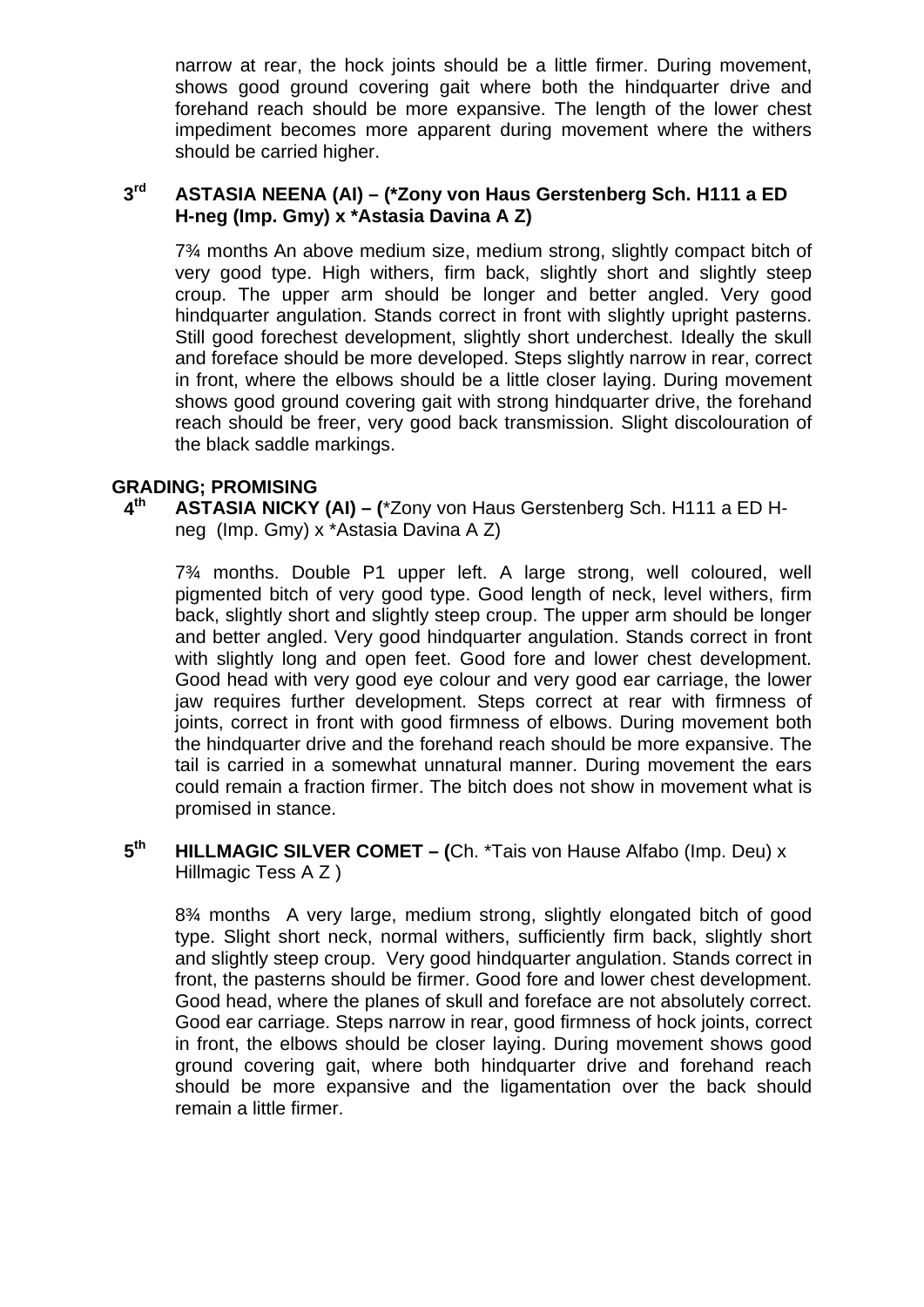### **BABY PUPPY BITCH Age: 3 months and 1 day under 6 months GRADING: VERY PROMISING**

- **1ST JAYSTYRKE DIAMOND CUT (** \*Andacht Uknow Im It A Z x Andacht Torque To Me Z) 4¾ months
- **2nd WINOLA PEACHES (**\*Winola Parko A Z x \*Winola Éclair A Z) 5½ months
- **3rd ASTASIA OXLEY –** (\*Toby von der Plassenburg (Imp. Gmy) x \*Astasia Jade A  $Z$ ) 4<sup>3</sup>/<sub>4</sub> months
- **4th KARHAM TALK DIRTY TO ME (**\*Ch. Indio Di Casa Nobili a ED (Imp. Italy) x \*Ch. Karham Destinys Gold A Z) 3¾ months

#### **OPEN DOG**

### **Age: 2 years & over**

### **GRADING: EXCELLENT MERIT**

**1st \*CH. BLUEMAX SALT A Z – (**\*Ch. Jimmy vom Barutherland Sch. H111 a ED H-neg (Imp. Gmy) x \*Bluemax Sophie A Z)

4 years 64 cm. A dog that stands well within the desired standard of size. A very expressive, masculine dog of overall very harmonious construction. Good length of neck, high withers, firm back and just slightly short croup which is still of good lay. The upper arm is well angled but could be slightly longer. Very good hindquarter angulation with very good breadth of thigh. Stands correct in front. Very good masking on foreface, the markings on the skull marking could be more slightly more defined, very good eye colour, very good ear carriage Steps slightly narrow at rear, correct in front, the elbows could be fraction closer laying. During movement shows an expansive dynamic gait that covers the ground with much ease whilst maintaining a very good top and underline. A son of Jimmy Baruther Land stands in the type of his father and typifies the attributes of this bloodline. Bluemax Sophie is a Cayos Noriswand daughter and in her own right is a bitch of good anatomical construction that also was awarded highest grading of Excellent Merit at this show. Particularly praiseworthy is how all parts blend together without exaggeration and complies to the desired GSD type outlined in the standard. Suitable to bitches requiring reduction in size, overall improvement in anatomical construction and firmness and dryness. His excellent movement was maintained during the loose lead exercise. Two progeny were exhibited in the show today 1<sup>st</sup> place Puppy Bitch (Long Stock Coat) and 1<sup>st</sup> place Minor Puppy Bitch (Stock Coat).I congratulate the owners and breeders of this animal presenting him in excellent condition. As a current member of the NBC Executive I look forward to viewing a progeny group in the Sires Progeny at a future National Show and Trial. A male that I believe should be very beneficial for breeders to consider in their future breeding program.

Congratulations on being awarded the Sieger title and the grading of Excellent Merit.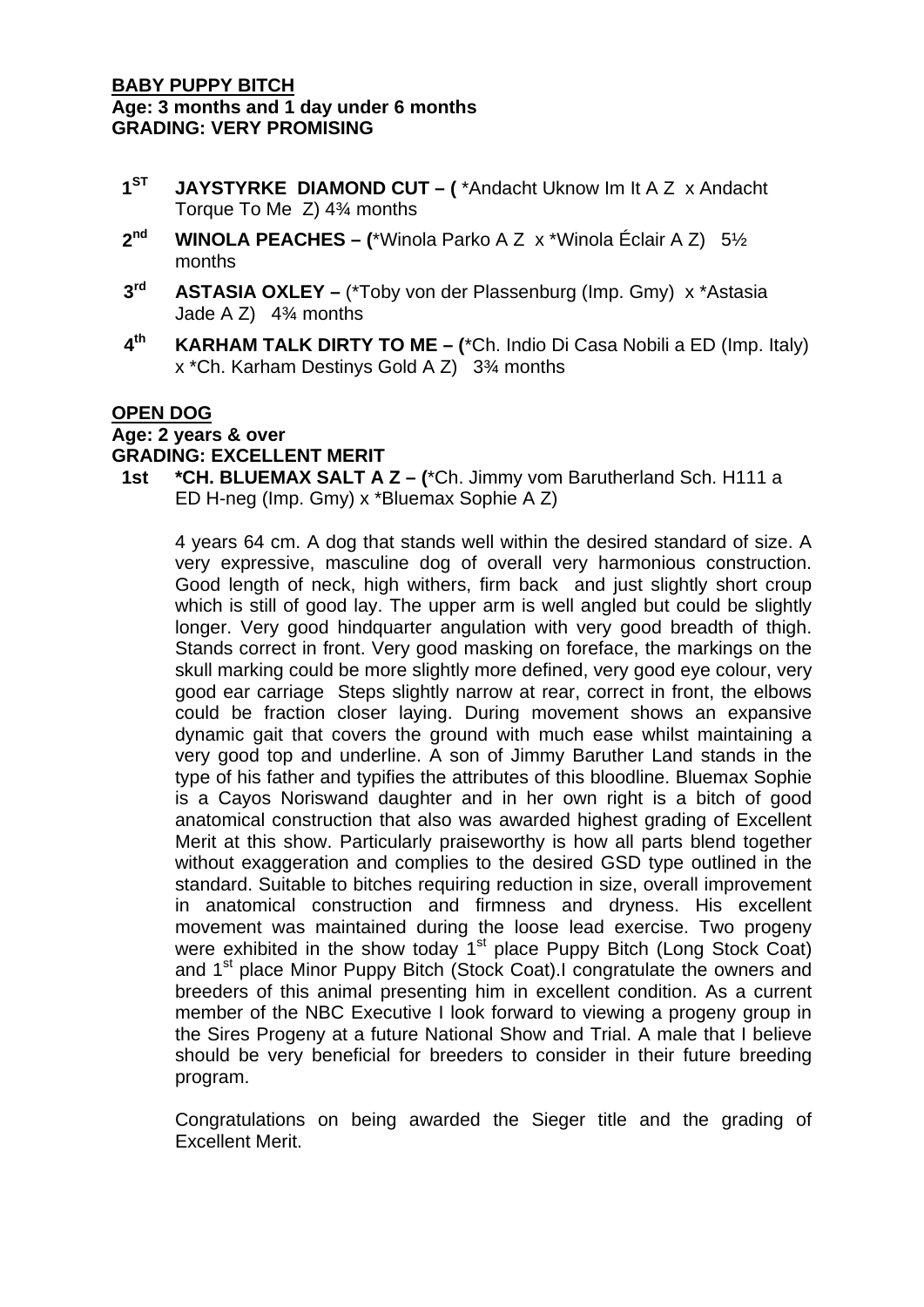#### **2nd \*ENOSCH DI CASA NOBILI a ED (IMP. ITALY)** - (\*Enosch von Amasis a ED (Che) x \*Raika Terrae Lupiae a ED (Ita)

2 years 8½ months. 66cms. A very large, medium strong, well coloured, young dog of overall very good type and propportions. Good length of neck, high withers, firm back, slightly short and slightly steep croup. The upper arm is of very good length but should be slightly better angled. Just slightly deep hindquarter angulation. Stands correct in front with very good fore and lower chest development. Strong masculine, expressive head with very good masking to both the skull and foreface. Medium eye colour. Slight injury to tip of left ear. Steps slightly narrow in rear, correct in front During movement shows very good ground covering gait with balanced hindquarter drive and balanced forehand reach. His sire is Enosch Amasis, (VA) and his mother Raika Terrae Luipiae has also received the grading of VA. . At the 2014 Seiger show his sister was awarded the grading of VA with another sister being placed Excellent 3 in the Open Bitch Class. As this dog was only released from quarantine at the beginning of the year, no progeny were exhibited at this show. A well bred dog with a very good pedigree and overall a dog that should be useful in our breeding program here in Australia. Some care to be exercised in regards to size and angulation of the hindquarter. Particularly pleasing is the height of wither, very firm topline, overall colouration and pigmentation and self assured character. As a young dog it will be with interest the further development of his overall anatomical construction and to view the progeny from this sire in the future.

Congratulations on being awarded the Vice-Sieger title and the grading of Excellent Merit.

**3rd \*CH. INDIO DI CASA NOBILI IPO1 a ED (Imp. Italy) – (**Geck di Casa Nobili Sch.H2 (SWE) x Dolly di Casa Nobili (Italy)

4 years 3 months. 65 cm. Standing within the desired standard of size, medium strong, substantial, very masculine dog of overall very good type and harmonious construction. Good length neck, good withers, firm back, slightly short and slightly steep croup. The upper arm should be a little longer and better angled. Very good hindquarter angulation. Stands correct in front. Very masculine head and expression with very good eye colour, very good masking of the skull and foreface, very good ear carriage. A dog that was released from quarantine in the last 9 months. Steps slightly narrow at rear, correct in front with very good firmness of hock joints, the elbows could be a little closer laying. Shows very good ground covering, free flowing movement with good back transmission showing a very good length of stride. A dog that was bred in Italy carrying the bloodline of his sire Marko della Valcuvia and via his motherline of Zamp Thermodos. While some of his progeny exhibited were very young, a daughter won minor puppy LSC bitch and stands in the type of her father. A dog that could be recommended to improve size, colouration, pigmentation and sex characteristics with some care to be exercised in the length and lay of the croup. I will watch with interest the progeny from this sire in the future.

Congratulations on being awarded the grading of Excellent Merit.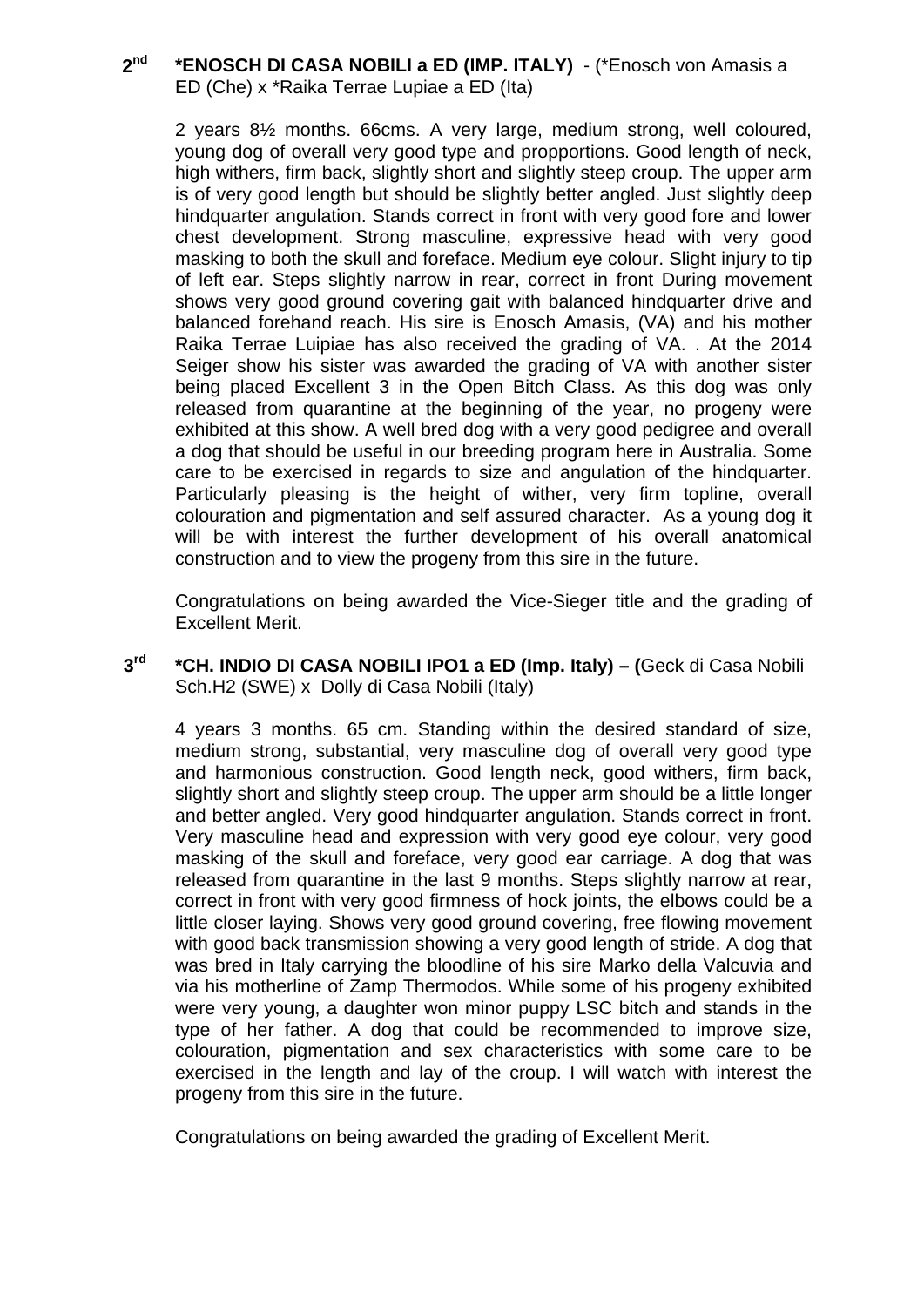### **INTERMEDIATE DOG**

## **Age: 18 months and 1 day under 2 years GRADING: VERY GOOD**

### **1st \*HEIKO ICE N FIRE A Z – (**\*Ch.Gerry von Schacher a ED (Imp. Gmy) x Heiko Mags Allover A Z )

23 months 65.5 cms. A very large, medium strong, very well proportioned, well coloured and well pigmented dog of very good type. Good length of neck, high withers, firm back, slight restriction in length and lay of croup. While the upper arm is of still good length should be slightly better angled. Very good hindquarter angulation. Stands correct in front with very good fore and good lower chest development, ideally the lowerchest could be longer. Very good head and expression. Very good masking of both the skull and foreface, correct ear carriage. Steps correct in front and at rear, with good firmness of elbows, the hock joints could be a bit firmer. During movement shows very good ground covering, fleeting gait with very good hindquarter drive and forehand reach and good back transmission.

### **MINOR PUPPY DOG**

### **Age: 6 months and 1 day under 9 months WITHDRAWN WITH PERMISSION OF THE JUDGE.**

**42 KELINPARK GIGOLO – (**\*Ch. Indio Di Casa Nobili a ED (Imp. Italy) x \*Kelinpark Violet Krumble A Z) 7 months - Upper P2 missing.

### **BABY PUPPY DOG**

### **Age: 3 months and 1 day under 6 months GRADING; VERY PROMISING**

**1st BLUEMAX SAY BOMBS AWAY (AI) – (\***Noell vom Suentelstein (Imp. Gmy) x \*Bluemax Sofie A Z)

5½ months

**2nd KANTENNA LEEROY BROWN – (**\*Pepe von der Zenteiche IPO1 (Imp. Deu) x \*Kantenna Masquerade A Z)

5 months

### **GRADING: PROMISING**

**3rd WINOLA POISON ARROW – (**\*Winola Parko A Z x \*Winola Éclair A Z) 5½ months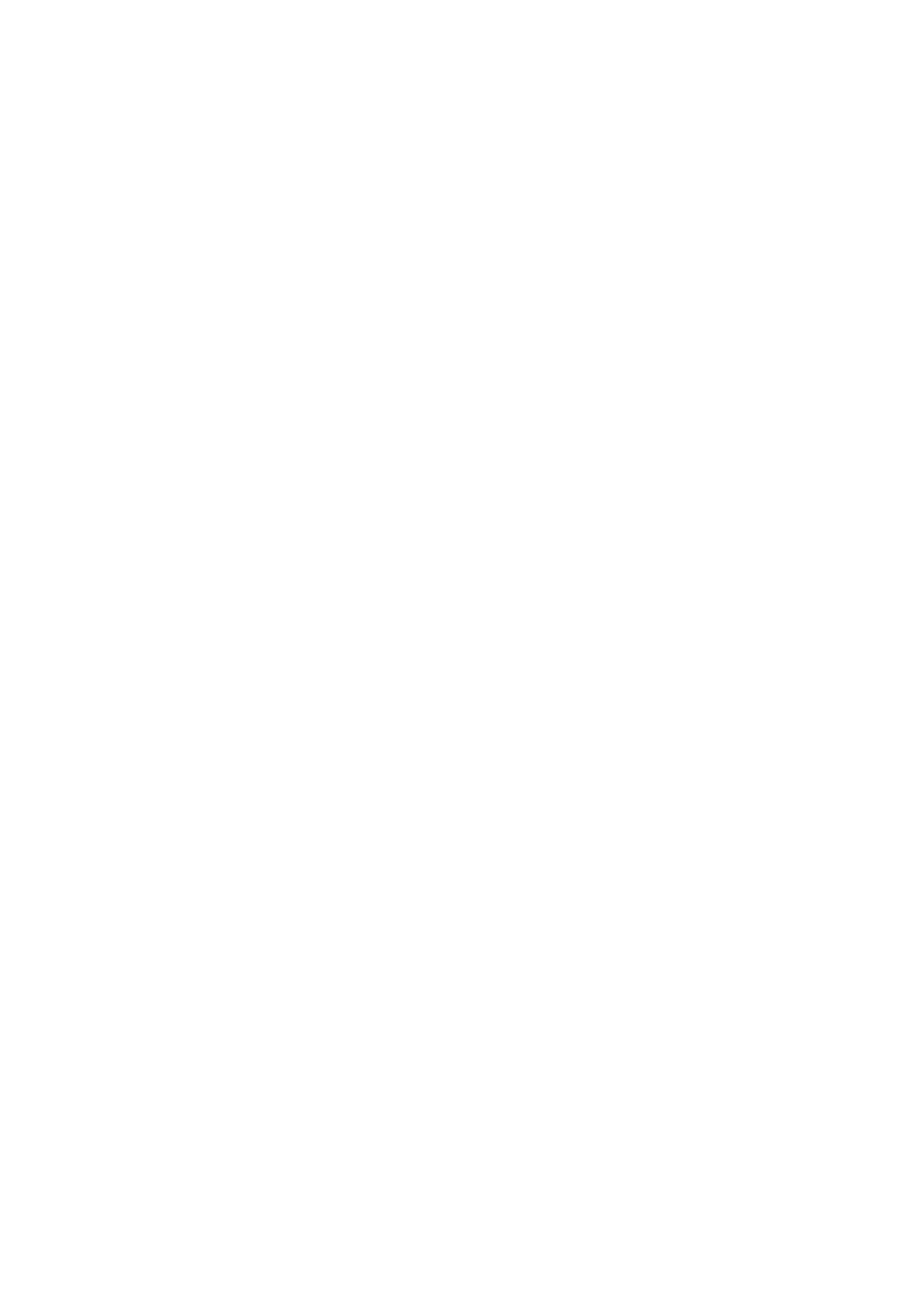

# **Saturday 12th July 2014-Mr J. Lijffijt**

## **BABY PUPPY BITCH-STOCK COATS**

## **Very Promising**

- **1 BRONACRE ULURU MATILDA – (**\*Ch. Bluemax Salt A Z x \*Bronacre Philadelphia Freedom A Z ) 25 weeks
- **2 ASTASIA NEENA –** (\*Zony von Haus Gerstenberg Sch. H111 a ED H-neg (Imp. Gmy) x \*Astasia Davina A Z) 25 weeks
- **3 BLUEMAX JADEIT –** (\*Toby von Plassenburg Sch.H2 IPO3 HD/ED (Imp.Gmy) x \*Chayessa Gemica A Z) 23 weeks
- **4 BERNLOCH ABRACADABRA – (**\*Pepy von der Zenteiche IPO1 (Imp. Deu) x Bernloch Quality Street ) 15 weeks
- **5 KARALCIN BANSHEE**  (\*Ch. Astasia Eli H.I.T. A Z x \*Karalcin Dark Angel A Z) 21 weeks
- **6 KELINPARK GELATO –** (\*Indio Di Casa Nobili a ED (Imp. Italy) x \*Kelinpark Violet Krumble A Z) 21 ½ weeks

## **MINOR PUPPY BITCH**

### **Very Promising**

**1 ANDACHT PEPERY – (**\*Pepy von der Zenteiche IPO1 (Imp. Deu) x Andacht Spanish Eyes)

7 ¾ months

Good medium size, medium strong bitch, very good pigmentation, high withers, firm back, croup of good length but slightly steep, good angulation of forequarter and very good angulation of hindquarter, standing correctly in front, coming and going correctly, good gaiting sequence, powerful drive from behind and sufficient reach.

**2 CASTASTAR DELILAH HT – (**\*Yester Vom Feuermeler HD/ED (Imp. Gmy) x \*Ch. Castastar Alexi A Z)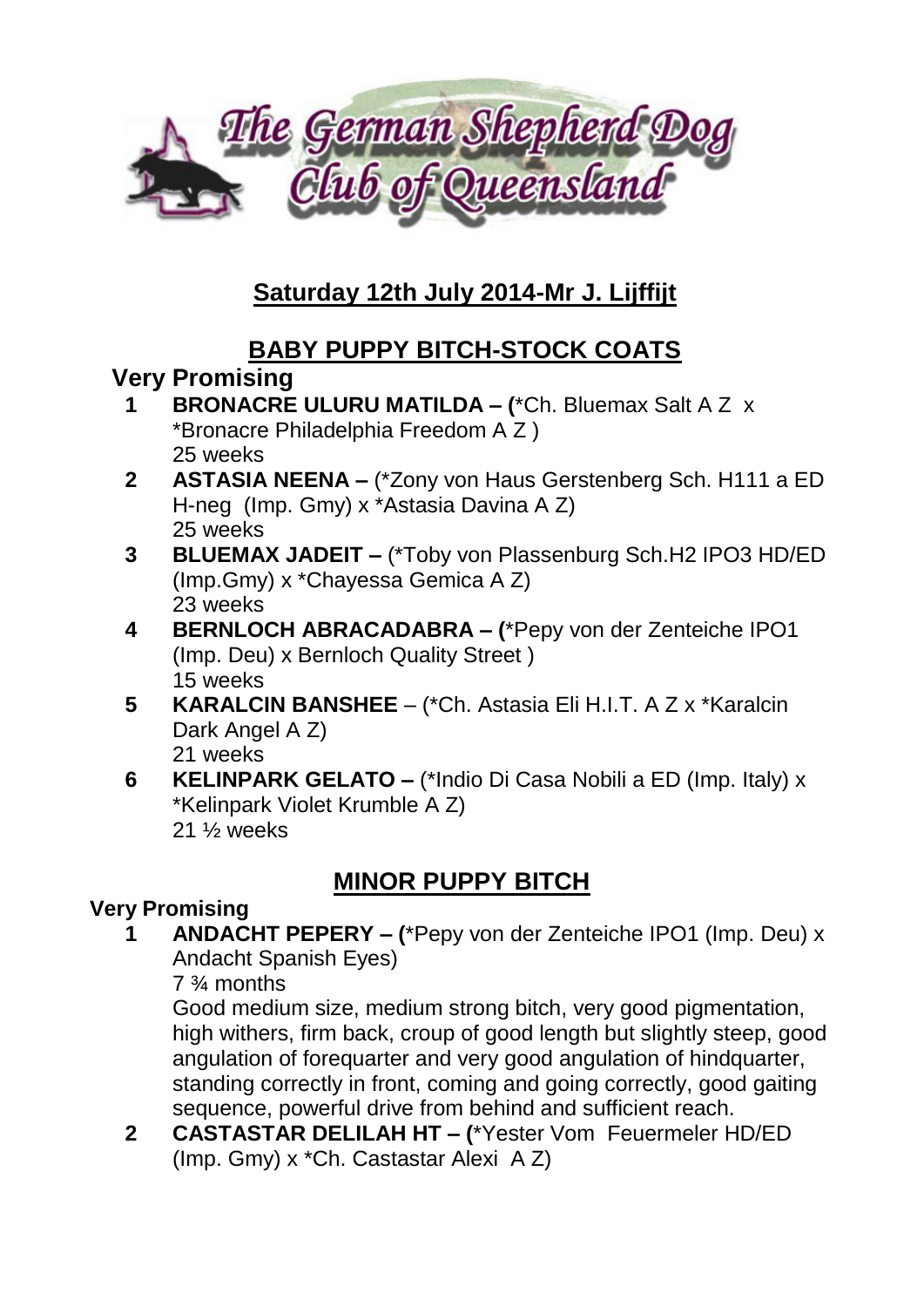### 8 ¾ months

Large, slightly elongated bitch, good head, ears are leaning together, high withers, a little loose in back, good lay and length of croup, very good angulation of fore and hindquarters, standing slightly east west in front, a little loose in hocks and elbows, good gaiting sequence, could have a little more power behind and becoming a little flat in withers.

# **PUPPY BITCH**

### **Very Promising**

**1 VONEHRLICH LEA – (**\*Yester vom Feuermeler HD/ED (Imp. Gmy) x \*Vonehrlich Sonia A Z)

11 months

Large, well built and feminine, good feminine head, high withers, firm back, good length and lay of the croup, good angulation of forequarters and very good angulation of hindquarters, nice filled out underline, stands correctly in front, Coming and going almost correctly, good gaiting sequence, powerful drive behind and keeping up the withers.

### **2 KANTENNA MISS UNDERSTOOD –** (\*Ch. Orrinshin Elton John A Z x \*Ch. Kantenna Coz Ican A Z)

9 ½ months

Large, slightly elongated bitch, well pigmented, nice feminine head with dark mask, high withers, firm back, slightly short and slightly steep croup, good angulation of forequarters, very good angulation of hindquarters, pasterns are a little bit steep, stands correctly in front, Coming and going almost correctly, Good gaiting sequence, sufficient drive from behind and sufficient reach in front.

### **3 KANTENNA SO WHAT –** (\*Ch. Orrinshin Elton John A Z x \*Ch. Kantenna Coz Ican A Z )

9 ½ months

Large, nice pigmented bitch, nice dark mask, high withers, firm back, good lay and length of croup, good angulation of forequarters, very good angulation of the hindquarters, stands correctly in front, going slightly narrow in hocks, coming slight loose in the elbows, Good gaiting sequence but could have a little more reach.

### **4 KUIRAU ELLEGANTE LADY –** (\*Toby von Plassenburg Sch.H2 HD/ED (Imp.Gmy) x \*Kuirau Shahera A Z 9 months

Medium size, medium strong bitch, nice pigmentation, very feminine head, high withers, firm back, good lay and length of croup, very good angulation of fore and hindquarters, stands correctly in front, coming and going almost correctly, good gaiting sequence, sufficient drive and should hold withers a little higher.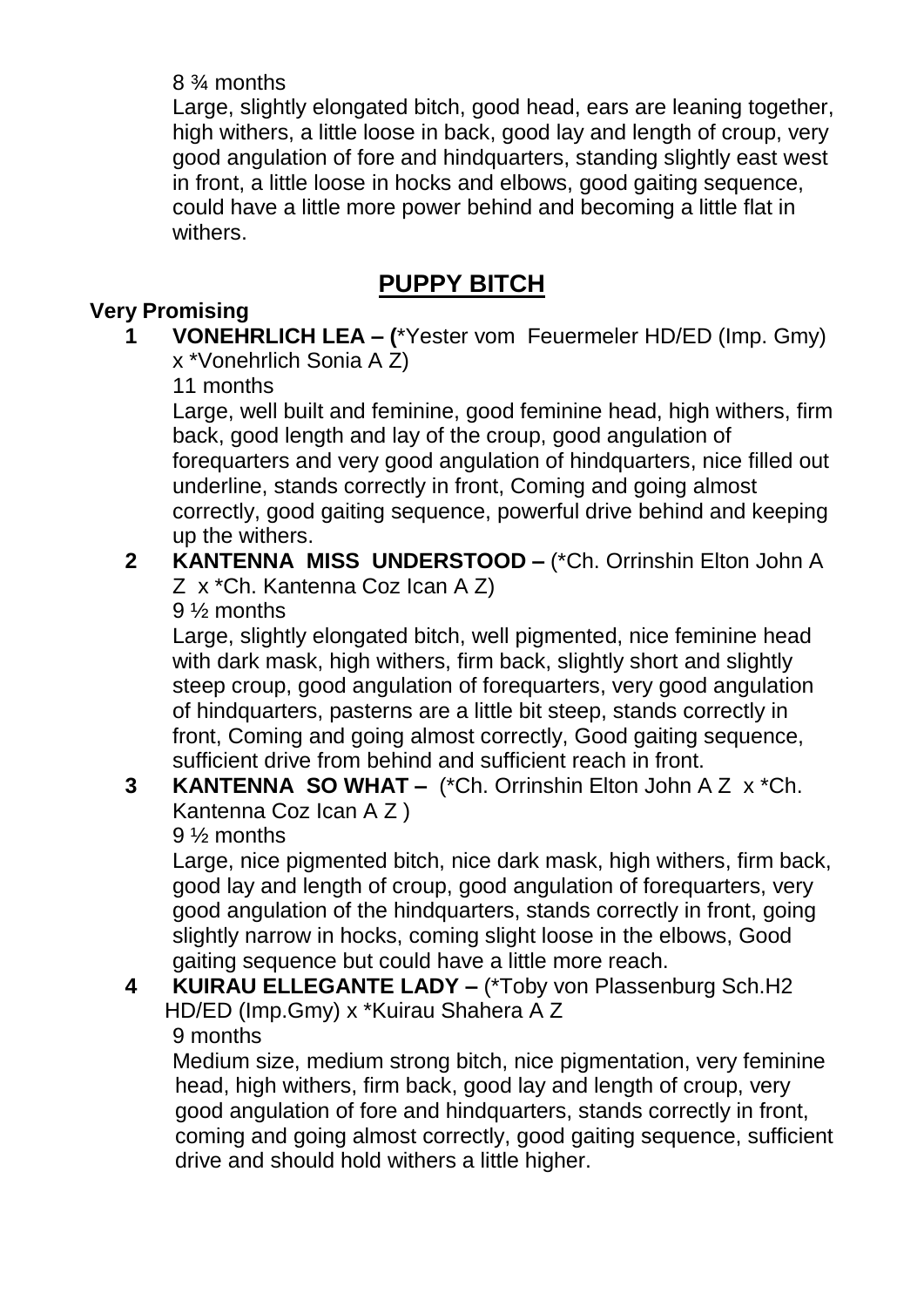### **5 KANTENNA FUN HOUSE – (**\*Ch. Orrinshin Elton John A Z x \*Ch. Kantenna Coz Ican A Z)

9 ½ months

Just over medium size, well proportioned bitch, high withers, firm back, good length of croup but slightly steep, sufficient angulation of the forequarters, good angulation of hindquarters, standing correctly in front, Going slightly narrow in hocks and slightly loose in elbows coming, Good gaiting sequence but falls slightly on the forehand.

**6 BABENBERG LOVELLA – (**\*Ch. Vimo von der Hopfrnhalle (Imp. Deu) x Charon vom Overledingerland (Imp. Deu)

11  $\frac{3}{4}$  months

Large, good pigmentation, nice dark head, high withers, firm back, croup should be a little longer and is slightly steep, good angulation of fore and hindquarters, stands correctly in front coming and going almost correctly, Good gaiting sequence but falls slightly on the forehand.

# **JUNIOR BITCH**

## **Very Good**

**1 BLUEMAX TIGER LILEE –** (\* Bluemax Tiger Town A Z x Bluemax Shante A Z)

13 months

60cm. Large, good pigmented bitch, nice feminine head, good top and underline, good angulation of forequarters, very good angulation of the hindquarters, stands correctly in front, going slightly narrow in hocks, coming slightly loose in elbows, good gaiting sequence, sufficient drive and reach, should keep higher wither overall.

## **2 BLUEMAX TIGER TEARS –** (\* Bluemax Tiger Town A Z x Bluemax Shante A Z)

13 months

60cm. Large, medium strong bitch, high withers, firm back, good lay and length of croup, good angulation in front very good angulation of the hindquarters, stands slightly narrow in front, going a little loose in hocks, coming almost correctly, good gaiting sequence, powerful drive and sufficient reach.

**3 KELINPARK FIDDLESTICKS A Z - (**\* Kellinpark Travellin Man TD A Z x \* Kellinpark Zena A Z)

## 17 ½ months

61cm. Large, substantial strong bitch, good pigmentation, dark mask, high withers, firm back, good lay and length of croup, good angulation of the fore and hindquarters, standing correctly in front, coming and going almost correctly, good gaiting sequence, powerful drive and far reach.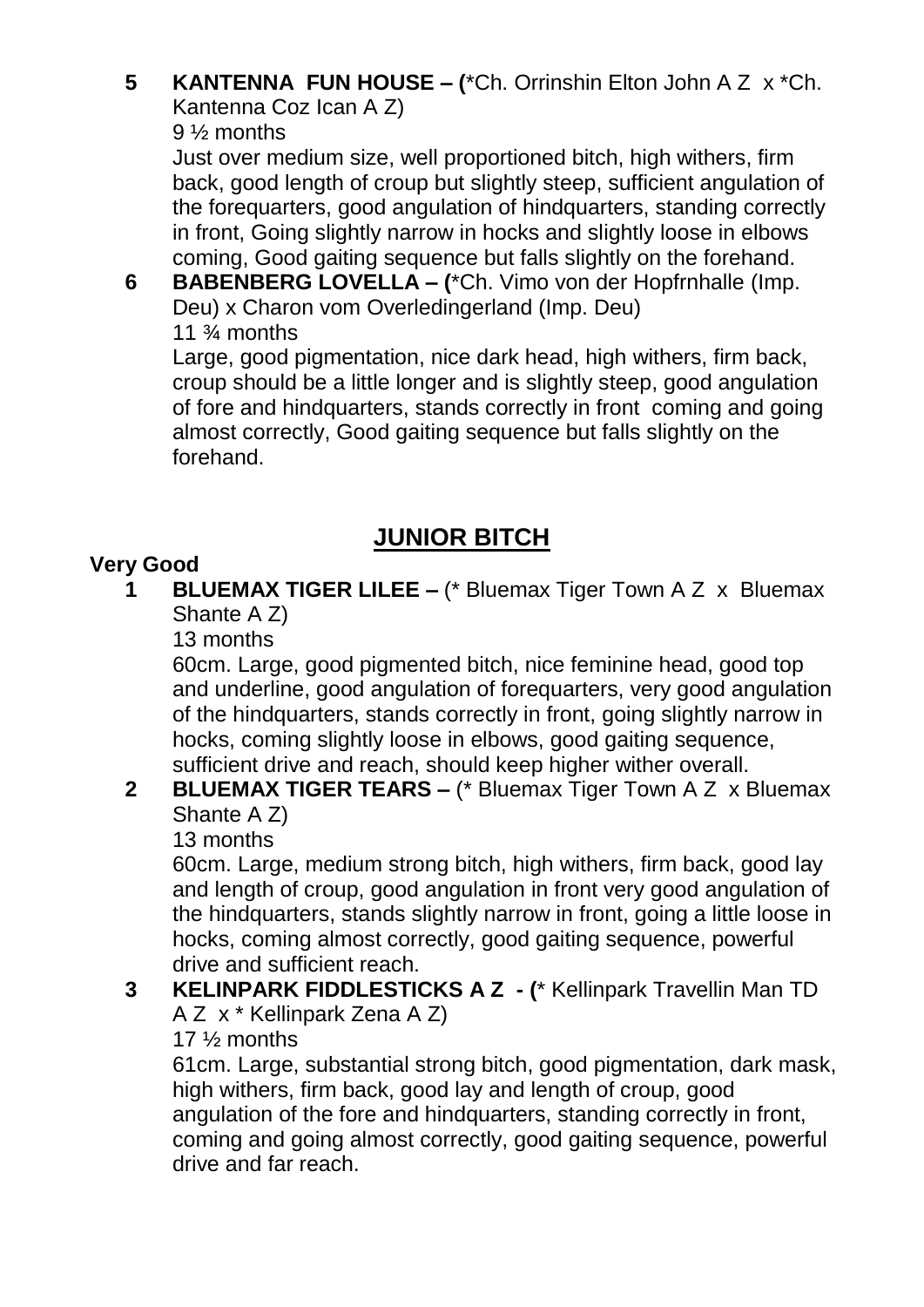## **4 ZELLBURG BUFFY – (\***Logo vom Radhaus a ED(Imp. Srb) x

Zellburg Angel)

16 ¾ months

57cm. Medium size, medium strong bitch, normal withers, firm back, good lay and length of croup, good angulation of forequarters, very good angulation of hindquarters, standing correctly in front, Going a little narrow in hocks, coming almost correctly, good gaiting sequence, powerful drive with sufficient reach.

**5 ABELARA SHAPELY MISS** – (\* Andacht Feel The Fire A Z x Ch. Abelara Aqua Damore A Z)

16 ¾ months

61cm. Large, good pigmented bitch, should have more stop, high withers, firm back, croup should be longer and is slightly steep, good angulation of forequarters, very good angulation of hindquarters, standing correctly in front, Going correctly, coming loose in elbows, good gaiting sequence, powerful drive with sufficient reach.

**6 ALMARJO AFTER SHOCK** - (\*Zony von Haus Gerstenberg Sch. H111 a ED H-neg (Imp.Gmy) x \*Aust Ch Brynwood Barcardi Breezer  $A Z$ 

15  $\frac{3}{4}$  months

59cm. Just over medium size, medium strong, good pigmented bitch, normal withers, firm back, good length of croup and slightly steep, very good angulation of the fore and hindquarters, nice underline, standing slightly east west in front, going slightly narrow in hocks, coming correctly, good gaiting sequence, becoming slightly flat in topline.

### **7 FREUNDHUND UNBELIEVABLE A Z - (DM Clear) -** (\*Yester vom Feuermelder SchH1 (Imp Deu) x \* Durnstein Divine Miss M ET A Z (DM Clear)

17 ¼ months

57cm. Medium size medium strong sable, nice dark head, very feminine, high withers, firm back, croup could be a little bit longer, good angulation of the fore and hindquarters, standing correct in front, coming and going correctly, good gaiting sequence, powerful drive, sufficient reach, should maintain higher withers.

**8 VLADIMIR HEAD OF THE REST** – (\*Ch. Orrinshir Elton John A Z x \* Ch. Vladimir Flirtacious A Z)

12 months

61cm. Large, slightly deep bitch, high withers, sufficiently firm back, good lay and length of croup, good angulation of forequarters but pasterns are slightly steep, very good angulation of the hindquarters, standing slightly east west in front, going narrow in hocks and coming loose in elbows, gaiting sequence is not quite regular.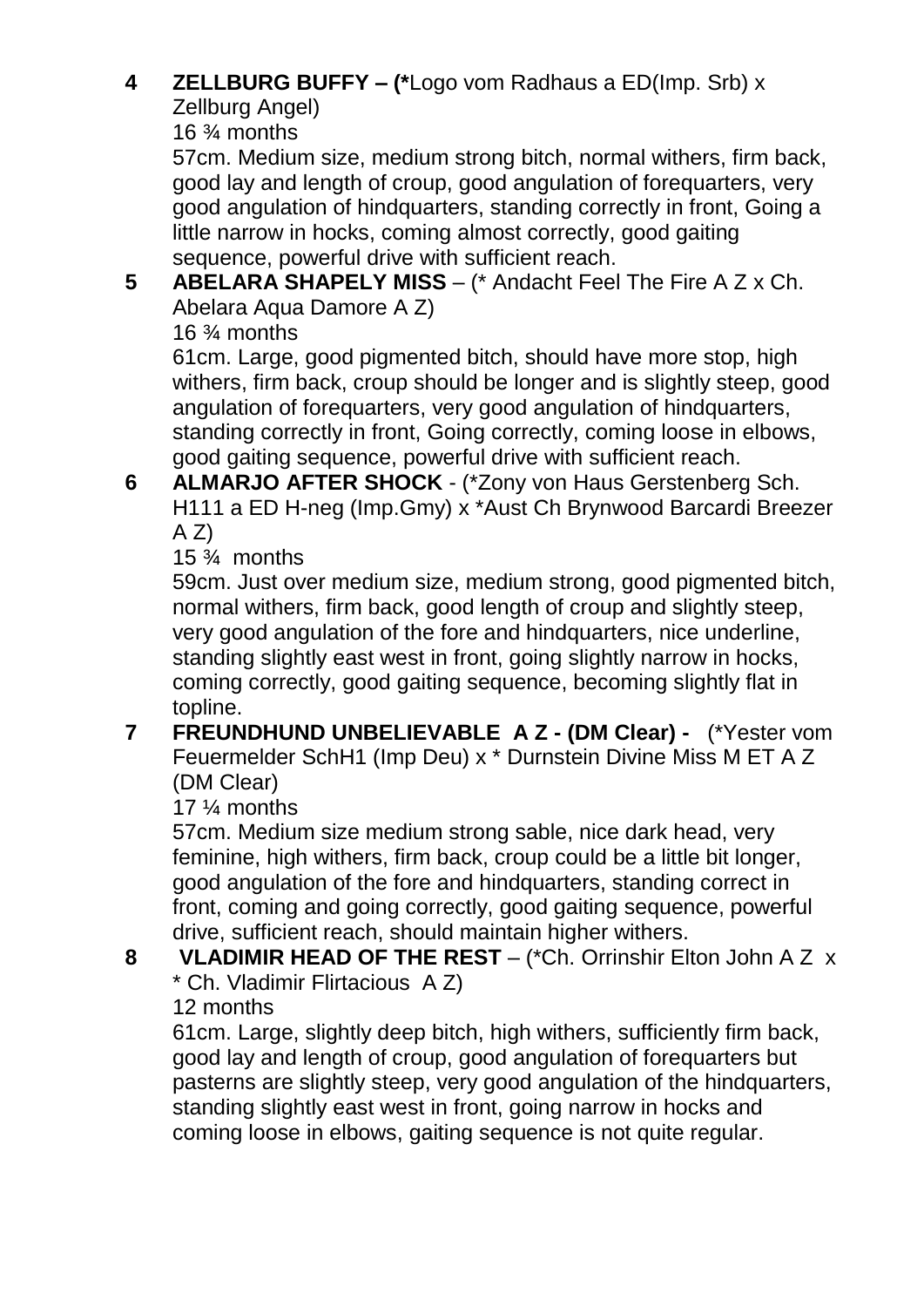# **INTERMEDIATE BITCH**

## **Very Good**

### **1 CH. BRONACRE HOKEY POKEY A Z** – (\*Bluemax Zoomba A Z x \*Bronacre Philadelphia A Z)

21 months

60.5cm. Large, very good pigmented bitch, high withers, firm back, good lay and length of croup, nice filled underline, very good angulation in the fore and hindquarters, strong head with feminine expression, dark mask and dark eye, stands correct in front. Going slightly narrow in hocks, coming correctly. Good gaiting sequence, powerful drive and far reaching..

### **2 \*ASTASIA JOSI A Z – (**\*Zony von Haus Gerstenberg Sch. H111 a ED H-neg (Imp.Gmy) x \*Astasia Venus A Z) 19 months

59cm. Just over medium size medium strong bitch, good height of withers, firm back, croup could be slightly longer, very good angulation of the fore and hindquarters, stands correctly in front. Coming and going almost correctly. Good gaiting sequence, powerful drive and good reach.

### **3 VOLSCAIN AKIRA A Z – (**\*Ch. Schneeberg Fire Storm A Z x \* Molle von der Werther Mumle (Imp. Deu) 24 months

60cm. Large, substantial, good built bitch, good height of withers, firm back, good lay and length of croup, nice filled underline, very good angulation of fore and hindquarters, stands correct in front.Coming and going correctly. Good gaiting sequence, powerful drive and good reach, could hold withers a little higher.

### **4 KANTENNA SPIRIT OF TARTAN A Z –** (\*Sirio vom Rauhtal a ED (Imp. Gmy) x \*Sanjesa High Flyer A Z) 21 months

61cm. Double P1 upper right. Large, good pigmented bitch, strong head, high withers, firm back, good lay and length of croup, good angulation of fore and very good angulation of the hindquarters, stands slightly east west. Going slightly narrow in the hocks, coming correctly. Good gaiting sequence, powerful drive with sufficient reach in front.

### **5 LARERANCE DELTA A Z – (**\*Ch. Schneeberg Ultimateley Kryptic A Z x \*Jezlahn Regina A Z)

### 19 months

60cm. Large, substantial bitch, strong head, high withers, firm back, croup of good length but slightly steep, should not get any deeper, good angulation of the forequarters, very good angulation of the hindquarters, stands correctly in front. Coming and going almost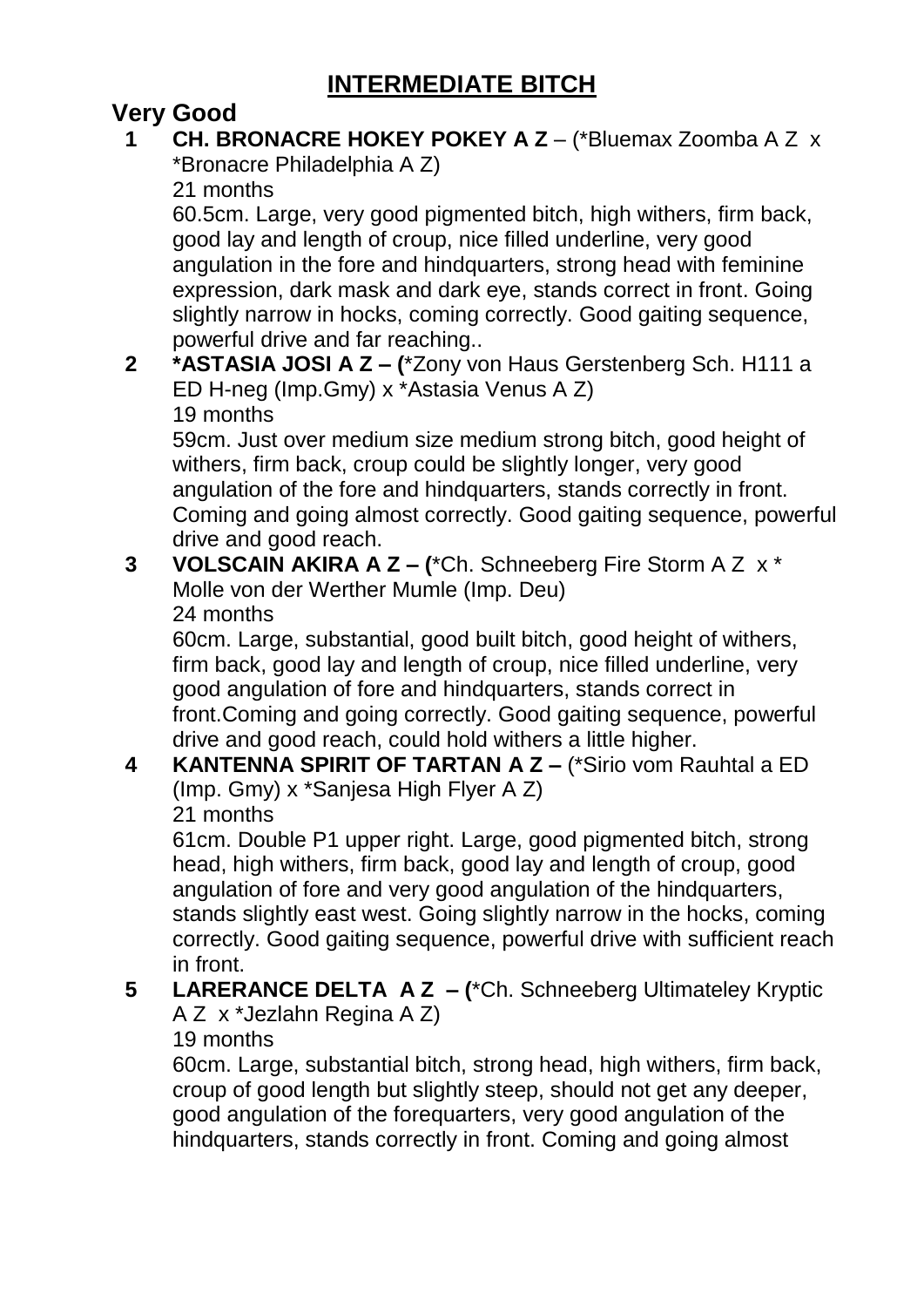correctly. Good gaiting sequence, good drive with far reach but becoming a little bit flat in the withers.

**6 \*KARALCIN DARK ANGEL A Z – (**\*Zony von Haus Gerstenberg Sch. H111 a ED H-neg (Imp.Gmy) x \*Nanmahar Ulla A Z) 27 ½ months

57cm. Just over medium size medium strong bitch, normal height of withers, firm back, good lay and length of croup, good angulation of forequarter, very good angulation of hindquarter, stands almost correct in front, eye colour should be darker. Going steps a little wide, coming a little loose. Good gaiting sequence, sufficient drive and reach, should hold withers a little higher.

# **OPEN BITCH**

# **Excellent**

**1 \*BRONACRE DARK DIAMOND A Z -** (\* Ch. Orrinshir Elton John A

Z H-neg x \*Bronacre Imogen A Z)

3 years 6 months

59cm. Just over medium size, medium strong bitch, high withers, firm back, good lay of croup but could be slightly longer, very good angulation of the fore and hindquarters, standing correctly in front. Coming and going correctly, Good gaiting sequence with powerful drive and keeping a high wither.

**2 \*BENBEKA LEXIE A Z - (**\*Lawine Zasko A Z x \*Lawine Vanity Fair  $A Z$ )

3 years 9 ½ months

60.5cm. Large, medium strong bitch, nice dark mask, strong and feminine head, high withers, firm back, croup of sufficient length and slightly steep, good angulation of the forequarters, very good angulation of the hindquarters, standing almost correct in front. Coming and going almost correctly. Good gaiting sequence, powerful drive and keeping a high wither.

**3 \*CHAYESSA GEMICA A Z** – (\*Cayos von der Noriswand Sch. HI a ED H-neg (Imp. Gmy.) x \*Chayessa Denisha A Z) 6 years

61cm. Large, very good pigmented bitch, dark head and dark eye, high withers, firm back, good lay and length of croup, very good angulation of the fore and hindquarter, stands correctly in front. Coming and going almost correctly. Good gaiting sequence. Powerful drive and sufficient reach.

**4 \*VLADIMIR FLAUNT IT A Z –** (\*Cayos von der Noriswand Sch. H1 a Z H-neg (Imp.Gmy) x \*Gr. Ch. Vladimir Anarchy A Z) 3 years 8 months

61cm. Large, strong bitch, high withers, firm back, good lay and length of the croup, very good angulation of the fore and hindquarters,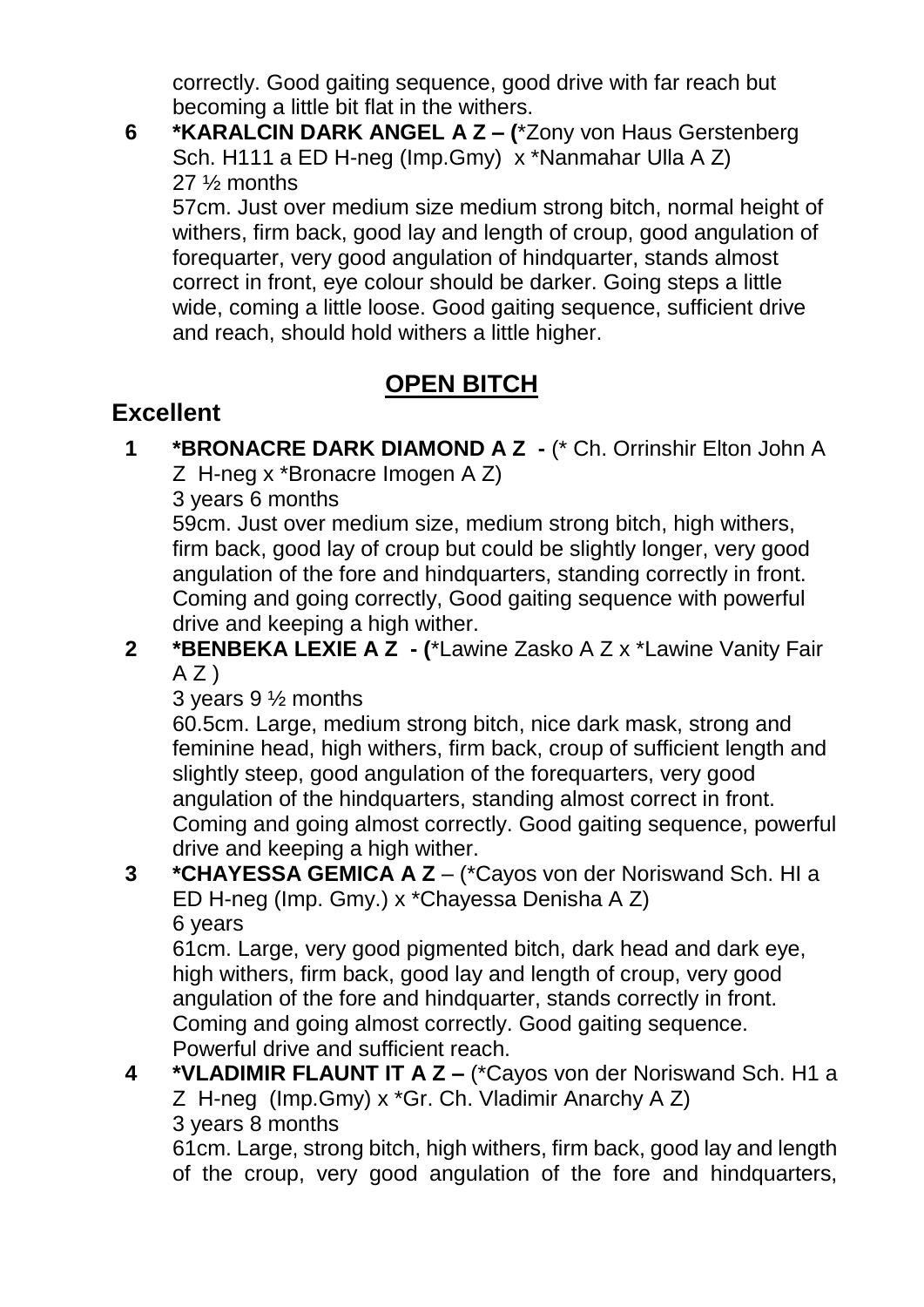standing almost correctly in front. Going slight narrow in the hocks and slightly loose in the elbows. Good gaiting sequence with powerful drive and keeping a high wither.

- **5 \*ASTASIA YOKO A Z - (**\*Zony von Haus Gerstenberg Sch. H111 a ED H-neg (Imp.Gmy) x \*Astasia Enzi A Z) 2 years 9 ¾ months 59cm. Just over medium size, medium strong bitch, high withers, firm back, slightly steep croup, good angulation of the forequarters, very good angulation of the hindquarters, standing correctly in front.
- Going slightly narrow in hocks, coming almost correctly. Good gaiting sequence with powerful drive and good reach. **6 \*CH. ABELARA KIND SPIRITS A Z –** (\*Pallendon Yorik A Z x
	- Debbar Jubilee Dream A Z)

2 years 6 ½ months

62cm. Slightly oversize bitch, good head but eye should be a little bit darker, high withers, firm back, good lay and length of croup, good angulation of the forequarters, very good angulation of the hindquarters, standing correctly in front. Going steps correctly, coming steps almost correctly. Good gaiting sequence but should have more power and reach.

**7 \* CH. CASTASTAR ALEXI ET HT A Z –** ( \*Zony von Haus Gerstenberg Sch. H111 a ED H-neg (Imp. Gmy) x \* Ch. Astasia Cinnamon HIT A Z)

3 years 5 ½ months

60cm. Medium size, medium strong slightly elongated bitch, good height of withers, firm back in stance, croup could be slightly longer, good angulation of the forequarters, very good angulations of the hindquarters, standing correctly in front. Going slightly narrow in the hocks and slightly loose elbows. Good gaiting sequence with powerful drive but falling slightly on the forehand.

## **8 \*BRONACRE PHILADELPHIA FREEDOM A Z - (**\* Ch. Orrinshir Elton John A Z H-neg x \*Bronacre Imogen A Z)

3 years 6 months

59cm. Medium size, medium strong, slightly elongated bitch, must not get any deeper, slightly flat withers, firm back on stance, croup of sufficient length and of good lay, upper arm should be more angled, and the pasterns should be firmer, very good angulation of the hindquarter, standing slightly east west. Going slight narrow in the hocks and loose in the elbows. Good gaiting sequence with powerful drive, back and loins should be firmer.

**9 \*CH. KANTENNA COZ I CAN A Z – (**\*Ch. Kwint vom Juerikstall a Z (Imp. Ndl) x \* Wilcol Itz Summertime A Z) 3 years 11 months

58.5cm. Just over medium size, medium strong bitch, normal height of withers, firm back, good lay and length of croup, Must not get any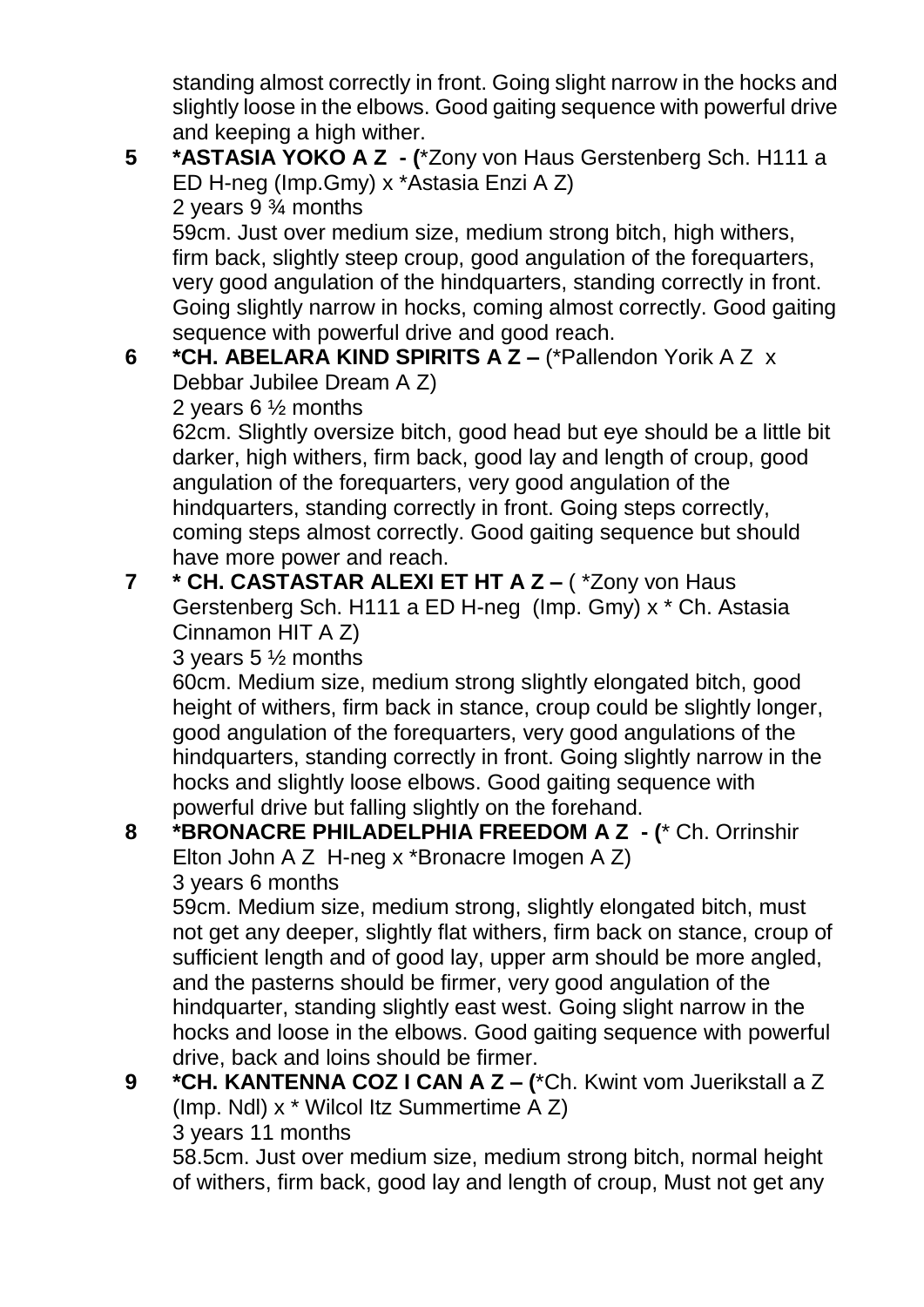deeper, good angulation of the fore and hindquarters, standing almost correct in front. Going slightly narrow in hocks and slightly loose in elbows. Good gaiting sequence with powerful drive but falling slightly on the forehand.

## **Very Good**

**10 \*AMBALA FUNKY MISS HT A Z – (**\*Ch. Kwint vom Juerikstall a ED H-neg (Imp. Ndl) x Ambala Dollys Diva A Z) 2 years 11 months

61cm. Large, slightly elongated bitch, high withers, firm back in stance, good lay of croup but should be a bit longer, upper arm could be more angulated, good angulation of the hindquarters, standing correctly in front. Going correctly, coming almost correctly. Good gaiting sequence with powerful drive and sufficient reach.

## **11 \*CH. BRYNWOOD BACARDI BREEZER A Z – (**\*Ch Kwint v Juerikstall a ED (Imp Ndl) x \*Flicona Midori A Z) 6 years 3 ½ months

58cm. Medium size, medium strong bitch, good head, high withers, firm back, good lay and length of croup, good angulation of the forequarters and very good angulation of the hindquarters, stands almost correct in front. Good gaiting sequence, powerful drive but falling on the forehand.

## **Challenge Bitch: \*BRONACRE DARK DIAMOND A Z**

## **Reserve Bitch: CH. BRONACRE HOKEY POKEY A Z**

## **STOCK COATS-MRS R. KNUCKEY BABY PUPPY DOG**

## **Very Promising**

- **1 LEISHJACLYN REIGN DANCER – (**\*Ustinov Vom Romerland a Z (Imp. Deu) x Leishjaclyn Pow Wow Dancer A Z)
- **2 BLUEMAX SAY BOMBS AWAY – (**Noell vom Suentelstein (Imp. Gmy) x \*Bluemax Sofie A Z)
- **3 BLUEMAX SAY GERONIMO – (**Noell vom Suentelstein (Imp. Gmy) x \*Bluemax Sofie A Z)
- **4 WINOLA POISON ARROW – (**\*Winola Parko A Z x \*Winola Éclair A Z)
- **5 KELINPARK GIGOLO –** (\*Indio Di Casa Nobili a ED (Imp. Italy) x Kelinpark Violet Krumble A Z)

## **+**

# **MINOR PUPPY DOG**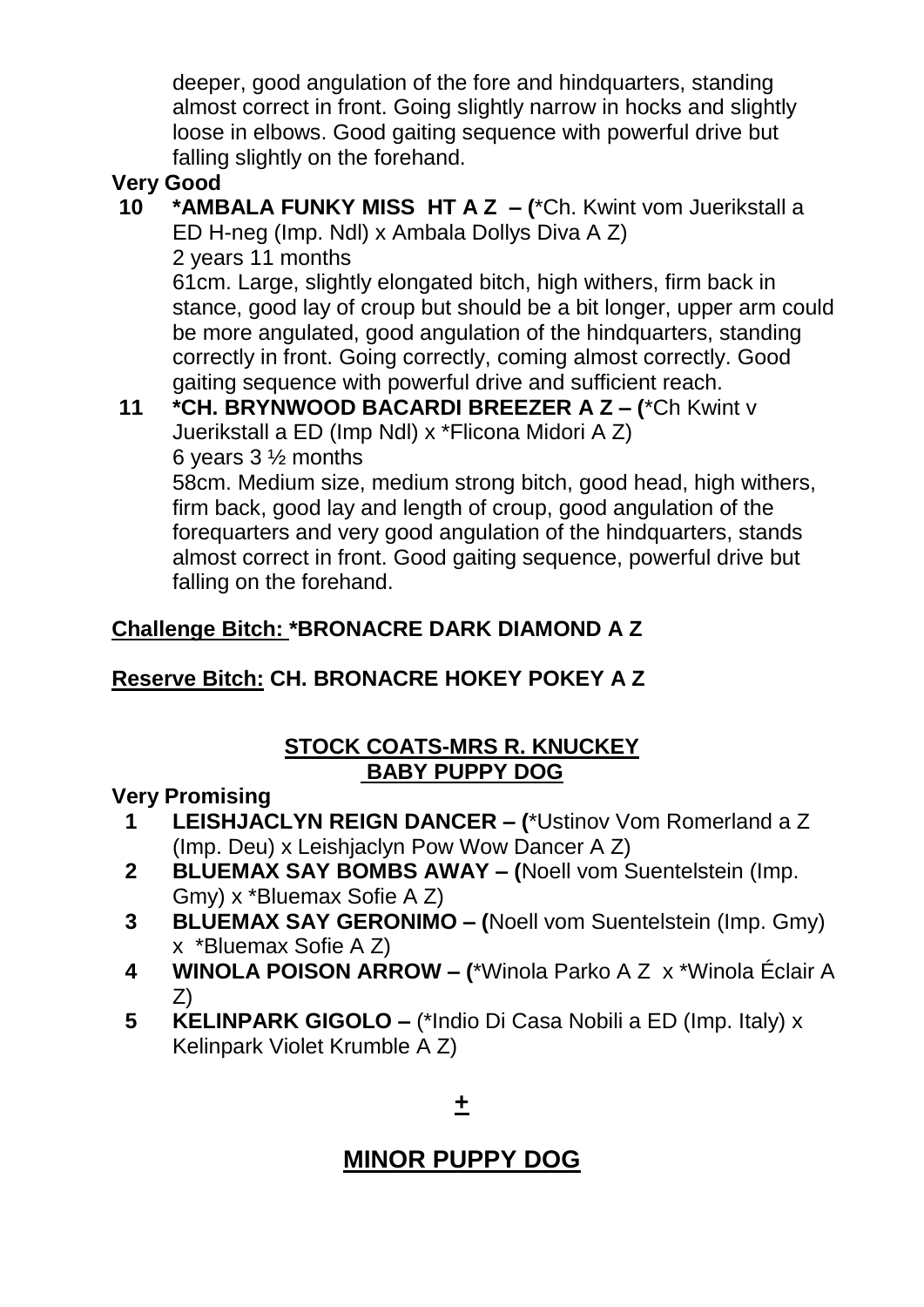### **Very Promising**

- **1 VLADIMIR INELUCTABLE –** (\*Toby von Plassenburg Sch.H2 IPO3 HD/ED (Imp.Gmy) x \*Sup. Ch. Vladimir Anarchy ET A Z) 7 months Medium strong, well-proportioned minor puppy dog of very good type, good head and expression where the overall strength of the upper and lower jaw should be stronger, good wither, firm back, croup could be longer and better laid. Good fore and very good hindquarter angulation. Stands correct in front with very good length of foreleg, good fore and under-chest development for his age steps slightly loose going. Correct coming where the elbows could be firmer, very good ground covering movement with good overall firmness
- **2 LEISHJACLYN PITZ OF HELL DANCER -** (\*Fremont Hells Bells A Z x Leishjaclyn NuAge Dancer A Z)

6 ½ months Medium strong, masculine well-proportioned dog of very good type. Masculine head and expression where the eye colour could be a little darker, good wither, firm back, croup could be longer and better laid. Good fore and slightly deep hind angulation stands correct in front good fore and under-chest development. Steps loose going, correct coming where the elbows should be a little firmer. Very good movement.

**3 AMBALA ON FIRE –** (\*Toby von Plassenburg Sch.H2 IPO3 HD/ED (Imp.Gmy) x Ambala Candy)

 7 months Wry bite, strong and substantial masculine minor puppy dog of very good type very good head and expression where the under jaw should be stronger, good length of neck very good wither firm back croup could be longer and better laid. Good fore and very good hindquarter angulation, stands correct in front with good length of foreleg good chest development, steps slightly narrow going, slightly wide coming where the elbows could remain a little firmer very good movement where overall ligamentation should be a little firmer

## **JUNIOR DOG**

## **Very Good**

**1 FREUNDHUND UNBELIEVABLE A Z - (DM Clear) -** (\*Yester vom Feuermelder SchH1 (Imp Deu) x \* Durnstein Divine Miss M ET A Z (DM Clear)

17¼ months

65.5cm Very large, medium strong, substantial well-proportioned and well pigmented sable dog of very good type, masculine head and expression with good masking and eye colour, good wither, firm back, croup is well laid but could be longer, good fore and very good hindquarter angulation, good fore and under chest development. stands correct in front, steps correct going and coming where elbows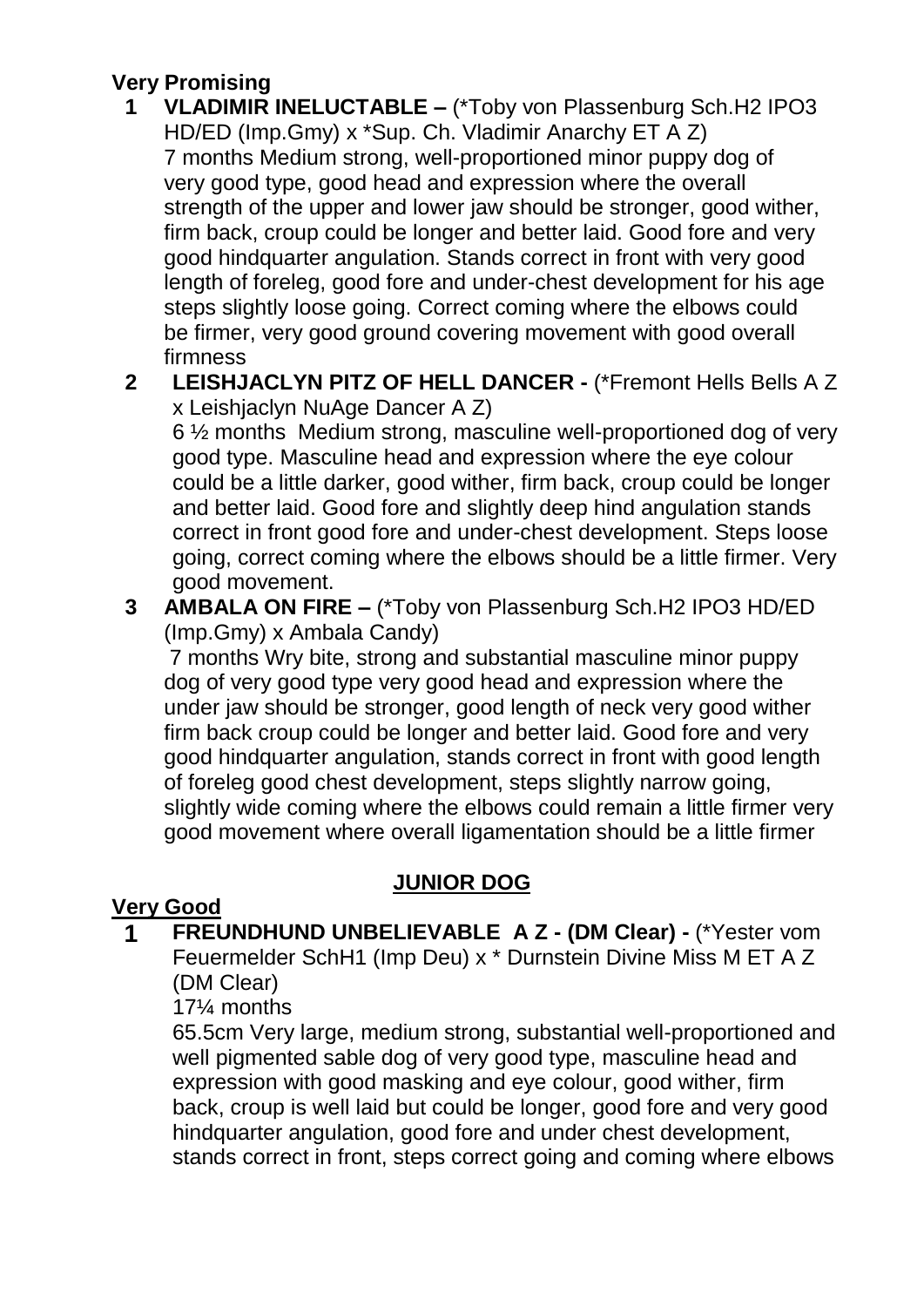and hocks are firm, very good movement where the forehand reach could be more effective

## **INTERMEDIATE DOG**

### **Very Good**

**1 \*ENOSCH DI CASA NOBILI a ED (IMP. ITALY)** - (\*Enosch von Amasis a ED (Che) x \*Raika Terrae Lupiae a ED (Ita) 30 ½ months

65.5cm Very large, medium strong, substantial, very well pigmented and proportioned dog and very good type and harmonious construction, masculine head and expression with very good masking, ideally eye color could be better, high wither, firm back, well moulded croup good fore and very good hind angulation, stands correct in front with very good length of fore leg, good fore and under chest development, steps slightly narrow going, correct coming, powerful dynamic far reaching movement where the overall firmness of ligamentation is convincing

**2 \*HEIKO ICE N FIRE A Z -** (\*Ch. Gerry vom Schacher (Imp. Deu) x Heiko Mags Allover A Z)

21 months

65.5cm, Very large, medium strong, well proportioned dog of very good type, masculine head and expression with good eye color and masking and good strength of under jaw, very good wither, firm back, croup could be longer and slightly better laid, good fore and very good hind angulation, slightly short under chest, steps slightly loose going, correct coming, very good ground covering movement with good firmness of ligamentation

### **OPEN DOG**

### **Excellent**

**1 \*CH. BLUEMAX SALT A Z –** (\*Ch. Jimmy vom Barutherland Sch. H111 a ED H-neg (Imp. Gmy) x \*Bluemax Sophie A Z) 3 years 10 months

64cm, Above medium size, medium strong, harmoniously constructed, well very proportioned dog of very good type, very good head and expression, very good eye colour, very good length of neck, high wither, firm back, good croup, very good fore and hindquarter angulation, very good fore and under chest development, steps slightly loose going, correct coming where the elbows should be a little firmer, very good ground covering movement with correct sequence of steps

**2 \*HAYO AUS AGRIGENTO a ED (Normal) Kkl 1(Imp DEU) - (**Dux De Intercanina x Gwendy aus Agrigento)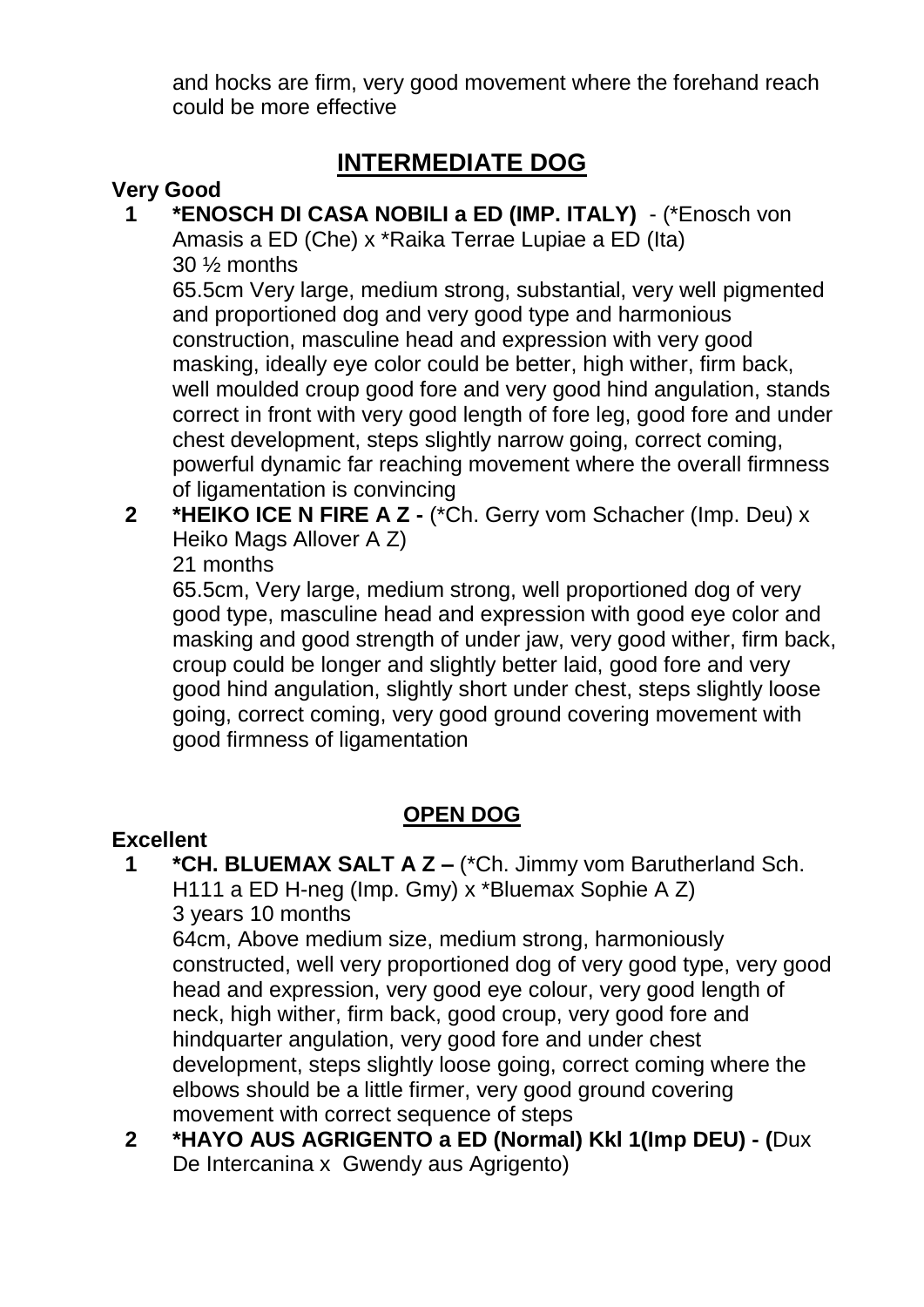### 3 years 8 ¼ months

65.5cm, Dropped lower incisors, very large, well pigmented, medium strong, well-proportioned dog and very good type, very good head and expression, good eye colour, very good wither, firm back, croup is of good lay but could be longer, very good fore and hind angulation, stands correct in front, good fore and under chest development, steps correct going, steps slightly wide coming where elbows should remain firmer, very good ground covering movement with very good sequence of steps and overall firmness

- **3 \*INDIO DI CASA NOBILI IPO1 a ED (Imp. Italy) –** (\*Geck di Casa Nobili Sch.H2 (SWE) x Dolly di Casa Nobili (Italy) 4years 3 weeks 65cm Large, medium strong, substantial, masculine, wellproportioned, well pigmented dog of very good type, masculine head and expression with very good masking and eye colour, very good wither, firm back, croup could be slightly longer and better laid, good fore and very good hind angulation, stands correct in front, good length of foreleg, good fore and under chest development, steps slightly narrow going, correct coming, very good ground cover and movement with very good firmness of top line
- **4 \*ANDACHT UKNOW IM IT A Z –** (\*Vegas Von Dongmiran Sch. HI a ED H-neg (Imp. Ndl) x \*Andacht I Am Legacy A Z) 3 years 8 ½ months

65.5cm Very large, strong and substantial, well pigmented and proportioned dog of very good type, masculine head and expression with good masking and eye colour, good wither, firm back, croup could be longer and better laid, good fore and very good hind angulation, very good fore and under chest development, stands correct in front, steps correct going with good firmness of hocks, correct coming where elbows should remain firmer, very good ground covering movement however should be more effective in reach and drive to maintain a slightly better wither line

### **CHALLENGE DOG: \*CH. BLUEMAX SALT A Z RESERVE DOG: \*HAYO AUS AGRIGENTO a ED**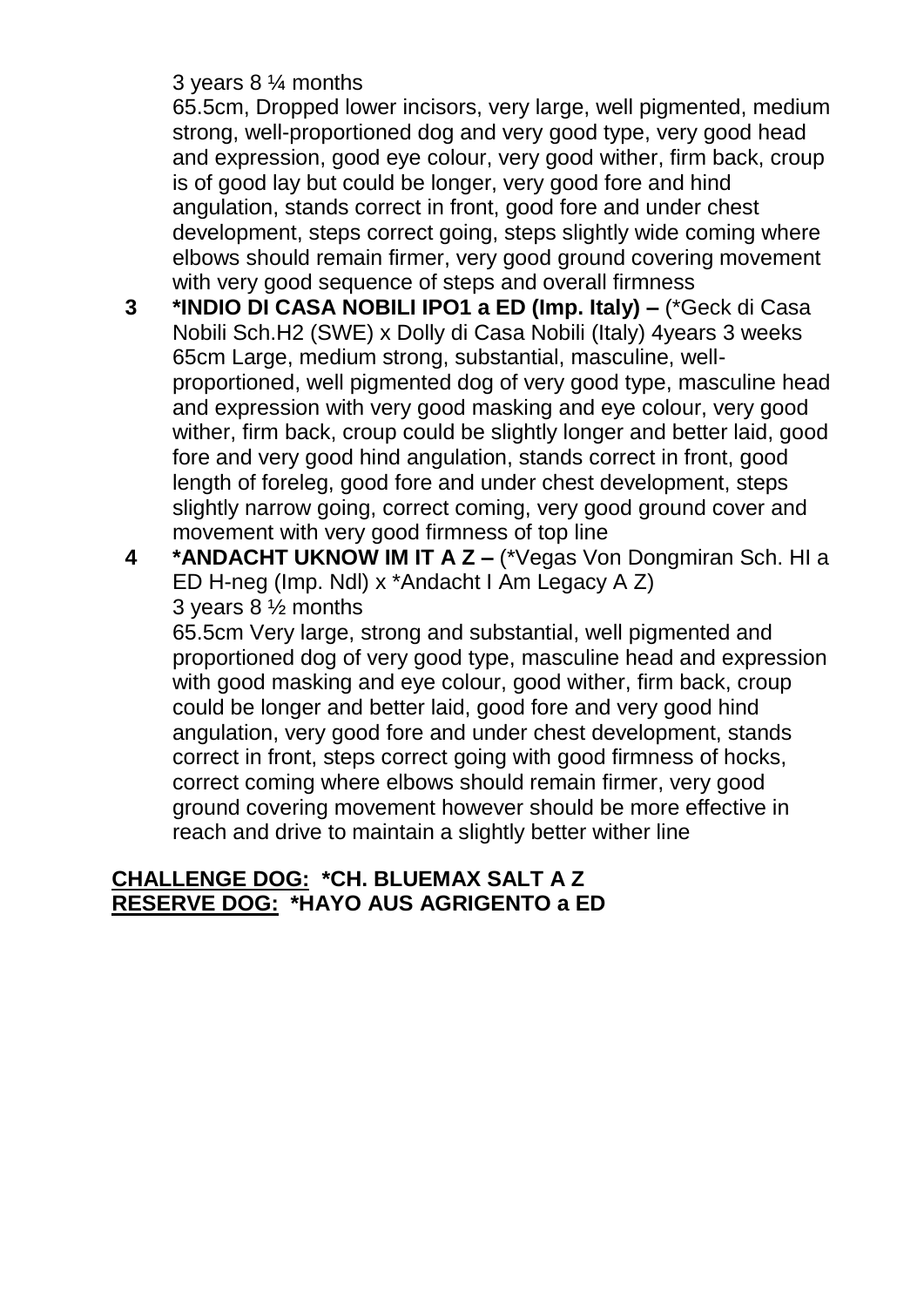### **LONG STOCK COATS SATURDAY 12TH JULY 2014-Mrs Robyn Knuckey**

### **INTERMEDIATE DOG**

### **Very Good**

### **1 CH. DENARGUN UNCLE FESTER A Z -** (\*Yester vom Feuermeler HD/ED (Imp. Gmy) x \*Denargun Kwacker A Z)

19 ½ months

65.5cm Very large, medium strong, well proportioned, well pigmented long stock coat male, good head and expression with correct eye colour where under jaw should be a little stronger, good wither, firm back, croup could be slightly longer and better laid, good fore and very good hindquarter angulation, stands not quite correct in front, good fore, slightly short under chest development, steps slightly narrow going, not quite correct coming where the elbows should be firmer, very good ground cover and movement with very good firmness over top line.

## **BABY PUPPY BITCH**

### **Very Promising**

**1 ZELLBURG INDRA –** (\*Indio Di Casa Nobili a ED (Imp. Italy) x Zellburg Angel A Z) 5½ months

## **MINOR PUPPY BITCH**

### **Very Promising**

## **8 KAYROSSI SPELL BOUND –** (\*Pepy von der Zenteiche IPO1 (Imp. Deu) x\*Kayrossi Ms Demeanour AZ )

8 months

Strong and substantial, well-proportioned long stock minor bitch of very good type, very good head and expression where eye should be darker, good fore, slightly deep hind angulation, pronounce fore and good under chest development, croup of good length but should be better laid, stands correct in front however the pasterns should be tighter, steps cow hocked going, correct coming where elbows should remain firmer. Very good ground covering movement with overall good firmness of top line.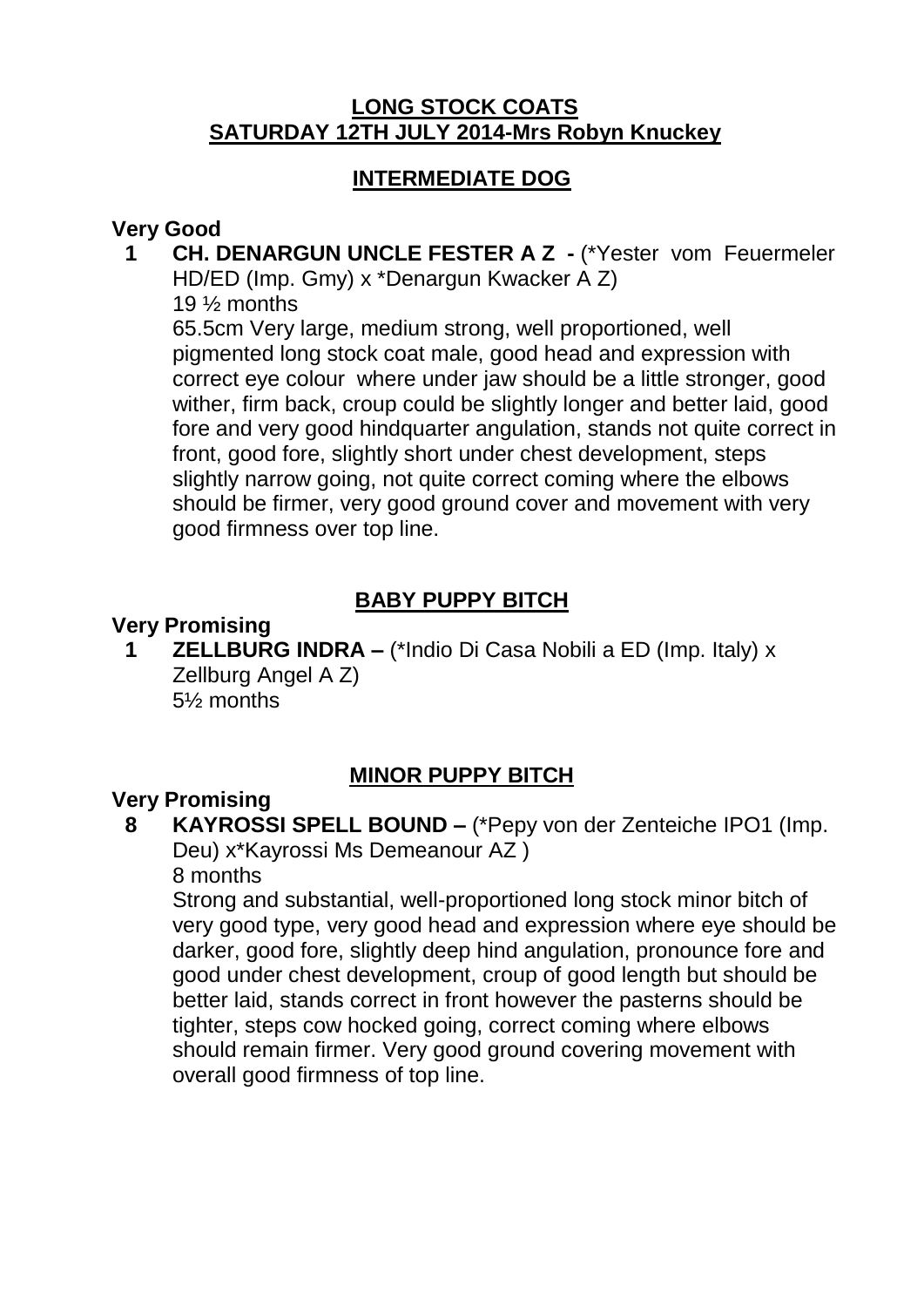### **Very Good**

### **1 CH. AWESAMSHEP CASSIA A Z** – (\*Ch. Astasia Eli CD HIT ET A Z x \*Awesamshep Anna A Z)

22½ months

60cm Large, strong, substantial, well proportioned, well pigmented long stock bitch of very good type, very good head and expression with very good masking and eye colour, good length of neck, very good wither, firm back, croup of a good length but could be better laid, good fore, and very good hind angulation, stands correct in front, where pasterns should remain firmer, very good fore and under chest development, steps slightly narrow going, correct coming where elbows should remain firmer, powerful dynamic movement with very good rear drive. Presented out of coat on the day.

**2 HILLMAGIC BLACK PEPPER –** (\*Turbo vom Casselswald Sch. H111 a ED (Imp.Gmy) x Hillmagic Nix)

20 months 60cm. Large, medium strong well pigmented wellproportioned bitch of very good type, very good head and expression with praiseworthy masking and very good ear set, eye color should be darker, good wither, firm back, croup could be longer and slightly better laid, good fore and very good hindquarter angulation, good fore and under-chest development. Steps slightly narrow going, and not quite correct coming with left wrist turned out, very good ground covering movement however the reach should be more effective

**3 WINOLA LULU** – (\*Ch Vladimir Envy This A Z x \*Voitlander Palme  $(A Z)$ 

7 months 59.5cm, Large, medium strong, slightly compact sable bitch of very good type, good head and expression where overall strength of upper and lower jaw should be more convincing, good wither, very firm back, croup could be longer and better laid, good fore and very good hind angulation, stands not quite correct in front with good fore and slightly short under chest development, steps slightly cow-hocked going, correct coming with good firmness of elbows, very good ground covering movement with slight peak over topline.

## **OPEN BITCH**

### **Very Good**

**1 \*KAYROSSI MS KOMOTION A Z -** (\*Hero v Renderau a ED (Imp. Bel) x \*Kayrossi Ms Demeanour A Z)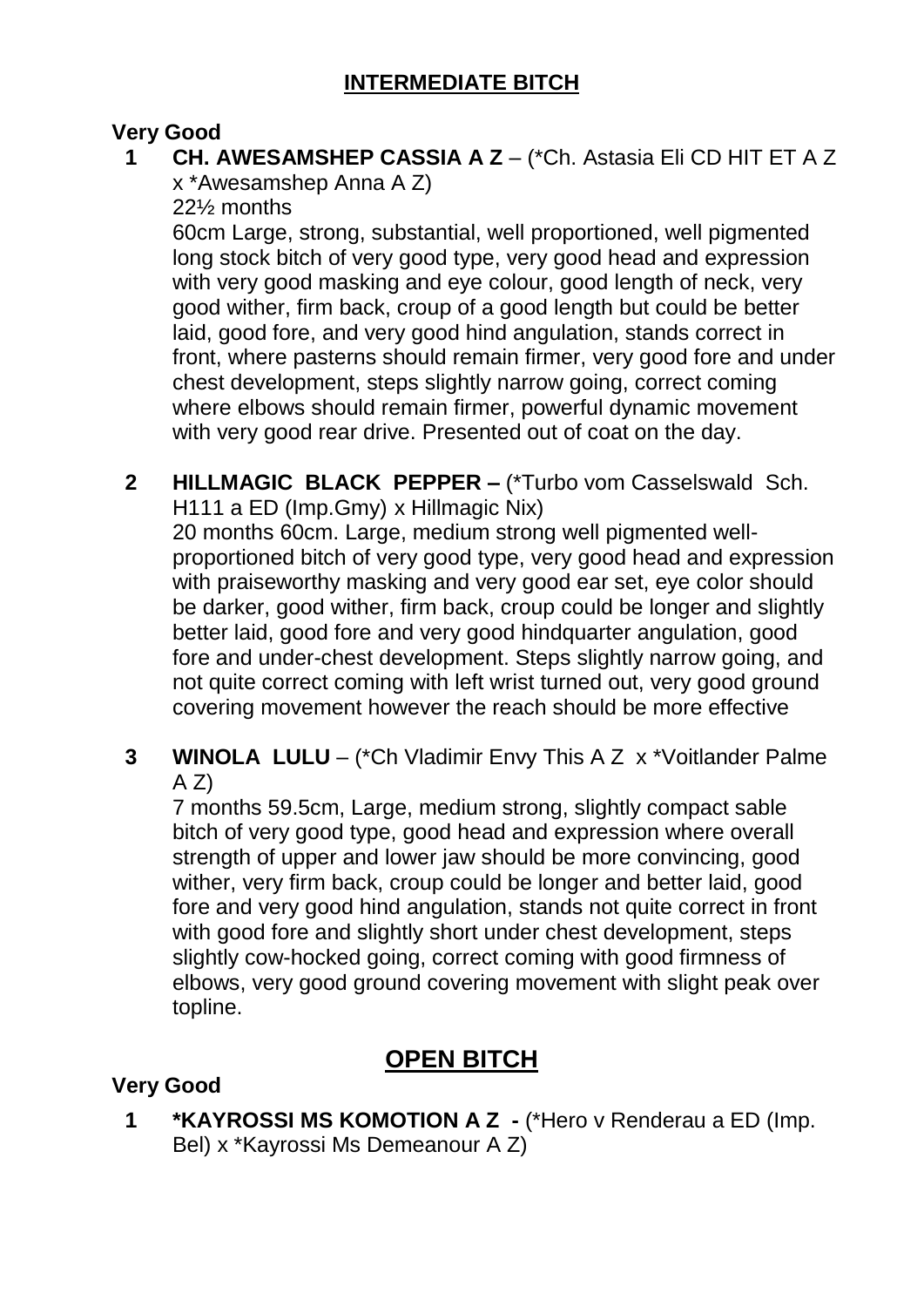2 years 1 month 62.5cm Oversize, medium strong, well proportioned, well pigmented long stock of very good type, very good head and expression with praiseworthy masking ideally the under-jaw should be stronger, medium eye colour, good wither, firm back, croup could be longer and slightly better laid, good fore, very good hind angulation, very good fore and under chest development, steps narrow going, correct coming where elbows should remain firmer, stands not quite correct in front, very good ground covering movement with very good sequence of steps

### **CHALLENGE BITCH: CH. AWESAMSHEP CASSIA A Z**

### **RESERVE CHALLENGE BITCH: HILLMAGIC BLACK PEPPER**

## **B.O.B: CH. AWESAMSHEP CASSIA A Z**

## **R/U of BREED: CH. DENARGUN UNCLE FESTER A Z**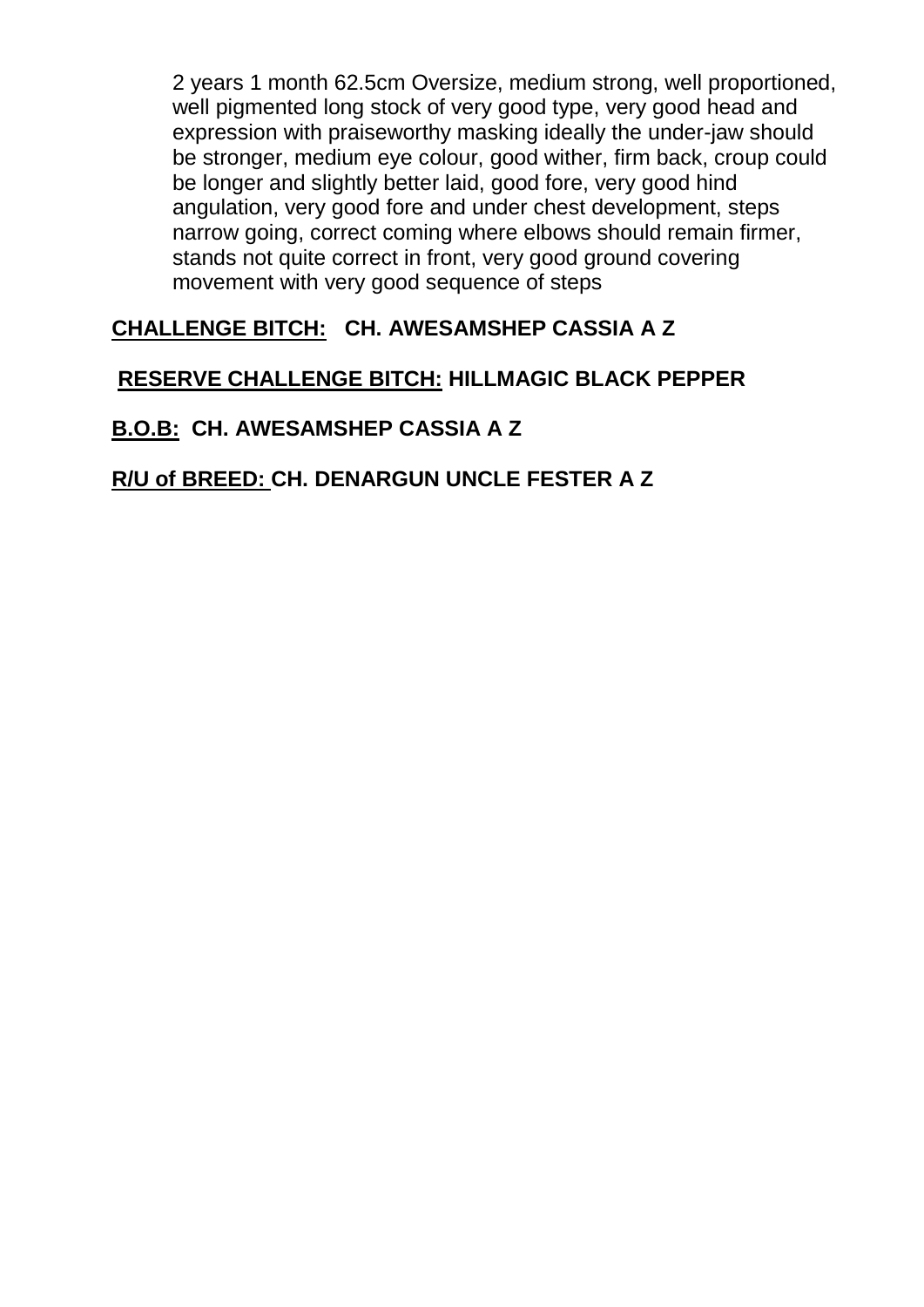

### **SUNDAY 13/7/14 BABY PUPPY BITCH (STOCK COATS) -MRS R. KNUCKEY**

### **Very Promising**

|                         | <b>BRONACRE ULURU MATILDA - (*Ch. Bluemax Salt A Z x</b>             |
|-------------------------|----------------------------------------------------------------------|
|                         | *Bronacre Philadelphia Freedom A Z)                                  |
| 2 <sup>1</sup>          | <b>BERNLOCH ABRACADABRA - (*Pepe von der Zenteiche IPO1</b>          |
|                         | (Imp. Deu) x Bernloch Quality Street)                                |
| $\mathbf{3}$            | <b>BLUEMAX JADEIT - (*Toby von Plassenburg Sch.H2 IPO3 HD/ED)</b>    |
|                         | (Imp.Gmy) x *Chayessa Gemica A Z)                                    |
| $\overline{\mathbf{4}}$ | <b>ASTASIA NEENA - (*Zony von Haus Gerstenberg Sch. H111 a ED</b>    |
|                         | H-neg (Imp. Gmy) x *Astasia Davina A Z)                              |
| $5\overline{)}$         | ASTASIA NICKY- (*Zony von Haus Gerstenberg Sch. H111 a ED            |
|                         | H-neg (Imp. Gmy) x *Astasia Davina A Z)                              |
| 6                       | <b>KELINPARK GELATO – (*Indio Di Casa Nobili a ED (Imp. Italy) x</b> |
|                         | *Kelinpark Violet Krumble A Z)                                       |
|                         | <b>WINOLA PEACHES – (*Winola Parko A Z x *Winola Éclair A Z)</b>     |

## **MINOR PUPPY BITCH**

## **Very Promising**

**1 ANDACHT PEPERY – (**\*Pepe von der Zenteiche IPO1 (Imp. Deu) x Andacht Spanish Eyes)

### 7 ¾ months

Medium strong, feminine, very well pigmented and proportioned bitch of very good type, feminine head and expression, very good masking with medium eye colour, good wither, firm back, croup could be slightly longer and better laid, good fore and very good hindquarter angulation, very good fore and underchest development. Stands correct in front. Steps correct going with good firmness of hocks, correct coming but elbows should remain a little firmer. Very good ground covering movement with very good overall firmness of ligamentation.

### **2 CASTASTAR DELILAH HT – (**\*Yester Vom Feuermeler HD/ED (Imp. Gmy) x \*Ch. Castastar Alexi A Z)

8 ¾ months

Standing on the maximum of size, strong and substantial, well proportioned bitch of very good type, strong but still feminine head,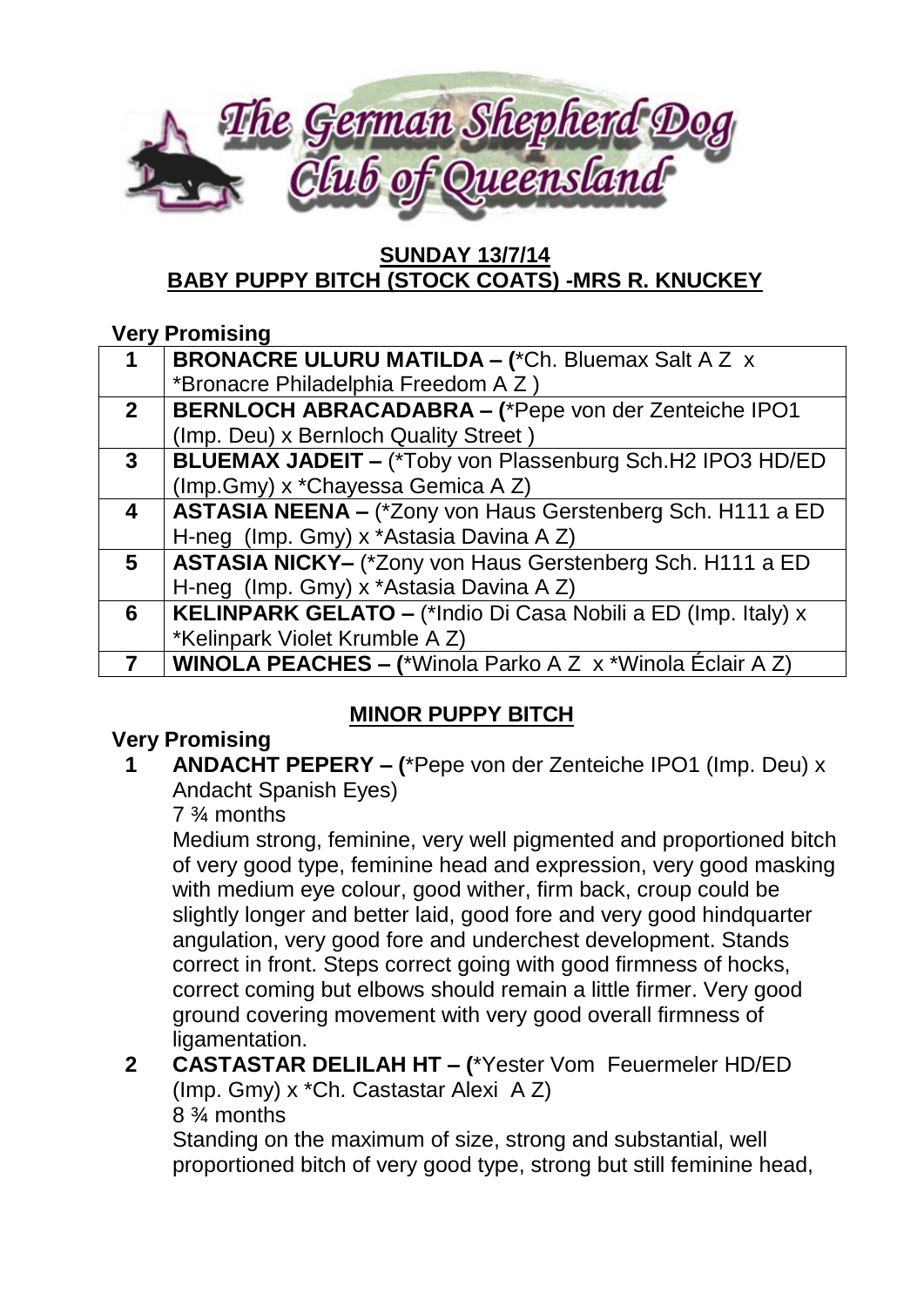very good expression, right ear is tilting in, very good wither, firm back, croup is well laid but could be slightly longer, good fore and very good hindquarter angulation, good fore and underchest development. Steps cow hocked going, correct coming however the elbows should be firmer. Very good ground covering movement.

## **PUPPY BITCH**

### **Very Promising**

**1 KANTENNA SO WHAT –** (\*Ch. Orrinshin Elton John A Z x \*Ch. Kantenna Coz Ican A Z )

9 ½ months

Medium strong, very well pigmented, well proportioned bitch of very good type, very good head & expression with good eye colour and praiseworthy masking, good wither, firm back, croup could be slightly longer & better laid, balanced angulations of fore & hindquarter, stands correct in front, pronounced fore & underchest development. Steps correct going, steps a little narrow coming, very good ground covering movement with very good firmness of ligamentation.

**2 KANTENNA MISS UNDERSTOOD –** (\*Ch. Orrinshin Elton John A Z x \*Ch. Kantenna Coz Ican A Z)

9 ½ months

Medium strong, feminine, very well pigmented, well proportioned bitch of very good type, feminine head & expression where the eye colour should be a little darker and strength of upper and lower jaw should be a little stronger. Good length of neck, very good wither, firm back, croup could be longer and better laid, good fore and very good hindquarter angulation, stands correct in front. Very good fore & underchest development. Steps correct going and coming where the elbows should remain a little firmer. Very good ground covering movement.

**3 VONEHRLICH LEA – (**\*Yester vom Feuermelder HD/ED (Imp. Gmy) x \*Vonehrlich Sonia A Z)

11 months

Double P1 upper left.

Medium strong, feminine, well proportioned bitch of very good type, feminine head and expression, upper and lower jaw should be stronger, good length of neck, good wither, firm back, croup well laid but should be slightly longer, good fore and very good hindquarter angulation. Stands correct in front with good length of foreleg, good fore and underchest development. Steps correct going and coming with good firmness of elbows. Very good ground covering movement with very good firmness of ligamentation.

**4 KUIRAU ELLEGANTE LADY –** (\*Toby von Plassenburg Sch.H2 HD/ED (Imp.Gmy) x \*Kuirau Shahera A Z 9 months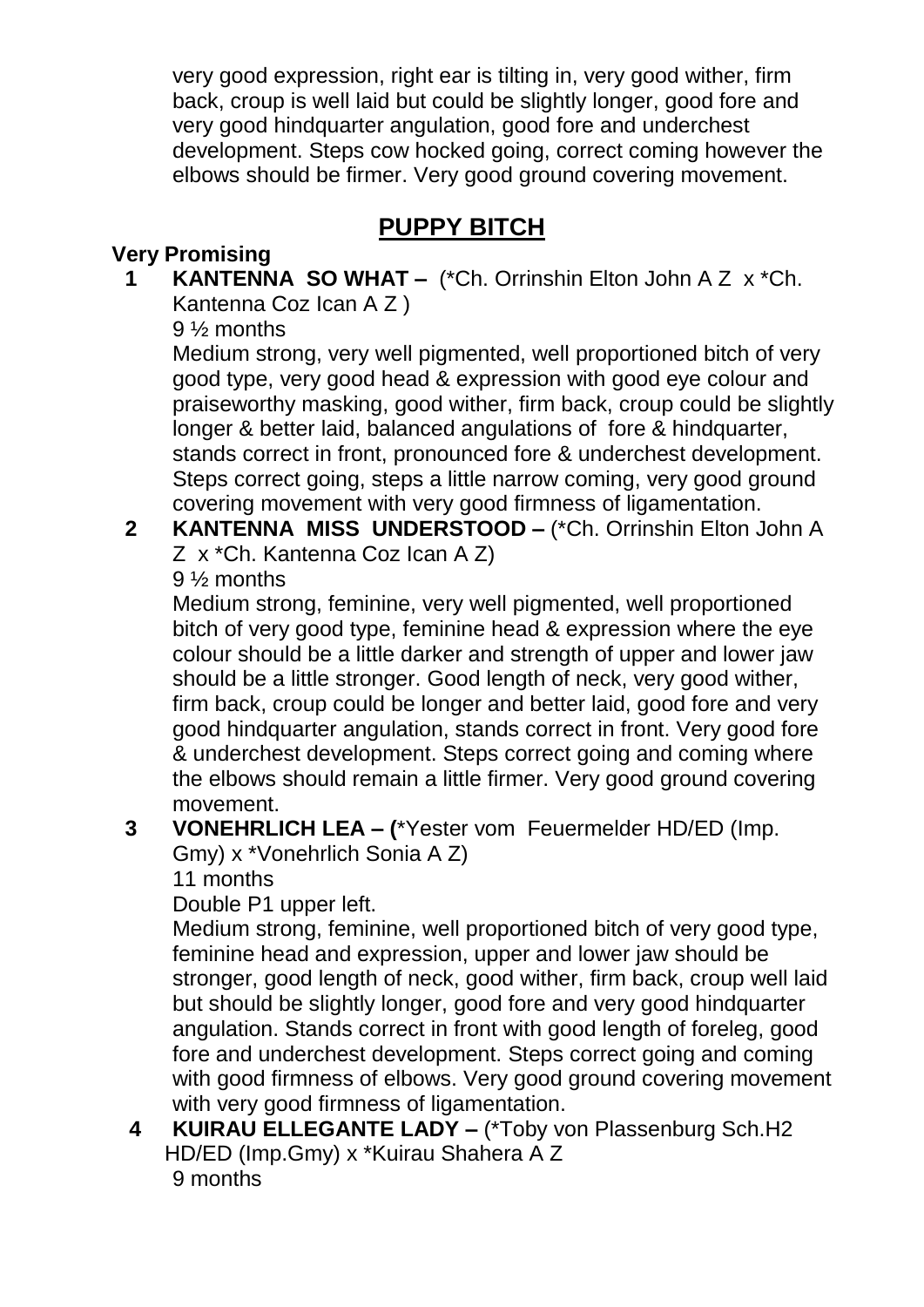Medium strong, very well pigmented, well proportioned bitch of very good type, feminine head & expression with medium eye colour, good wither, firm back, croup is well laid but could be slightly longer, good fore, very good hindquarter angulation stands correct in front with good length of fore leg, good fore & underchest development. Steps correct going and coming where the elbows should remain just a little firmer, very good ground covering movement where the drive should be just a little more effective.

### **JUNIOR BITCH**

### **Very good**

### **1 BLUEMAX TIGER LILEE –** (\* Bluemax Tiger Town A Z x Bluemax Shante A Z)

13 months

59.5cm. Large, medium strong, substantial, harmoniously constructed, well proportioned bitch of very good type, very good head & expression with good eye colour, good length of neck, very good wither, firm back, croup could be slightly longer and better laid, very good fore and hindquarter angulation, stands correct in front, good length of foreleg, very good fore and underchest development. Steps slightly loose going, correct coming where the elbows should remain a little firmer, powerful movement with good reach and drive.

### **2 ALMARJO AFTER SHOCK** - (\*Zony von Haus Gerstenberg Sch. H111 a ED H-neg (Imp.Gmy) x \*Aust Ch Brynwood Barcardi Breezer  $A Z$

17 ½ months

59.5cm. Large, medium strong, substantial, well proportioned well pigmented, harmoniously constructed bitch of very good type good head and expression with praiseworthy masking, medium eye colour, good length of neck, very good wither, firm back, croup could be slightly longer and better laid, good fore, very good hindquarter angulation, Stands correct in front, good fore and underchest development for her age. Steps slightly cow hocked going, correct coming. Very good ground covering movement with correct sequence of steps.

**3 KELINPARK FIDDLESTICKS A Z - (**\* Kellinpark Travellin Man TD A Z x \* Kellinpark Zena A Z)

17 ½ months

62cm. Oversize, medium strong, substantial, harmoniously constructed, well proportioned bitch of very good type, feminine head and expression with good eye colour, very good wither, firm back, croup well laid but should be longer, good fore and very good hindquarter angulation, stands correct in front with very good length of foreleg, very good fore and slightly short underchest development. Steps correct going with good firmness of hocks, correct coming with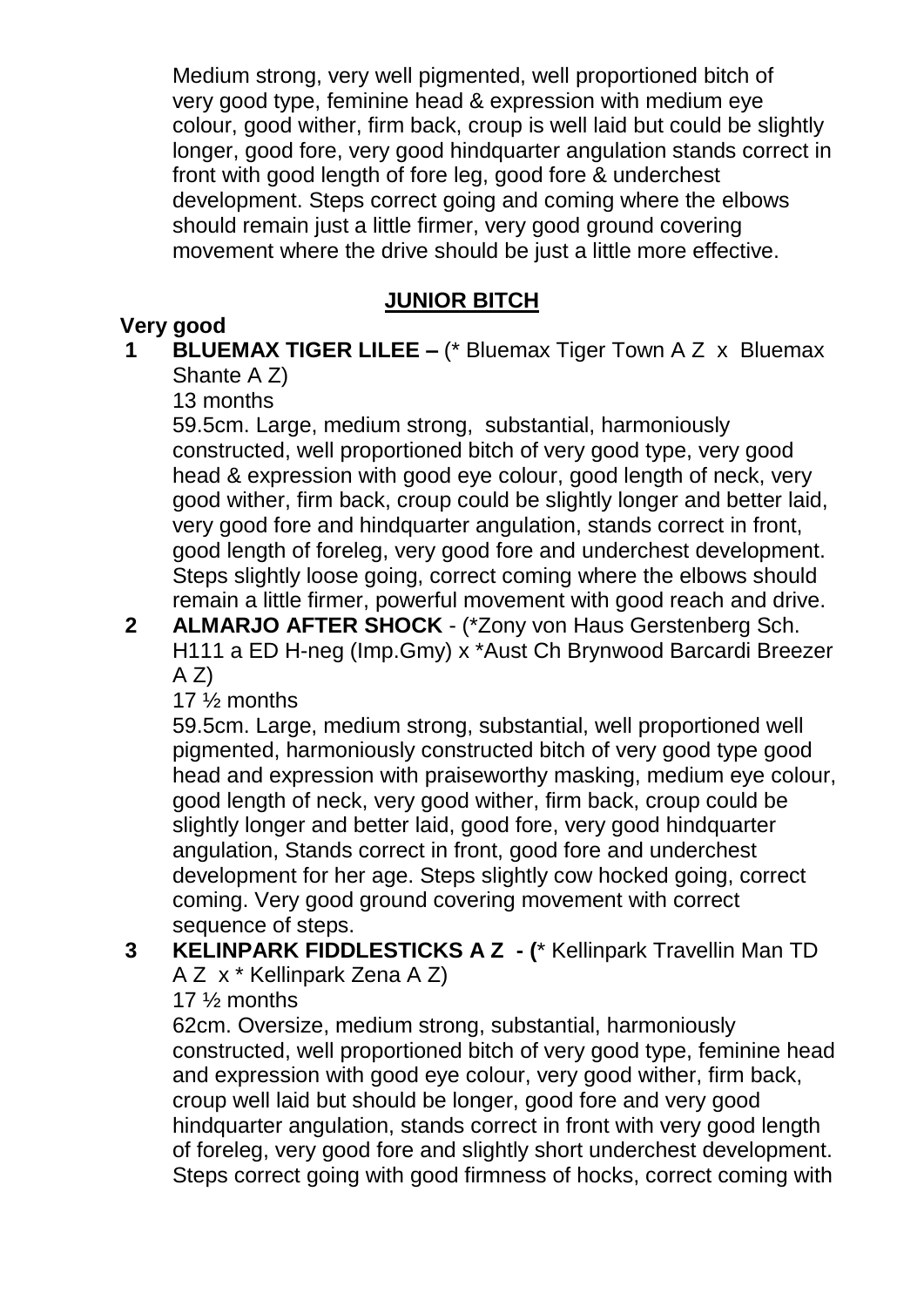good firmness of elbows. Very good ground covering movement with correct sequence of steps and overall very good firmness.

## **4 ZELLBURG BUFFY – (\***Logo vom Radhaus a ED(Imp. Srb) x

Zellburg Angel)

17 ½ months

Underdeveloped lower P1 left & right.

56.5cm. Just below medium size, medium strong, slightly compact, bitch of very good type, feminine head and expression with medium eye colour, where the underjaw should be slightly stronger, good wither, firm back, croup is well laid but should be slightly longer, good fore and slightly deep hindquarter angulation, stands correct in front, good fore & slightly short underchest development, steps slightly cow hocked going, steps correct coming with good firmness of elbows. Very good ground covering movement with very good sequence of steps.

**5 FREUNDHUND UNBELIEVABLE A Z - (DM Clear) -** (\*Yester vom Feuermelder SchH1 (Imp Deu) x \* Durnstein Divine Miss M ET A Z) 17 ¼ months

58cm. Medium size, medium strong, well proportioned sable bitch of very good type, very good head and expression with desired masking and eye colour, good wither, firm back, croup should be slightly longer and better laid, good fore and very good hindquarter angulation. Steps slightly wide going, correct coming with good firmness of elbows. Very good ground covering movement where the head carriage is slightly erect.

## **INTERMEDIATE BITCH**

## **Very Good**

**1 CH. BRONACRE HOKEY POKEY A Z** – (\*Bluemax Zoomba A Z x \*Bronacre Philadelphia A Z)

21 months

61.cm. Very large, medium strong, substantial, very well pigmented, harmoniously constructed bitch of very good type and proportions, very good head and expression with very good eye colour, good length of neck, high wither, firm back, well placed croup, good fore and very good hindquarter angulation, stands correct in front where the pasterns could remain a little firmer. Very good fore and underchest development. Steps correct going with short clean hocks, correct coming where the elbows should remain a little firmer. Powerful far reaching movement with correct sequence of steps.

**2 VOLSCAIN AKIRA A Z – (**\*Ch. Scneeberg Fire Storm A Z x \* Molle von der Werther Mumle (Imp. Deu) 24 months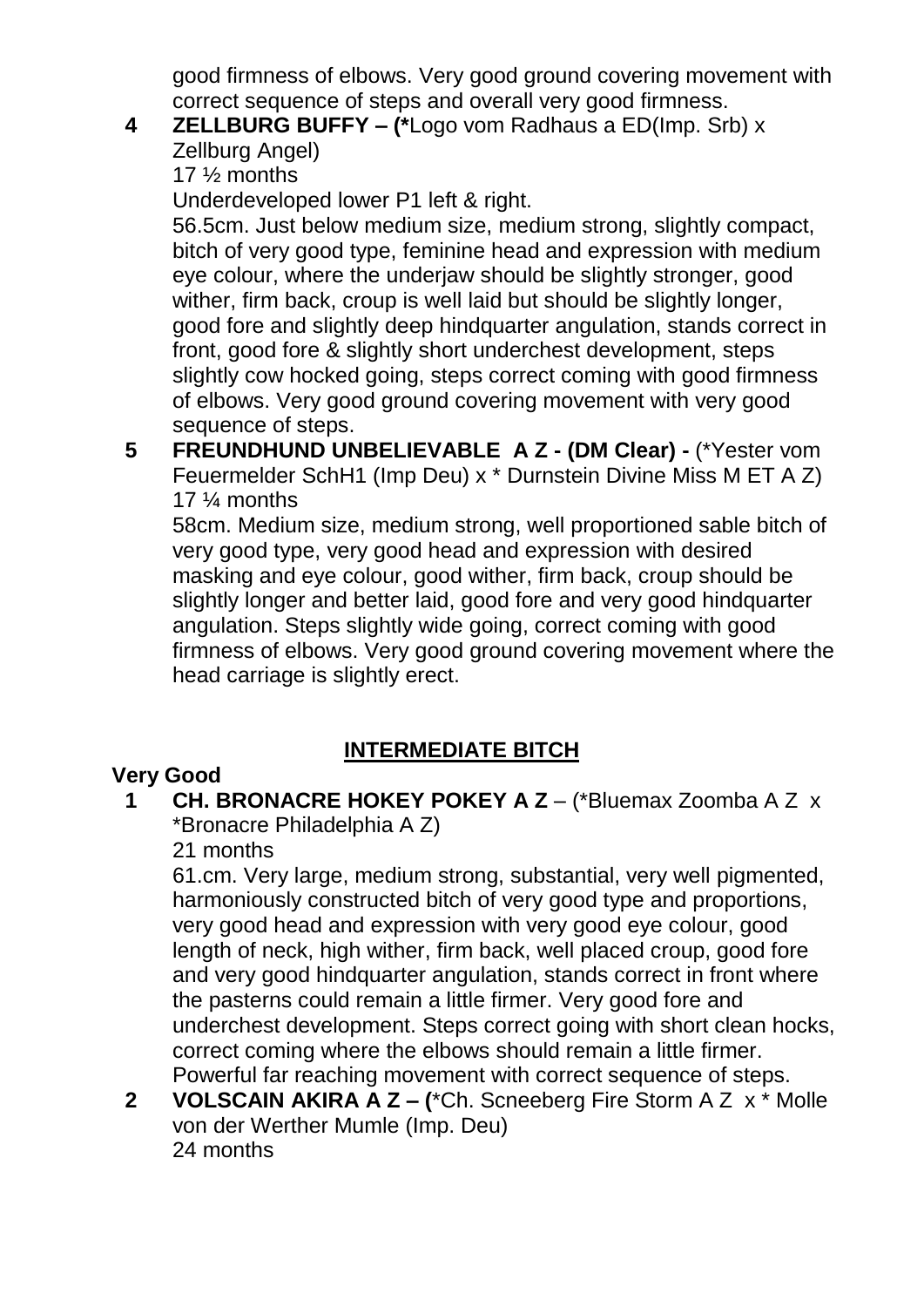59.5cm. Large, medium strong, substantial, harmoniously constructed bitch of very good proportions and type, very good head and expression, good eye colour, very good wither, firm back, croup is of good lay but should be slightly longer, stands correct in front, good length of foreleg. Steps correct going with good firm hocks, and correct coming. Very good free flowing movement with correct sequence of steps and overall very good firmness of ligamentation.

**3 KANTENNA SPIRIT OF TARTAN A Z –** (\*Sirio vom Rauhtal a ED (Imp. Gmy) x \*Sanjesa High Flyer A Z) 21 months

Double P1 upper left.

61cm. Very large, medium strong, well proportioned bitch of very good type, very good feminine head & expression with medium eye colour, good wither, firm back, well moulded croup, good fore & very good hindquarter angulation, stands correct in front with slightly upright pasterns with good fore & underchest development. Steps slightly loose going and slightly wide coming. Very good ground covering movement with very good firmness of ligamentation.

- **4 LARERANCE DELTA A Z – (**\*Ch. Schneeberg Ultimateley Kryptic A Z x \*Jezlahn Regina A Z)
	- 19 months

60cm. Large, medium strong, well proportioned bitch of very good type, very good head & expression with good eye colour, good wither firm back, croup should be slightly longer and better laid, good fore and very good hindquarter angulations, stands correct in front, pronounced fore and underchest development. Steps slightly loose going, and correct coming. Very good ground covering movement with good firmness over the topline.

### **OPEN BITCH**

### **Excellent**

**1 \*ALBATA YOLEE A Z – (**\*Ch. Kwint vom Juerikstall a ED H-neg (Imp. Ndl) x \*Albata Hayley A Z)

5 years 5 ½ months

61cm. Very large, Strong, substantial, harmoniously constructed, very well proportioned bitch of very good German Shepherd Dog type, good head and expression with very good eye colour, where the overall strength of the foreface should be better, very good length of neck high long wither firm back, croup is of good length but should be slightly better angled, very good fore, very good hindquarter angulation. Stands correct in front with good length of foreleg. Very good fore and underchest development, steps correct going, correct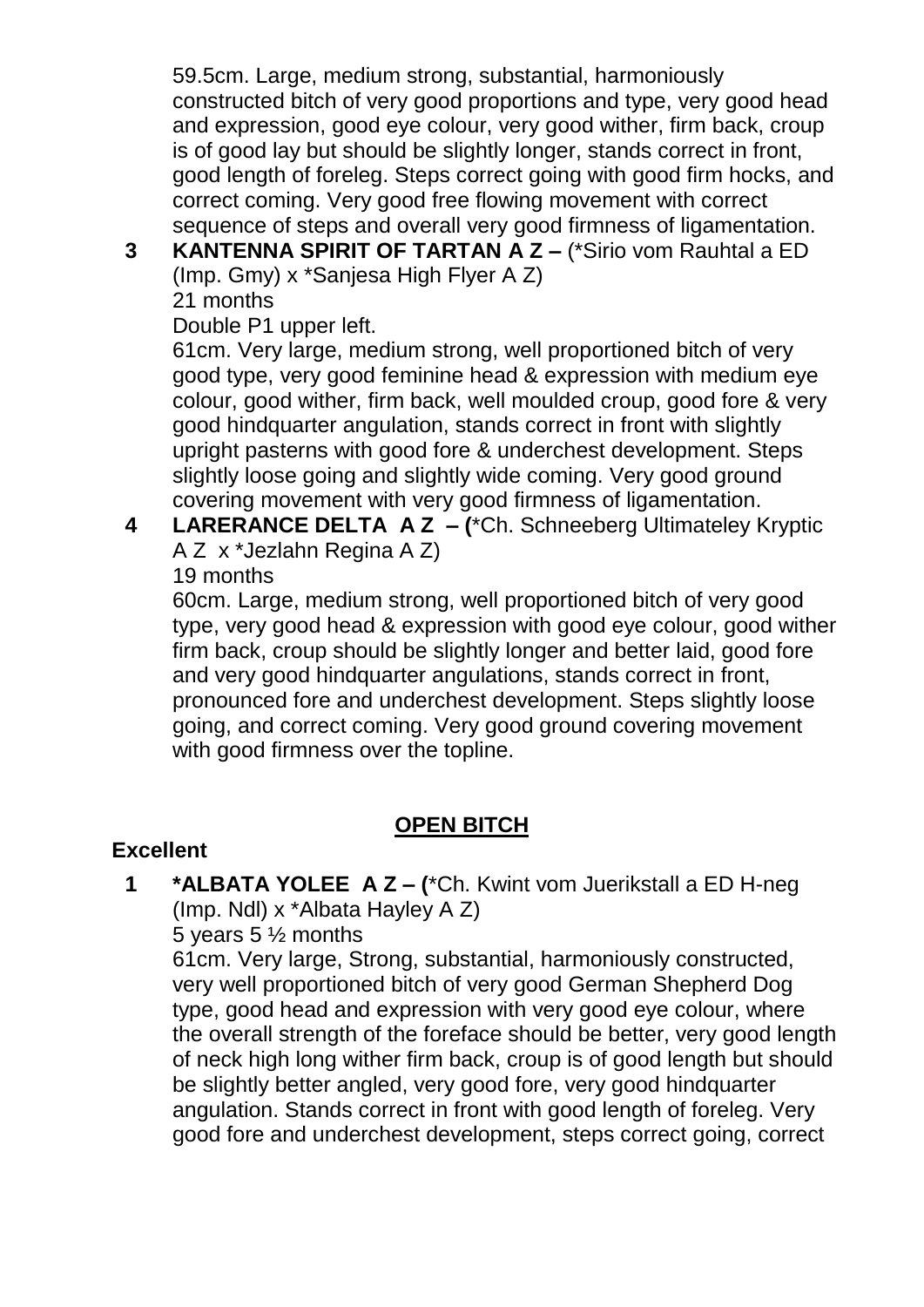coming. Powerful, dynamic, far reaching gait with very good firmness over the topline.

### **2 \*BRONACRE DARK DIAMOND A Z -** (\* Ch. Orrinshir Elton John A Z H-neg x \*Bronacre Imogen A Z)

3 years 6 months

59.5cm. Large, medium strong, very well pigmented, harmoniously constructed bitch of very good German Shepherd Dog type, very good head and expression with desired masking and eye colour, high wither, firm back, croup could be slightly longer and better laid balanced angles of fore and hindquarter, correct fore and underchest development, stands correct in front, steps correct going with good firmness of hocks, powerful dynamic far reaching movement with very good firmness of ligamentation.

**3 \*CH. KANTENNA COZ I CAN A Z – (**\*Ch. Kwint vom Juerikstall a Z (Imp. Ndl) x \* Wilcol Itz Summertime A Z)

3 years 11 months

58cm. Correct medium size, medium strong, very well pigmented and proportioned bitch of very good type, very good feminine head and expression with correct eye colour and praisworthy masking, very good wither, firm back, good croup. Balanced angulation of fore and hindquarter, stands correct in front, very good fore and underchest development, steps correct going, correct coming but elbows could be a little tighter. Very good free flowing movement with very good firmness of ligamentation.

**4 \*VLADIMIR FLAUNT IT A Z –** (\*Cayos von der Noriswand Sch. H1 a Z H-neg (Imp.Gmy) x \*Gr. Ch. Vladimir Anarchy A Z) 3 years 8 months

61cm. Very large, medium strong, substantial, well proportioned bitch of very good type, very good feminine head and expression with good eye colour, good length of neck, high wither, firm back, croup is of good lay but could be slightly longer, very good fore angulation, very good hindquarter angulation with very good breadth of thigh, stands correct in front, very good fore and underchest development, steps slightly cow hocked going, correct coming where the elbows should be a little firmer, powerful, free flowing movement with very good firmness of the topline.

**5 \*BENBEKA LEXIE A Z - (**\*Lawine Zasko A Z x \*Lawine Vanity Fair  $A Z$ )

3 years 9 ½ months

61cm. Very large, strong and substantial, well constructed bitch of very good type and proportions, strong but feminine head with very good strength of foreface, good eye colour, very good wither, firm back, croup is of good lay but could be slightly longer, good fore and very good hindquarter angulation, stands correct in front, very good fore and underchest development, steps slightly loose going, correct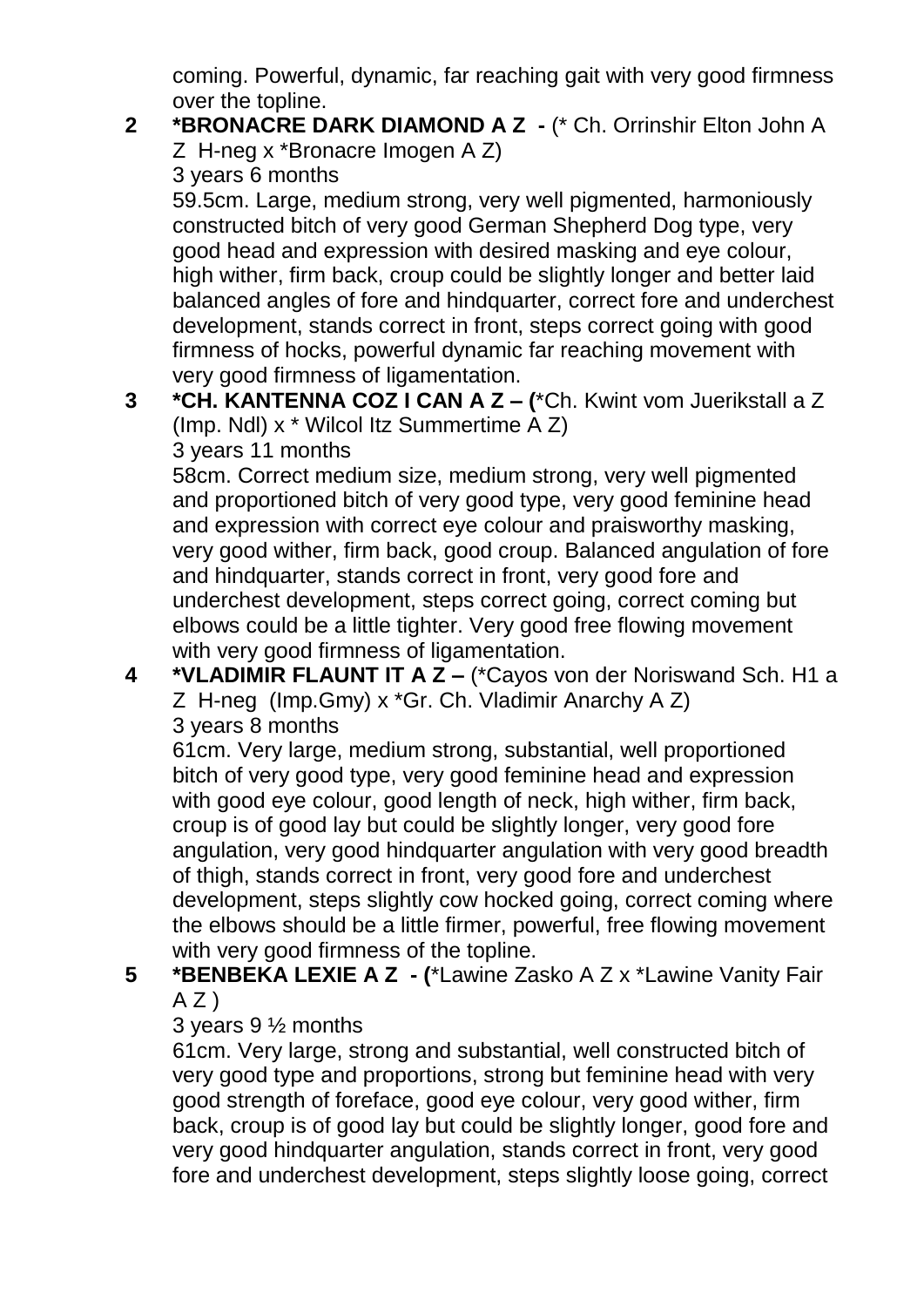coming but elbows should remain a little firmer, very good ground covering movement where the reach should be a little more effective with good firmness of ligamentation.

**6 \* CH. CASTASTAR ALEXI ET HT A Z –** ( \*Zony von Haus Gerstenberg Sch. H111 a ED H-neg (Imp. Gmy) x \* Ch. Astasia Cinnamon HIT A Z)

3 years 5 ½ months

60cm. Large, medium strong, substantial, well pigmented, harmoniously constructed bitch of very good type, strong but feminine head with correct eye colour and desired masking, very good wither, firm back, croup could be slightly longer and better laid, very good forequarter angulation, slightly deep hindquarter angulation, stands correct in front, pronounced fore and underchest development. Steps slightly loose going, correct coming where the elbows should remain a little firmer, very good ground covering movement with free forehand reach and powerful drive.

## **Very Good**

### **7 \*BRONACRE PHILADELPHIA FREEDOM A Z - (**\* Ch. Orrinshir Elton John A Z H-neg x \*Bronacre Imogen A Z)

3 years 6 months

60cm. Large, medium strong, substantial, well pigmented, slightly compact bitch of very good type, strong but still feminine head with very good eye colour, good wither, firm back, croup is well laid but could be longer, good fore very good hindquarter angulation, stands correct in front where the pasterns should remain a little firmer, pronounced fore and underchest development. Steps slightly cow hocked going, correct coming where the elbows could remain a little firmer, very good ground covering movement where she should be presented in slightly dryer condition.

### **8 \*CH. ABELARA KIND SPIRITS A Z –** (\*Pallendon Yorik A Z x Debbar Jubilee Dream A Z)

2 years 6 ½ months

61cm. Very large, medium strong, well proportioned bitch of very good type, very good head and expression with medium eye colour, good wither, firm back, croup could be longer and slightly better laid, good fore, very good hindquarter angulation, stands correct in front, very good fore and underchest development, steps correct going with good firmness of hocks, slightly wide coming where the elbows should remain a little firmer. Very good ground covering movement where the drive should be a little more effective.

## **CHALLENGE BITCH: \*ALBATA YOLEE A Z**

### **RESERVE CHALLENGE BITCH: \*BRONACRE DARK DIAMOND A Z**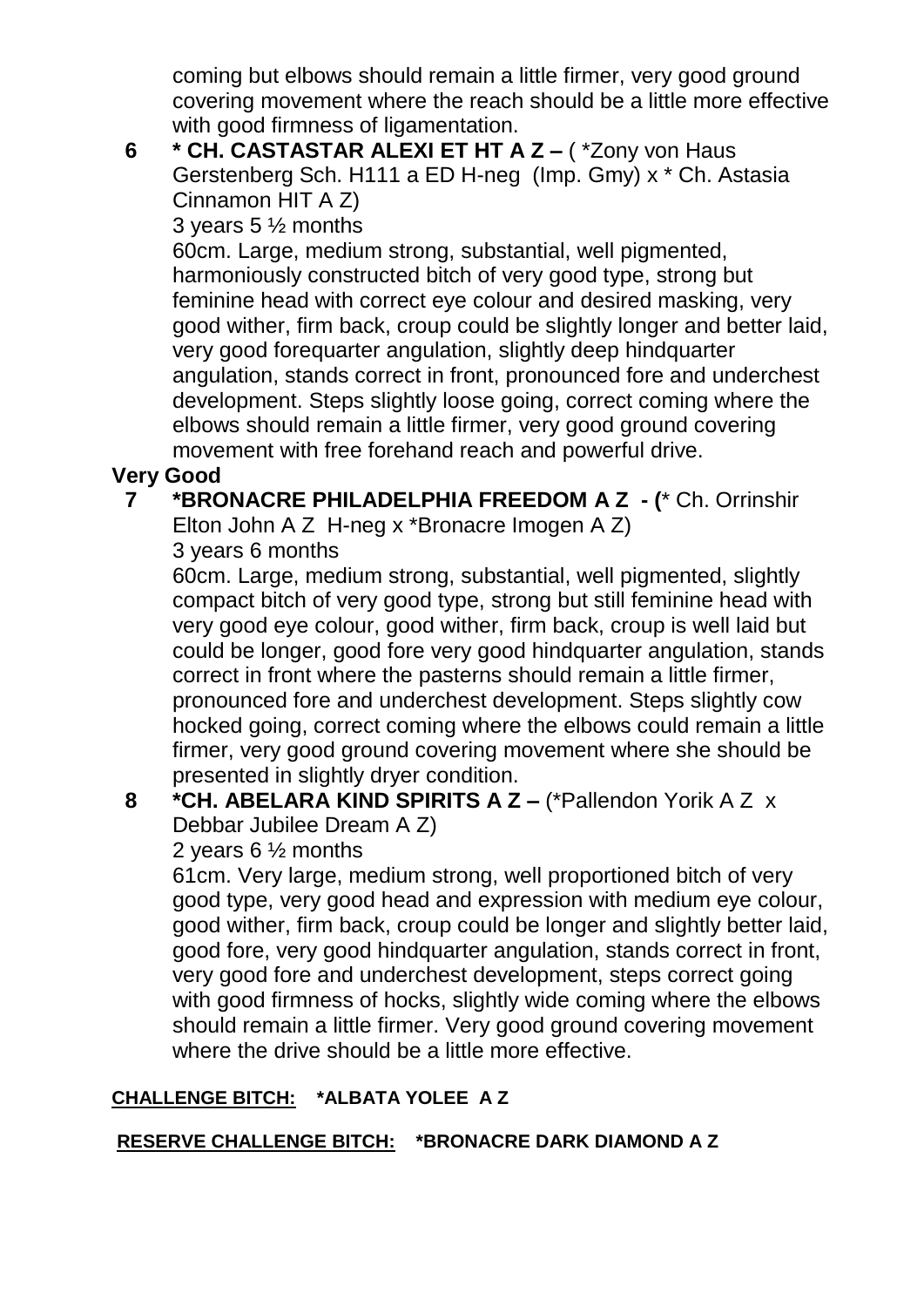# **Sunday 13th July 2014 - Mr J. Lijffijt**

## **BABY PUPPY DOG**

## **Very Promising**

- **1 LEISHJACLYN REIGN DANCER – (**\*Ustinov Vom Romerland a Z (Imp. Deu) x Leishjaclyn Pow Wow Dancer A Z)
- **2 BLUEMAX SAY BOMBS AWAY – (**Noell vom Suentelstein (Imp. Gmy) x \*Bluemax Sofie A Z)
- **3 BLUEMAX SAY GERONIMO – (**Noell vom Suentelstein (Imp. Gmy) x \*Bluemax Sofie A Z)
- **4 WINOLA POISON ARROW – (**\*Winola Parko A Z x \*Winola Éclair A Z)

## **MINOR PUPPY DOG**

### **Very promising**

**1 AMBALA ON FIRE –** (\*Toby von Plassenburg Sch.H2 IPO3 HD/ED

(Imp.Gmy) x Ambala Candy)

7 months

Just over medium size, medium strong dog. Harmoniously built dog. Good head. High withers. Firm back. Good lay and length of croup. Very good angulation in the fore and hindquarters. Standing correctly in front. Going slightly narrow in the hocks, coming correct. Sufficient drive and reach. Good gaiting sequence.

**2 VLADIMIR INELUCTABLE –** (\*Toby von Plassenburg Sch.H2 IPO3HD/ED (Imp.Gmy) x \*Sup. Ch. Vladimir Anarchy ET A Z) 7 months

65 cm already. Large slightly elongated dog. High withers. Firm back. Croup of normal length, slightly steep. Good angulation in the forequarters. Very good in the rear. Coming and going a bit loose. Good gaiting sequence. Easy trotting.

**3 LEISHJACLYN PITZ OF HELL DANCER -** (\*Fremont Hells Bells A Z x Leishjaclyn NuAge Dancer A Z) 6 ½ months

Over medium size, Medium strong dog. High withers. Firm back. Croup should be longer and is quite steep. Good angulation in the forequarters. Very good in the hindquarters. Standing almost correct in front. Going very loose in hocks and a little bit loose in elbows. Normal gaiting sequence. Sufficient drive and reach. Falling slightly on the forehand.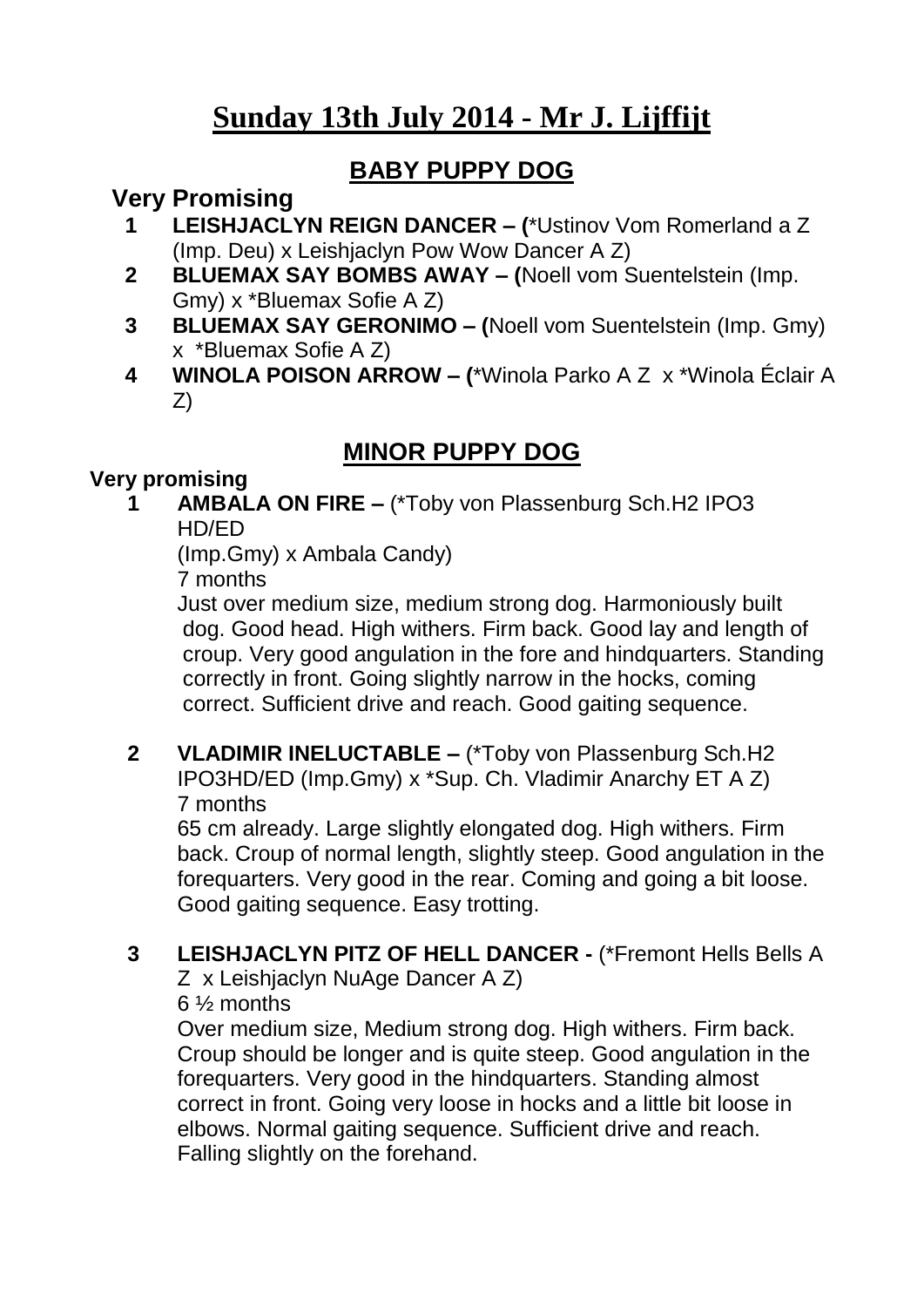## **JUNIOR DOG**

## **Very Good**

**1 FREUNDHUND UP N RUNNING A Z - (DM Clear) -** (\*Yester vom Feuermelder SchH1 (Imp Deu) X \* Durnstein Divine Miss M ET A Z (DM Clear)

17 ¼ months

65 ½ cm. Large, good pigmented dog. Strong head. Good top and under line. Very good angulation in fore and hindquarters. Standing correct in front. Going correctly, coming a little bit loose in elbow. Good gaiting sequence. Sufficient drive and good reach in front.

## **INTERMEDIATE DOG**

## **Very Good**

- **1 ZANDRAC THE HARD WAY A Z -** (\*Toby von der Plassenburg a ED (Imp. Gmy) x \*Grundelhardt Quest For Gold A Z) 18 months 66cm. Left upperside double P1. Large strong, good pigmented dog. Very masculine head. High withers. Firm back. Good lay and length of croup. Nice underline. Very good angulation of fore and hindquarters. Standing correct in front. Coming and going correct. Good gaiting sequence. Powerful drive and far reach.
- **2 \*HEIKO ICE N FIRE A Z -** (\*Ch. Gerry vom Schacher (Imp. Deu) x Heiko Mags Allover A Z)

21 months

65 ½ cm. Large, medium strong dog. Good head. High withers. Firm back. Good lay and length of croup. Under chest could be a little bit longer. Good angulation of the forequarters. Pastern a little bit steep. Very good angulation in the hindquarters. Standing correct in front. Narrow slightly in the hocks, almost correct in front. Easy trotting, keeping up withers.

**3 \*ENOSCH DI CASA NOBILI a ED (IMP. ITALY)** - (\*Enosch von Amasis a ED (Che) x \*Raika Terrae Lupiae a ED (Ita) 30 ½ months 65 cm. Large, good pigmented dog. Good head. The eye could be slightly darker. High withers. Firm back. Croup could be a little bit

longer and is steep. Good angulation in the forequarters. Very good in the hindquarters. Standing correct in front. Going narrow behind and loose in elbows. Good gaiting sequence. Sufficient drive and sufficient reach.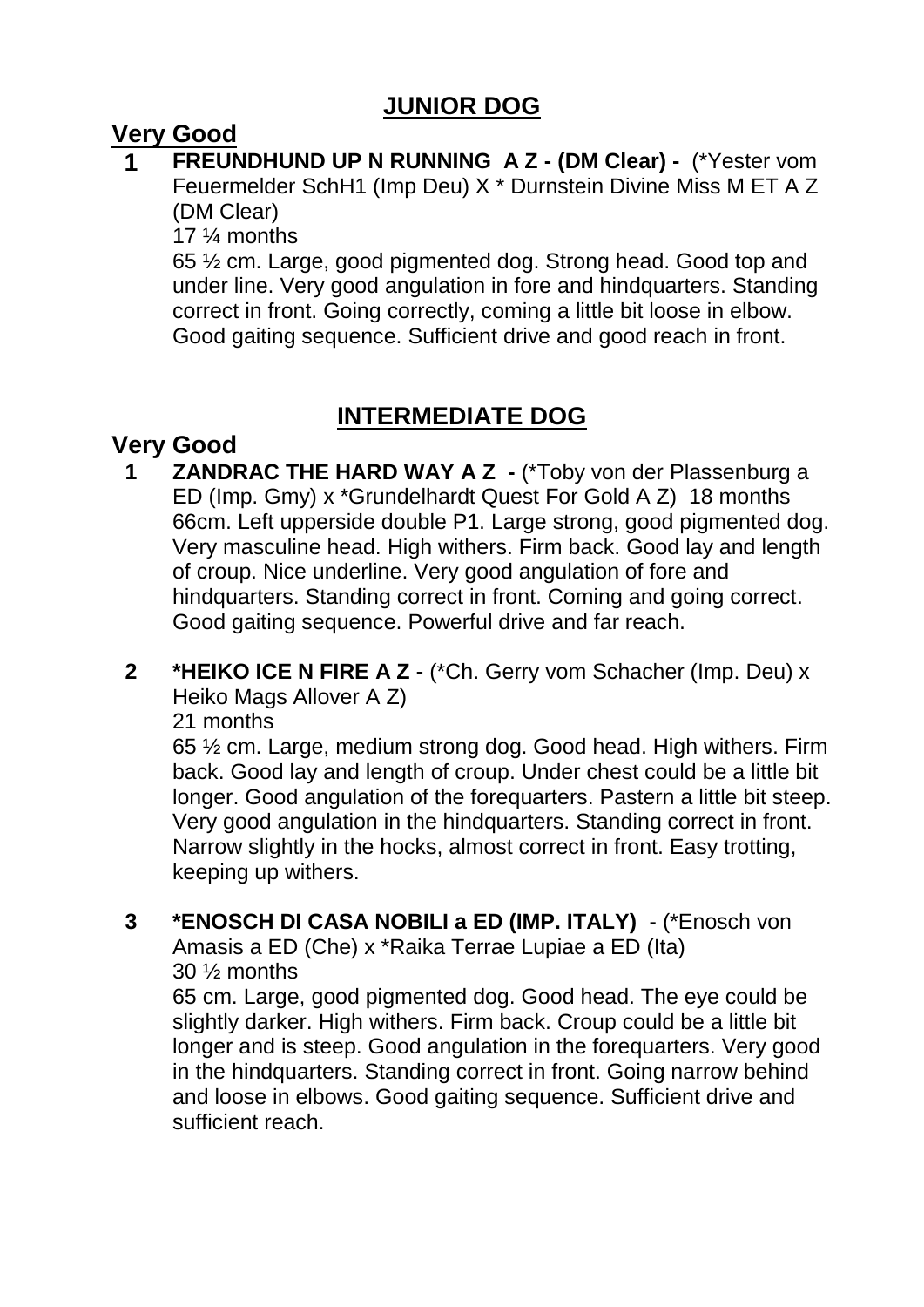## **OPEN DOG**

## **Excellent**

**1 \*CH. USTINOV VOM ROMERLAND a Kkl.1 Sch.H3 (Imp.Gmy) –** (\*Quantum von Arminus a Kkl.1 Sch.H3 x \*Kira von Lacros a ED Kkl.1 Sch.H3)

7 years 10 months

66 cm. Large, strong, massive dog. Nice top and underline. Very good angulation in fore and hind quarters. Good chest development. Very masculine. Coming and going correct. Very good gaiting sequence. Powerful drive from behind. Good ground covering, keeping up topline.

### **2 \*ANDACHT UKNOW IM IT A Z –** (\*Vegas Von Dongmiran Sch. HI a ED H-neg (Imp. Ndl) x \*Andacht I Am Legacy A Z) 3 years 8 ½ months

65 cm. Large, well pigmented dog. Very masculine. Good substance. Nice top and underline. Very good angulation in fore and hindquarters. Standing slightly east west. Coming and going correctly. Very good gaiting sequence. Powerful drive and good reach.

## **3 \*HAYO AUS AGRIGENTO a ED (Normal) Kkl 1(Imp DEU) - (**Dux

De Intercanina x Gwendy aus Agrigento)

3 years 8 ¼ months

66 cm. Large, good pigmented dog. Eye could be a little darker. High withers. Firm back. Croup could be a little longer and slightly steep. Good angulation in the forequarters. Very good angulation in the hindquarters. Standing correct in front. Going slightly narrow in the hocks and a little loose in the elbows. Good gaiting sequence. Could have more powerful drive and more reach.

- **4 \*INDIO DI CASA NOBILI IPO1 a ED (Imp. Italy) –** (\*Geck di Casa Nobili Sch.H2 (SWE) x Dolly di Casa Nobili (Italy) 4years 3 weeks 65 cm. Large. Very good pigmented dog. Very masculine head. High withers. Firm back. Croup could be a little longer. Good angulation in forequarters. Very good angulation in the hind quarters. Stands correct in front. Coming and going almost correct. Very good gaiting sequence. Powerful drive and good reach.
- **5 \*CH. BLUEMAX SALT A Z –** (\*Ch. Jimmy vom Barutherland Sch. H111 a ED H-neg (Imp. Gmy) x \*Bluemax Sophie A Z) 3 years 10 months

64 cm. Just over medium size; Medium strong. Balanced dog. Nice topline and nice underline. Very good angulation in fore and hindquarters. Standing correct in front. Going slightly narrow in hocks and coming correctly. Good gaiting sequence, powerful drive, sufficient reach and keeping up topline.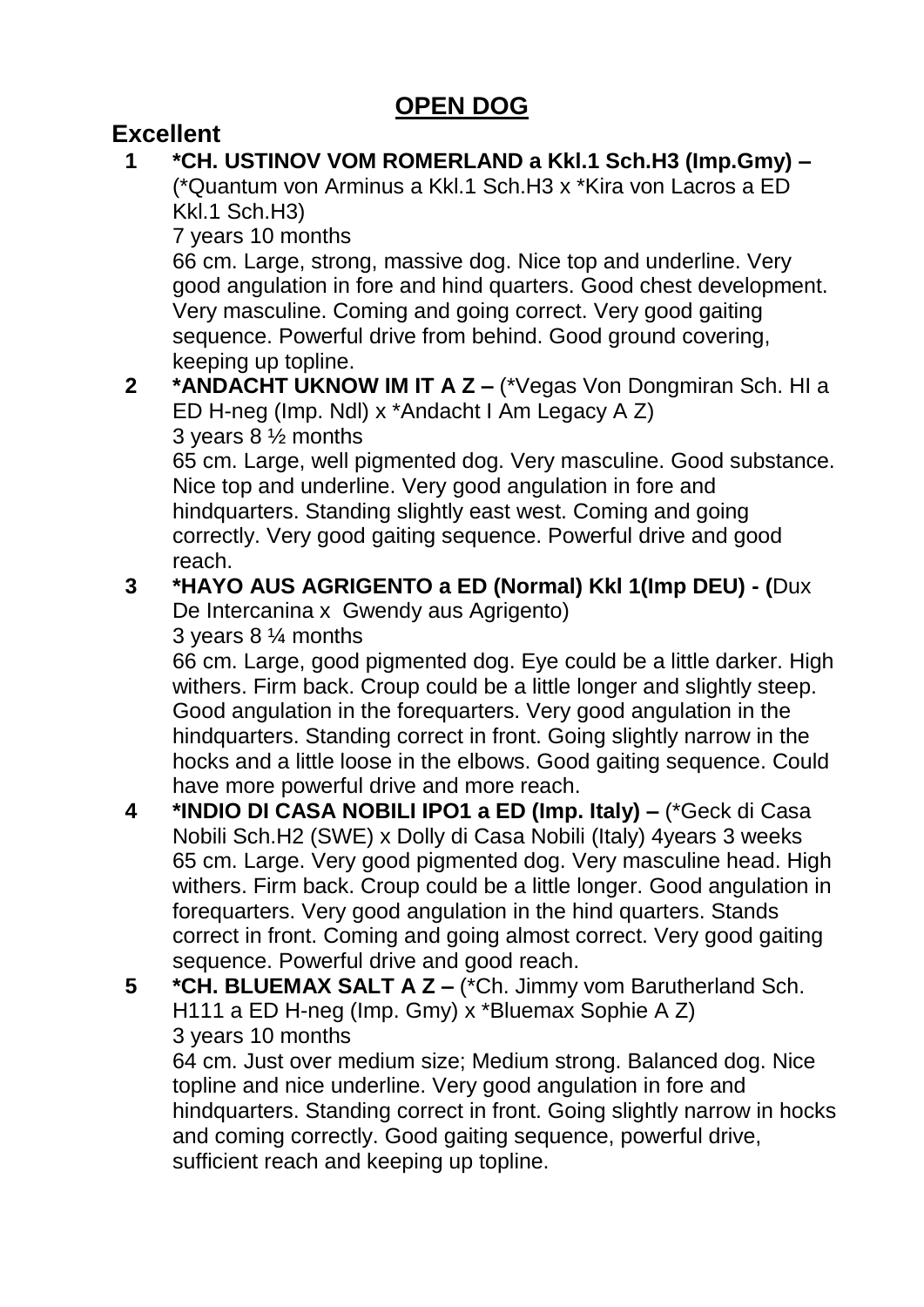## **Very Good**

### **6 \*CH. SAAR PLAYING WITH FIRE CD RN ET A Z** – (\*Ch. Freemont Tohot Tohandle A Z x \*Ch. Saar Calendar Girl CDX ET A Z) 4  $\frac{1}{2}$  years

65 cm. Large, slightly elongated dog. Normal height for withers. Firm back. Good lay and length of croup. Good chest development. Good angulation forequarters. Very good rear angulation. Correct in front. Going slightly narrow in hocks, coming slightly loose in elbows. Good gaiting sequence. Powerful drive and sufficient reach.

### **7 \*CH. ARKON VOM ALTENBERGER LAND Sch.H3 Kkl 1 HD/ED normal (DM clear) (Imp Gmy)** - (\*Canyon vd Lars-Aue x \*Calista v Hamyar )

3 years 8 ¾ months

67 cm. Large elongated dog. High withers. In stance firm back. Good lay of croup but could be little longer. Upper arm could be more angulation. Good angulation of the hindquarters. Standing correct in front. Coming and going a little bit loose. Normal gaiting sequence. Could have more power and reach and getting a little bit flat during gaiting.

### **Challenge Dog: \*CH. USTINOV VOM ROMERLAND a Kkl.1 Sch.H3 (Imp.Gmy)**

## **Reserve Dog: \*ANDACHT UKNOW IM IT A Z**

### **LONG STOCK COATS-MR J. LIJFFIJT BABY PUPPY BITCH**

## **Very Promising**

**4 ZELLBURG INDRA –** (\*Indio Di Casa Nobili a ED (Imp. Italy) x Zellburg Angel A Z) 5½ months

## **MINOR PUPPY BITCH**

## **Very Promising**

**1 KAYROSSI SPELL BOUND –** (\*Pepy von der Zenteiche IPO1 (Imp. Deu) x\*Kayrossi Ms Demeanour AZ )

8 months

Medium size, Medium strong, substantial bitch. Very nice head. Dark mask. Nice stop and topline and underline. Good chest development. Very angulation in fore and hind. Standing almost correct in front. Going a little bit loose in the hocks. Correct coming. Good gaiting sequence. Powerful drive from behind. Good reach in front. Could hold the withers a little higher.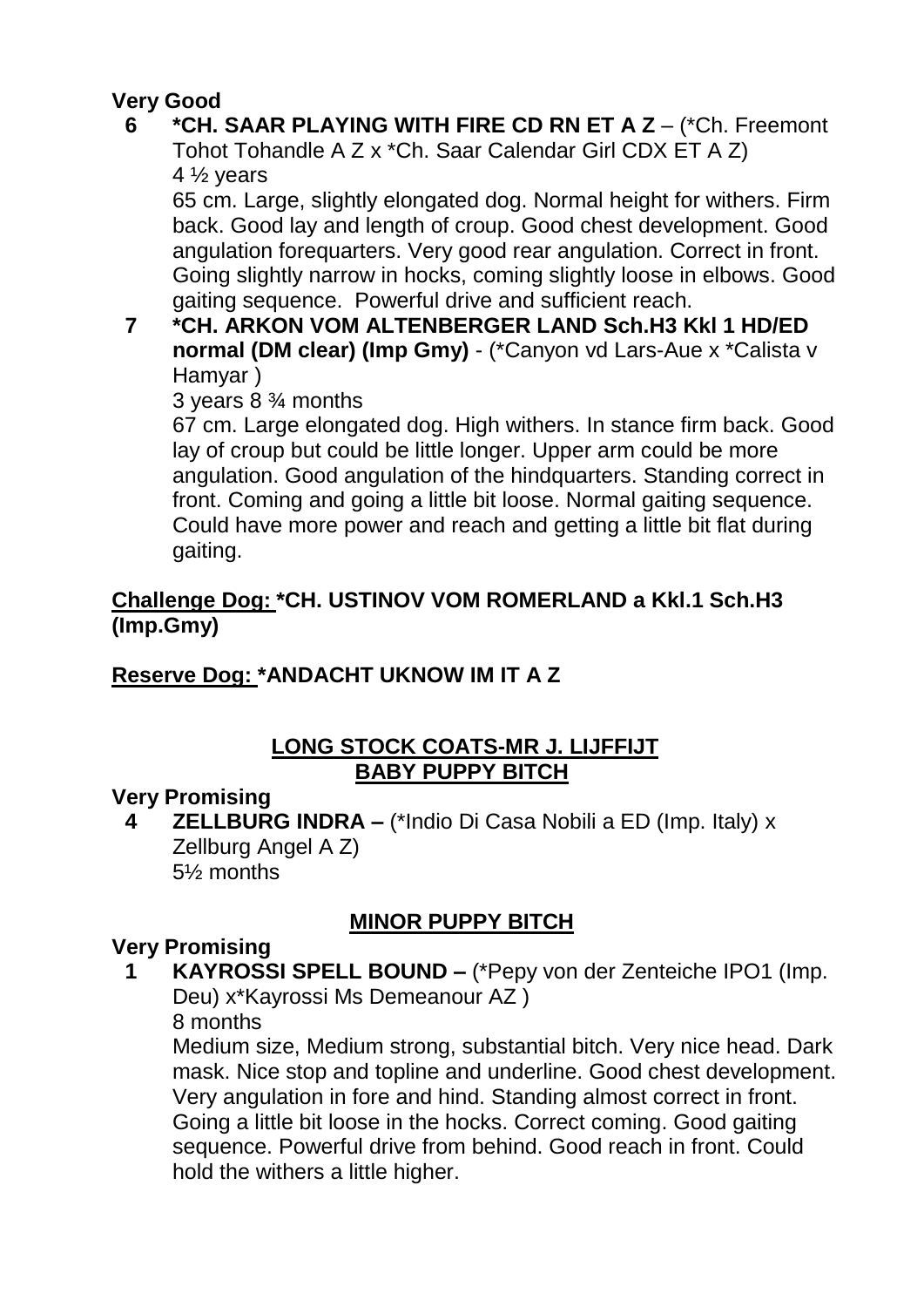## **PUPPY BITCH**

## **Very Promising**

**9 JAYKRI PANACHE –** 4100233635 – 03/09/2013 – S: (\*Kantenna Simbas Pride A Z x \*Jaykri Just A Dash A Z) 10 months

Large. Slightly elongated bitch. High withers. Firm back. Good length of croup, a little steep. Good angulation in the forequarters. Very good angulation in the hind quarters. Standing narrow and east/west in front. Going slightly narrow in the hocks and a little loose in elbows. Normal gaiting sequence. Sufficient drive from behind. Could have more reach in front and should stretch her body a little during movement.

## **JUNIOR BITCH**

### **Very Good**

**1 LAGO FEDERICA –** (\*Odin Delle Terre Matildiche a ED Italy) x \*Tiffany Di Fossombrone a ED (Italy)

17½ months

62cm. Large. Good pigmentation bitch. Nice dark mask and good dark eye. High withers. Firm back. Croup of sufficient length, slightly steep. Good angulation fore and hindquarters. Standing correctly in front. Going correctly, coming slightly loose in elbows. Good gaiting sequence. Very easy trotting. Could keep up the withers a little more.

## **INTERMEDIATE BITCH**

## **Very Good**

**1 CH. AWESAMSHEP CASSIA A Z** – (\*Ch. Astasia Eli CD HIT ET A Z x \*Awesamshep Anna A Z)

22½ months

61 cm. Large. Slightly elongated bitch. Good top and underline. Very good angulation in fore and hindquarters. Good chest development. Standing correct in front. Going slightly narrow in the hocks and a little loose in elbows. Very good gaiting sequence. Powerful drive from behind. Far reach in front and keeping up the withers.

# **2 HILLMAGIC BLACK PEPPER –** (\*Turbo vom Casselswald Sch.

H111 a ED (Imp.Gmy) x Hillmagic Nix)

20 months

60 cm. Large. Good pigmentation bitch. Lot of substance. High withers. Firm back. Good lay and length of croup. Very good chest development. Very good angulation in fore and hindquarters.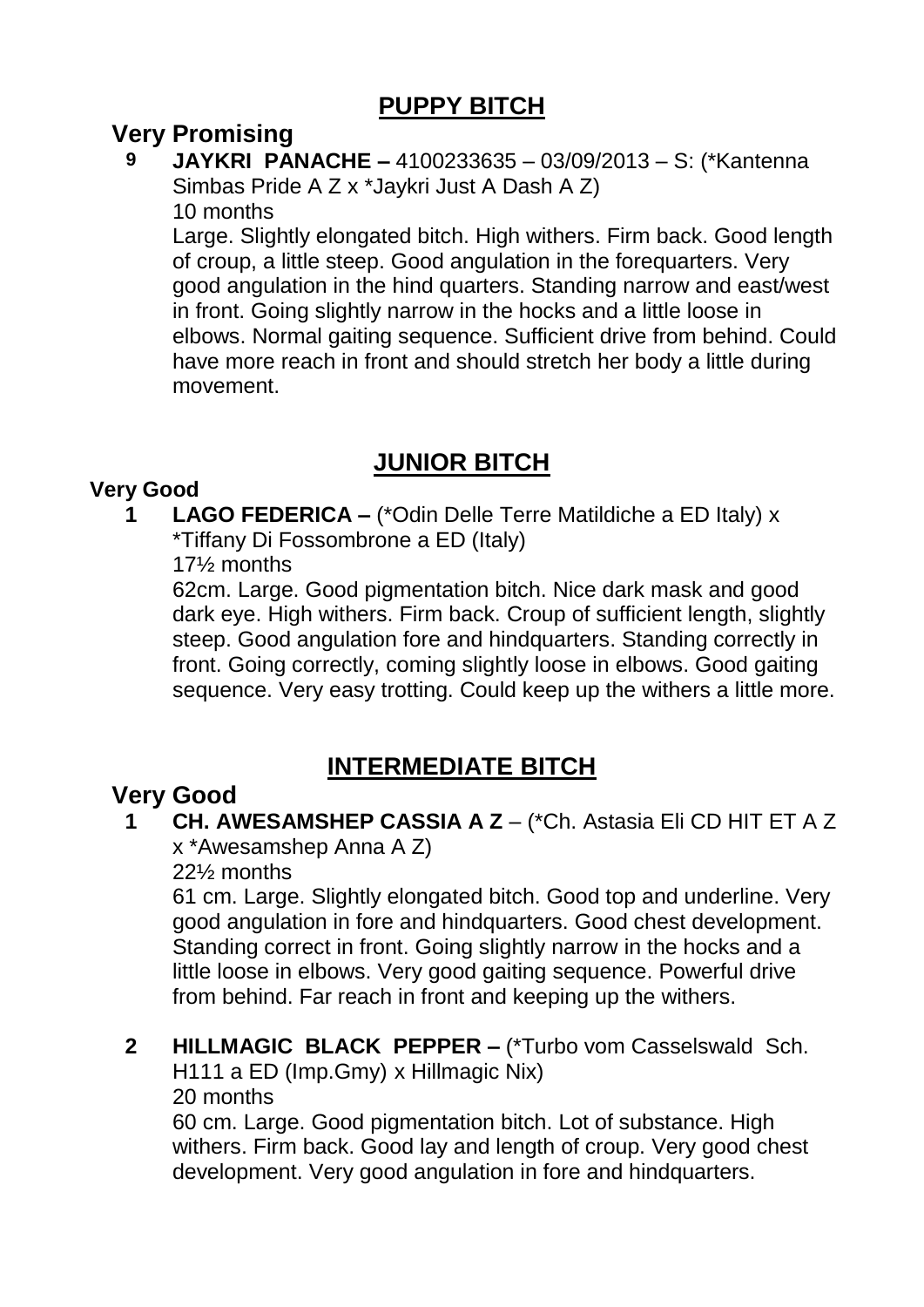Standing almost correct in front. Going slightly narrow in the hocks and a little loose in elbows. Good gaiting sequence. Powerful drive and good reach.

Very good. **3 WINOLA LULU** – (\*Ch Vladimir Envy This A Z x \*Voitlander Palme  $A Z$ 

17 months

60 cm. Large sable bitch. High withers. Firm back. Croup of sufficient length, slightly steep. Good chest development. Good angulation in the forequarters. Very good in the hindquarters. Standing correct in front. Going slightly narrow in the hocks, coming almost correct. Good gaiting sequence, good drive, could have more reach. Very good.

### **Challenge Bitch & B.O.B: CH. AWESAMSHEP CASSIA A Z**

### **Reserve Bitch & R/U B.O. B: HILLMAGIC BLACK PEPPER**

### **B.I.S: \*ALBATA YOLEE A Z**

**R/U/ B.I.S: \*CH. USTINOV VOM ROMERLAND a Kkl.1 Sch.H3 (Imp.Gmy)**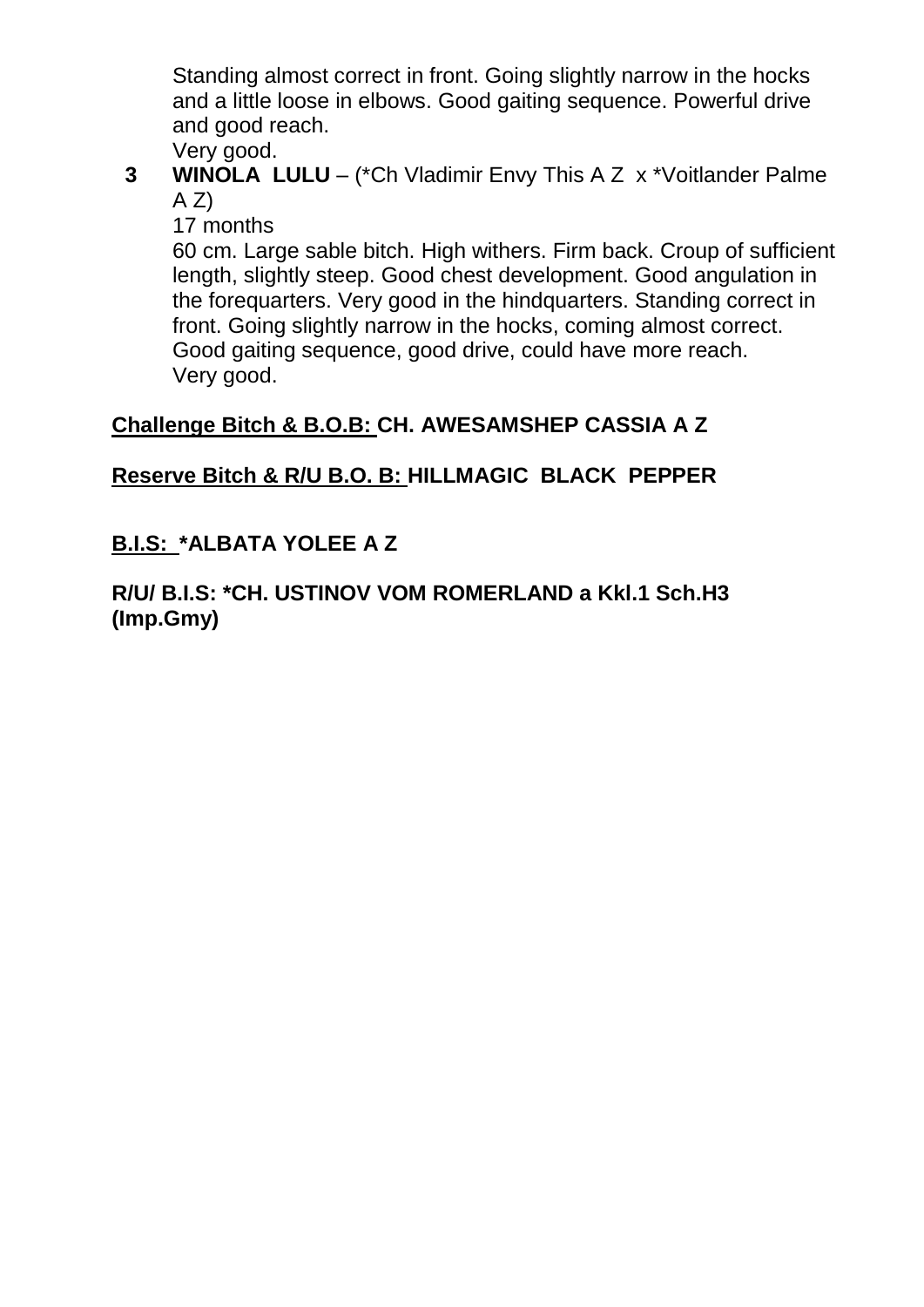

**WORKING DOG CLUB QLD 3RD MAY 2014 Judge: Mrs. Jan Brabham (S.A.)**

## STOCK COATS

#### **Baby Dog**

Very Promising

- 1 VOITLANDER KARLO (\*Ch Arkon v. Altenberger Land HD-ED x \*Bluemax Scorching Fire AZ)
- 2 AMBALA ON FIRE (\*Toby v.d. Plassenburg HD-ED x \*Ambala Candy AZ)

#### **Minor Puppy Dog**

Very Promising

1 KANTENNA ROCKET MAN (\*Ch Orrinshir Elton John ET AZ x \*Ch. Kantenna Coz I Can AZ)

### **Open Dog**

Excellent

1 \*INDIO DI CASA NOBILI (Imp. Italy) HD-ED H-neg (\*Geck di Casa Nobili x Dolly di Casa Nobili) 3 years 10 months 66cm. Large, very well pigmented, very good proportions, nicely balanced, very good forequarter angulation although the upper arm could be just slightly better angled, very good hindquarter development, very good breadth of thigh, nice masculine head, correct coming and going, during movement shows very good ground covering gait with powerful fore & hindquarter extension.

2 \*BLUEMAX ZOOMBA AZ (\*Ch. Jimmy vom Barutherland a ED H-neg x Bluemax Shiloh AZ) 3 years 11 months 65cm Above medium size, strong masculine dog, good proportions, good forequarter although upper arm could be better angled, good hindquarter, strong topline, high wither, stands correct in front with strong masculine head, correct coming and going, during movement shows very good ground covering gait.

3 \*ANDACHT UKNOW IM IT A Z (Vegas von Dogmiran HD-ED x Andacht I am Legacy AZ) 3 years 6 months 64.5cm Medium size, medium strong dog, good proportions, well pigmented, strong masculine head, good forequarter although the upper arm should be slightly better angled, very good hindquarter, strong topline, stands correct in front, correct coming and going, very good ground covering gait but falls slightly on the forequarter.

#### **Baby Bitch**

Very Promising

1 ANDACHT PEPERY (\*Pepe v.d. Zenteiche HD-ED x \*Andacht Spanish Eyes AZ)

#### **Minor Bitch**

Very Promising

- 1 CASTASTAR DELILAH (\*Yester vom Feuermeler HD-ED x \*Ch. Castastar Alexi AZ)
- 2 KANTENNA SO WHAT (\*Ch. Orrinshir Elton John AZ x \*Ch. Kantenna Coz I Can AZ)
- 3 KARHAM DESTINYS FAME N FORTUNE (\*Supr. Ch. Sunhaze Korona A Z x \*Ch. Karham Destinys Dollars AZ)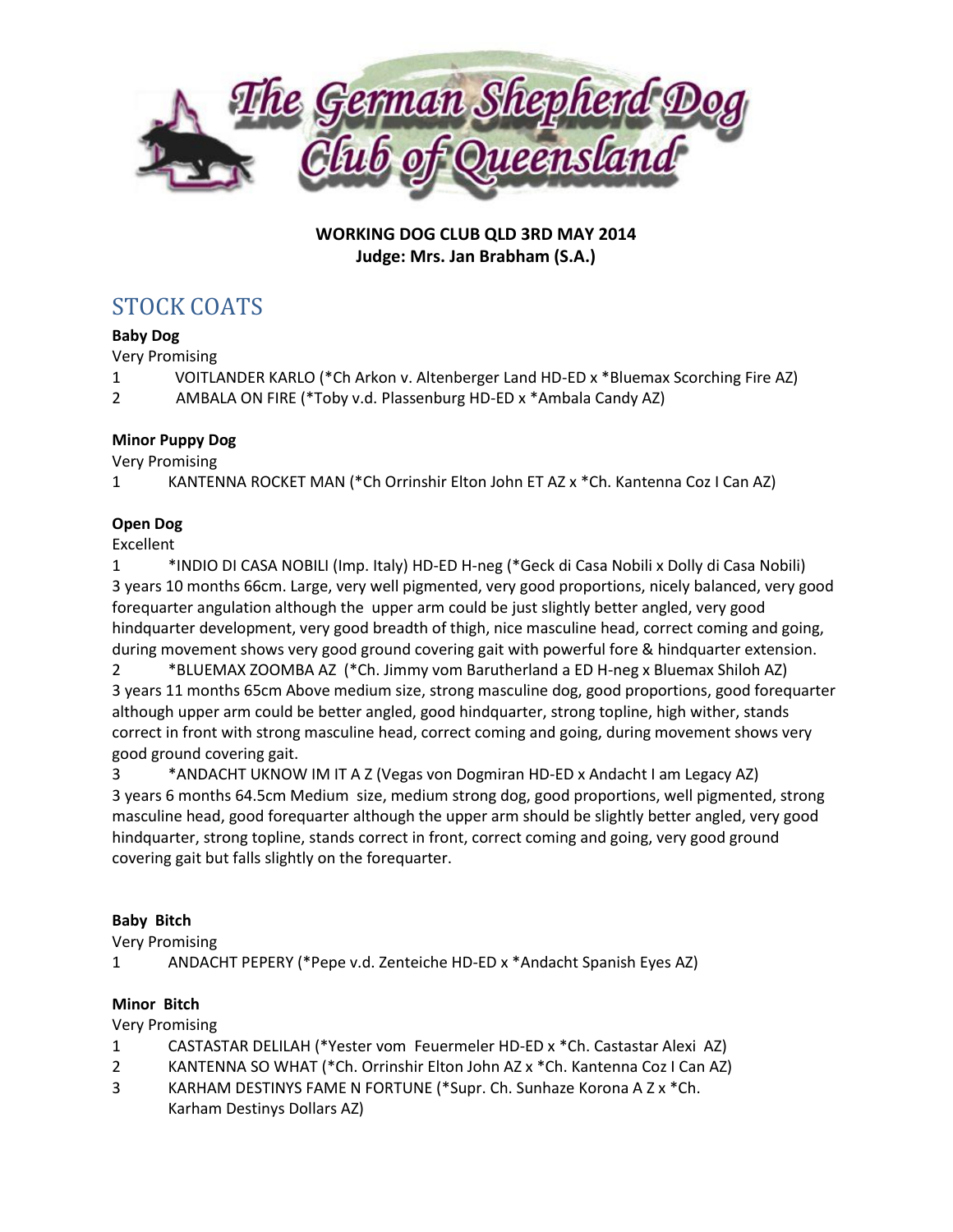#### **Puppy Bitch**

Very Promising

- 1 BLUEMAX TIGER TEARS (\*Bluemax Tiger Town AZ x Bluemax Shante AZ)
- 2 DEBBAR ZADA (\*Bluemax Tiger Town AZ x Debbar U Got The Look AZ)
- 3 GRANDSPY COLLETTE UP IN FLAMES (\*Andacht Feel The Fire AZ x Grandspy Aztek AZ)
- 4 VLADIMIR HEAD OF THE REST (\*Ch. Orrinshir Elton John AZ x \*Ch. Vladimir Flirtacious AZ)

#### **Junior Bitch**

Very Good

1 WINOLA LANA DEL REY AZ (\*Ch. Vladimir Envy This AZ x \*Voitlander Palme AZ)

17 months 61cm. Large, medium strong bitch, very good proportions, firm strong back, high wither, very good hindquarter angulation and breadth of thigh, very good head and expression, one foot slightly turns out in front, correct coming and going, during movement shows very good ground covering gait with powerful hindquarter drive.

2 KARHAM KLASS ABOVE AZ (\*Andacht Feel The Fire AZ x \*Ch. Karham Destinys Gold AZ) 13 ¾ months 58cm. Medium size, medium strong bitch, very good pigmentation, good forequarter angulation although the upper arm should be better angled. very good hindquarter angulation and width of thigh, firm back, high wither, expressive head, stands correct in front, correct coming and going, very good ground covering gait although the ligamentation should be slighter firmer.

3 LARERANCE DELTA AZ (\*Ch. Schneeberg Ultimately Kryptic AZ x \*Jezlahn Regina AZ) 17 months 59.5cm. Above medium size, medium strong bitch of very good proportions, feminine expressive head, good forequarter development although the upper arm could be slightly better angled, good hindquarter, good breadth of thigh, firm strong back, stands correct in front, correct coming and going, during movement shows good ground covering gait.

#### **Intermediate Bitch**

Very Good

1 KANTENNA SPIRIT OF TARTAN AZ (\*Sirio vom Rauhtal a ED x \*Sannjesa High Flyer AZ) 1 year 7 months 60cm. Large, medium strong bitch, high wither, firm topline, strong back, very good proportions, very good type, very good forequarter and very good hindquarter angulation and firm strong topline, very feminine expressive head, correct coming and going, during movement shows very powerful drive with good extensive forehand reach.

2 AMBALA FUNKY CHIC AZ (\*Ch. Kwint v Juerikstall a ED H-neg x \*Ambala Dollys Diva AZ) 1 year 10 months 61cm.Very large substantial bitch with good proportions, good type, stands correct in front, good forequarter angulation although upper arm is slightly steep, good under chest development, very good hindquarter and width of thigh, firm strong back, strong feminine head, correct coming and going with very powerful ground covering gait.

#### **Australian Bred Bitch**

Very Good

1 \*KARHAM WORTH THE WAIT AZ (\*Gr. Ch. Sunhaze Korona AZ x \*Ch. Volscain Toska AZ) 18 ½ months 59cm. Medium size, medium strong, very good pigmentation, very good head with feminine expression, stands correct in front, very good forequarter and very good hindquarter, firm strong back, high tail set and slightly steep croup, correct coming and going, very good ground covering gait.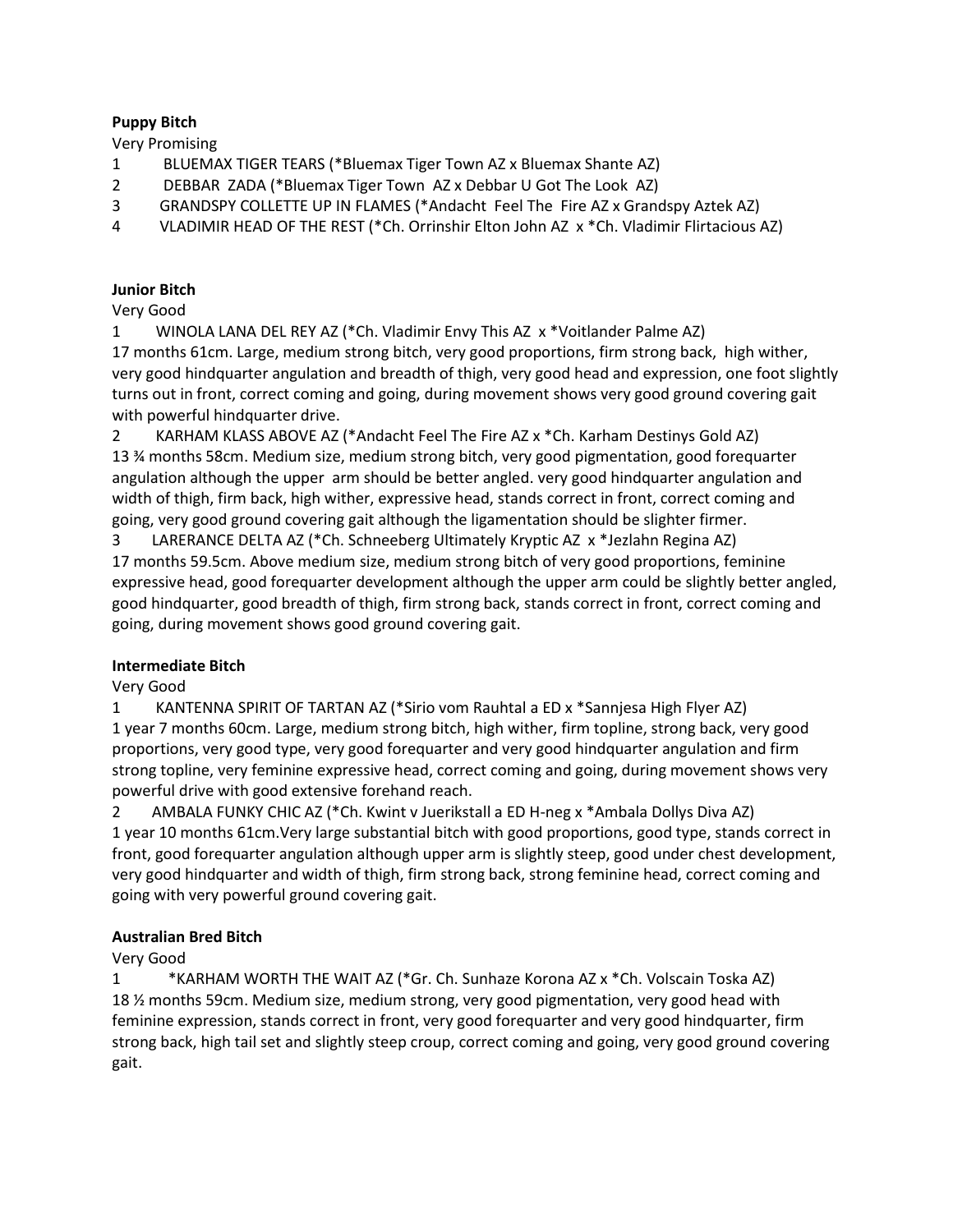#### **Open Bitch**

Excellent

1 \*BLUEMAX JOLIE AZ (\*Ch. Jimmy v Baruther Land a ED H-neg x Bluemax Tanzin AZ) 2 years 3 ½ months 59.5cm. Stands correct in front, feminine expressive head, medium size, medium strong, very good proportions, well balanced, good forequarter and very good hindquarter angulation, firm strong back, correct coming and going, during movement shows very powerful ground covering gait with very good reach and hindquarter drive.

2 \*CH KANTENNA COZ I CAN AZ (\*Ch Kwint v Juerikstall a ED x \* Wilcol Itz Summertime AZ) 3 years 9 months 58cm. Stands correct in front very good head and expression, lovely dark eyes, medium size, medium strong, very good proportions, very well balanced, very good forequarter and very good hindquarter, firm strong back, high wither, correct coming and going, during movement shows very powerful ground covering gait with good reach and hindquarter thrust.

3 \*KAYROSSI XPLIZATE AZ (\*Vegas v Dongmiran a ED H-neg x \*Kayrossi Iwas Iam AZ) 3 years 3 months 60cm. Stands correct in front, very good pigmentation, very good proportions, very good type, firm strong back, feminine head, good forequarter development although the upper arm could be better angled, very good hindquarter angulation, correct coming and going, during movement shows powerful ground covering gait.

4 \*ABELARA FLIRTING EYES AZ (\*Apoll v Oxsalis aED x \*Debbar Lexie AZ)

3 years 8 months 59.5 cm. Stands correct in front, above medium size, medium strong bitch, good proportions, slight nick behind wither, very good forequarter angulation and very good hindquarter angulation, slightly short and slightly steep croup, good head and expression. Correct coming and going and shows very good ground covering gait.

5 \*AMBALA FUNKY MISS AZ (\*Ch. Kwint v Juerikstall a ED H-neg x \*Ambala Dollys Diva AZ) 2 years 9 months 58cm. Medium size, medium strong bitch, very good proportions, firm strong back, normal wither, very good head and expression, good forequarter although the upper arm could be slightly better angled, very good hindquarter and width of thigh, slightly close going, correct coming, very good ground covering gait however the back ligamentation could be slightly firmer.

6 \*CH. CASTASTAR ALEXI AZ (\*Zony v Haus Gerstenberg a ED H-neg x \*Ch. Astasia Cinnamon HIT AZ 3 years 4 months 60cm. Stands correct in front, strong but feminine head, very good expression, good forequarter angulation although the upper arm should be better angled, very good hindquarter angulation and breadth of thigh, firm back, slightly low set tail, slightly steep croup. Correct coming and going, powerful ground covering gait and slight looseness of ligamentation across croup.

#### **Neuter Bitch**

Very Good

\*ASTASIA CINNAMON HIT AZ (\*Cayos v d Noriswand a ED x \*Astasia Grayce AZ) 5 years 7 months 61.5cm. Very large, medium strong bitch, stands correct in front, slightly long toes, good proportions, good head and expression, good forequarter angulation, good hindquarter angulation, firm strong back, slightly short croup. Correct coming and going, good ground covering gait.

Challenge Dog & BOB: \*Indio Di Casa Nobili Reserve Challenge Dog: \*Bluemax Zoomba Challenge Bitch & RUBOB: \*Bluemax Jolie Reserve Challenge Bitch: \*Ch. Kantenna Coz I Can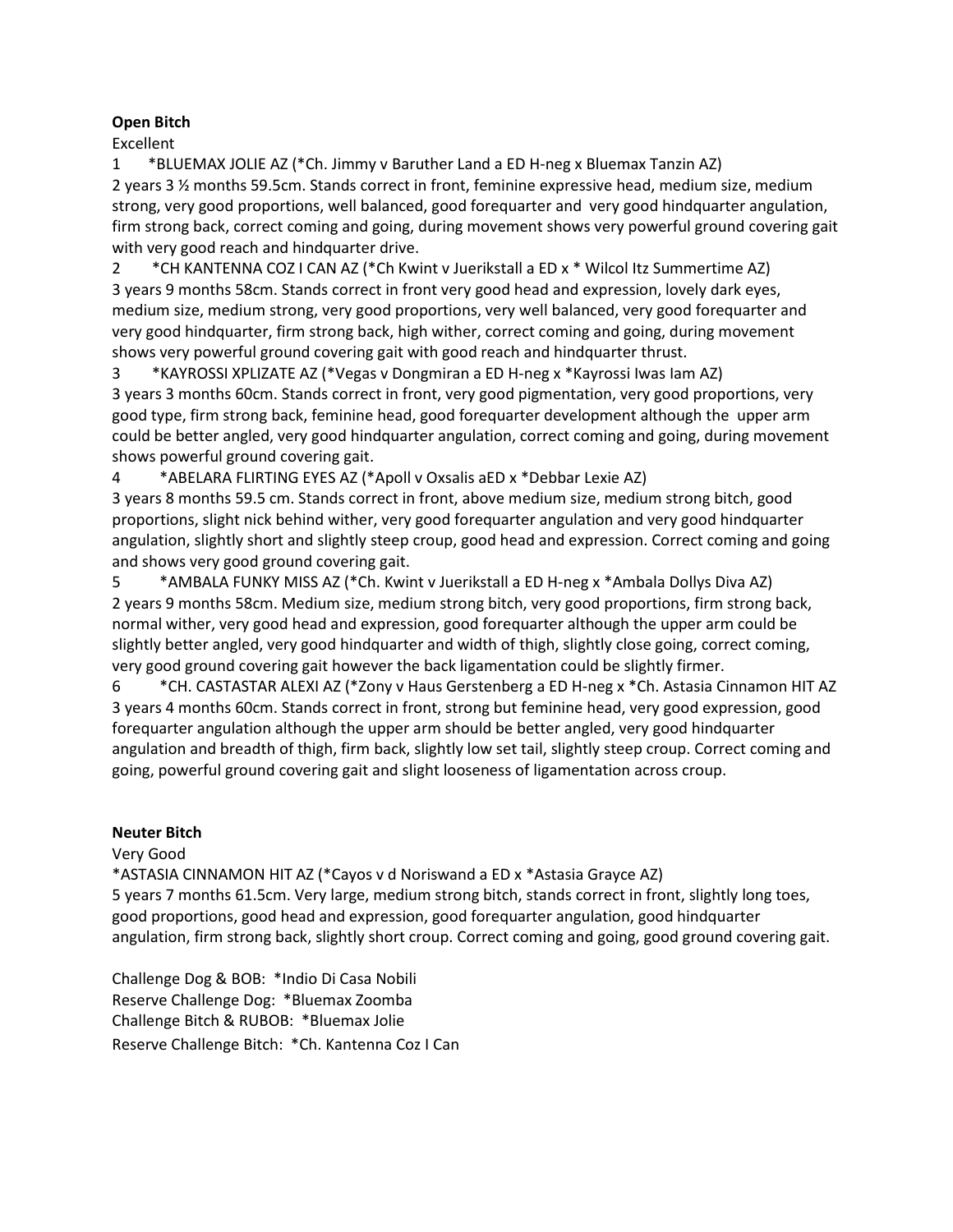## LONG STOCK COAT

#### **Minor Dog**

Very Promising

1 VONEHRLICH LYNX (\*Yester v Feuermeler HD-ED x \*Vonehrlich Sonia AZ)

#### **Baby Bitch**

Very Promising

1 BLUEMAX TOPAZE (\*Toby v.d. Plassenburg HD-ED x\*Chayessa Gemica AZ)

#### **Minor Bitch**

Very Promising

- 1 KAYROSSI SPELL BOUND (Pepe v.d. Zenteiche HD-ED x \*Kayrossi Ms Demeanour AZ)
- 2 JAYKRI PANACHE (\*Kantenna Simbas Pride AZ x \*Jaykri Just A Dash AZ)

### **Junior Bitch**

Very Good

1 WINOLA LULU (\*Ch Vladimir Envy This AZ x \*Voitlander Palme AZ)

17 months 59cm. Above medium size, medium strong bitch, very good type and proportions, stands slightly close in front, very good head and expression with dark eye, firm strong back, very good forequarter and very good hindquarter development and width of thigh. Correct coming and going with very powerful movement with very good fore reach and hindquarter drive.

#### **Open Bitch**

Very Good

1 \*KAYROSSI MS KOMOTION A Z (\*Hero v Renderau a ED x \*Kayrossi Ms Demenour AZ) 23 months 61.5cm. Very large, medium strong, very good type and proportions, stands correct in front, very good head and expression, very good forequarter, very good hindquarter and width of thigh, firm strong back, correct coming and going, during movement shows very powerful ground covering gait.

Challenge Dog: Vonehrlich Lynx Challenge Bitch & BOB: \*Kayrossi Ms Komotion Reserve Challenge Bitch & RUBOB: Winola Lulu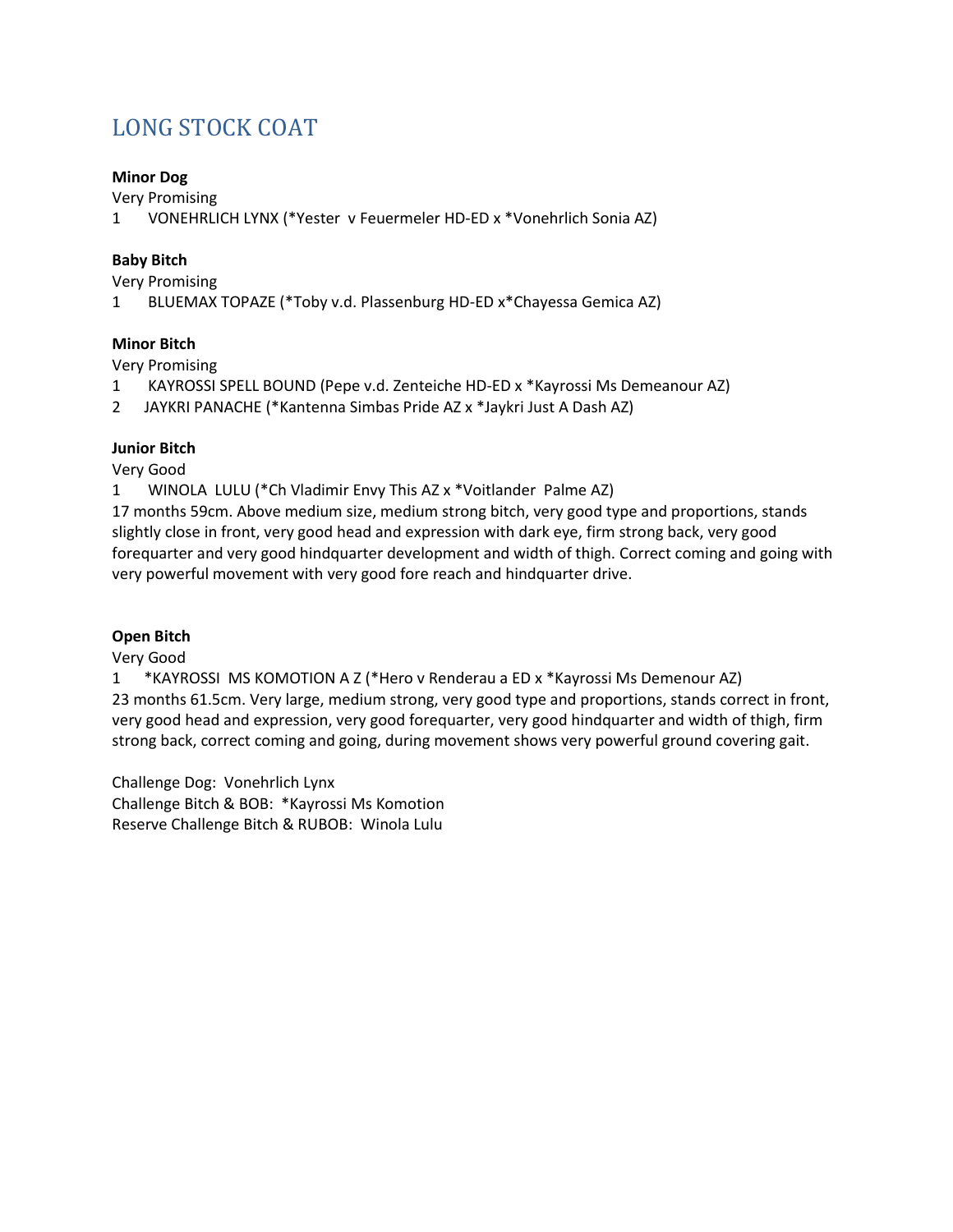#### **LONG STOCK COAT**

#### **BABY PUPPY BITCH**

- **1 JAYKRI PANACHE** (\*Kantenna Simbas Pride A Z x \*Jaykri Just A Dash A Z)
- **2 ALMARJO BACARDI REMIX (**\*Ch. Bluemax Salt A Z x \* Ch .Brynwood Barcardi Breezer A Z)

#### **JUNIOR BITCH**

- **1 HILLMAGIC BLACK PEPPER (**Turbo vom Cassclswald x Hillmagic Nix)
- **2 ANDACHT TOLLET (**\*Toby von der Plassenburg SchH2 IPO3 HD/ED (Imp.Gmy) x \*Andacht Flying Fox A Z)

#### **INTERMEDIATE BITCH**

**1 CH. KAYROSSI BATTERIES NOT INCLUDED A Z (**\*Ch. Schneeberg Ultimately Kryptic A Z x \*Ch. Kayrossi Itza Deavil A Z )

#### **OPEN BITCH**

**1 CH. SHEPWEST HELLO DOLLY** (\*Andacht Amando A Z x Bronacre Tumbleweed Connection A Z)

#### **Best Bitch: HILLMAGIC BLACK PEPPER Res. Bitch: CH. KAYROSSI BATTERIES NOT INCLUDED A Z**

#### **BABY PUPPY DOG**

**1 TREUHUND ARENSIA MY LOVE (AI) (**Damholz Cerberus (Imp. ZAF) x Daisy of Tarasans (Imp. ZAF)

#### **MINOR PUPPY DOG**

**1 VONEHRLICH LYNX (**\*Yester vom Feuermeler HD/ED (Imp. Gmy) x \*Vonehrlich Sonia A Z) - Bdr: L & H Young – Exh: A.

#### **OPEN DOG**

**1 CH. JONKAHRA REVELLER A Z (**\*Cayos von der Noriswand Sch. H1 a Z H-neg (Imp. Gmy) x \*Jonkahra Ruski A Z)

**BEST DOG: CH. JONKAHRA REVELLER A Z RESERVE DOG: VONEHRLICH LYNX** 

**B.O.B: HILLMAGIC BLACK PEPPER RESERVE of BREED: JONKAHRA REVELLER A Z**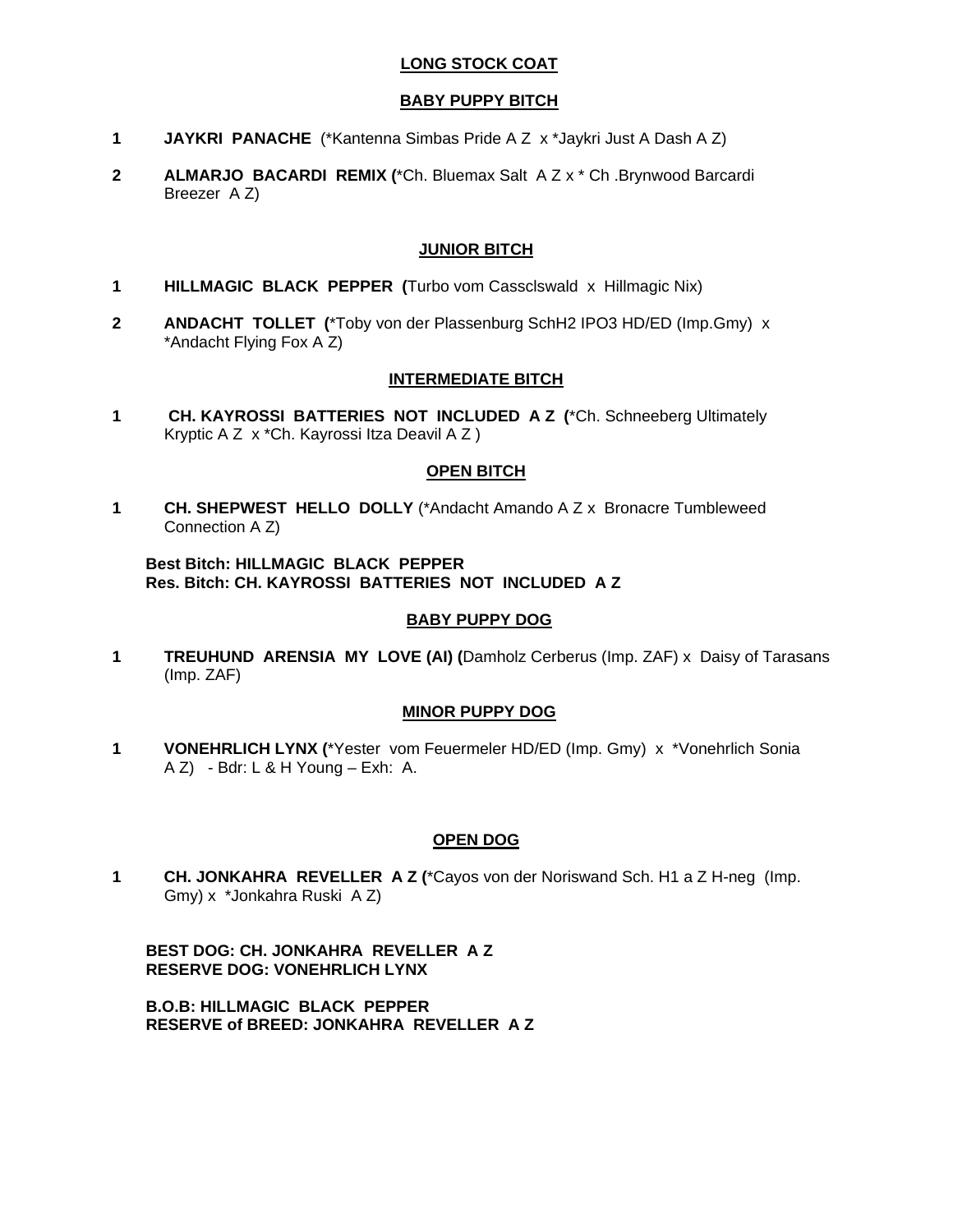#### **STOCK COAT**

#### **BABY PUPPY BITCH**

- **1 CASTASTAR DELILAH (**\*Yester Vom Feuermeler HD/ED (Imp. Gmy) x \*Ch. Castastar Alexi A Z)
- **2 KUIRAU ELLEGANTE LADY (**\*Toby von der Plassenburg SchH2 IPO3 HD/ED (Imp.Gmy) x \* Kuirau Shahera A Z)
- **3 KARHAM DESTINYS FAME N FORTUNE** (\* Sup. Ch. Sunhaze Korona A Z x \*Ch. Karham Destinys Dollars A Z)
- **4 AMDAK ALIL BITO ATTITUDE (**\*Ch. Bluemax Salt A Z x \*Fremont Gtn Giggy Withit A Z)
- **5 KARALCIN AMELIA (**\*Ch. Astasia Eli H.I.T. A Z x \*Nanmahar Ulla A Z)

#### **MINOR PUPPY BITCH**

- **1 BLUEMAX TIGER LILLY (**\* Bluemax Tiger Town A Z x Bluemax Shante A Z)
- **2 VLADIMIR HEAD OF THE REST** (\*Ch. Orrinshir Elton John A Z x \* Ch. Vladimir Flirtacious A Z)
- **3 VONEHRLICH LEA (**\*Yester vom Feuermeler HD/ED (Imp. Gmy) x \*Vonehrlich Sonia A Z -
- **4 GRANDSPY COLLETTE UP IN FLAMES** ( \* Andacht Feel The Fire A Z x Grandspy Aztek A Z)
- **5 VLADIMIR HARD ACT TO FOLLOW** (\*Ch. Orrinshir Elton John A Z x \* Ch. Vladimir Flirtacious A Z)

#### **PUPPY BITCH**

- **1 KARHAM KLASS ABOVE (**\* Andacht Feel The Fire A Z x Ch. Karham Destinys Gold A Z)
- **2 DEBBAR ZADA (**\*Bluemax Tiger Town A Z x Debbar U Got The Look A Z)
- **3 ALMARJO AFTER SHOCK (**\*Zony von Haus Gerstenberg Sch. H111 a ED H-neg (Imp.Gmy) x \*Aust Ch Brynwood Barcardi Breezer AZ)

#### **JUNIOR BITCH**

- **1 BRONACRE HOKEY POKEY A Z** (\*Bluemax Zoomba A Z x \*Bronacre Philadelphia Freedom A Z)
- **2 BRIGENTI HARMONY GOLD A Z (Gerry von Schacher a ED (Imp Deu) x \*Karma von** Schwarzaugen a ED (Imp Mkd)
- **3 ZELLBURG BUFFY**(\*Logo vom Radhaus a ED (Imp. Srb) x Zellburg Angel A Z )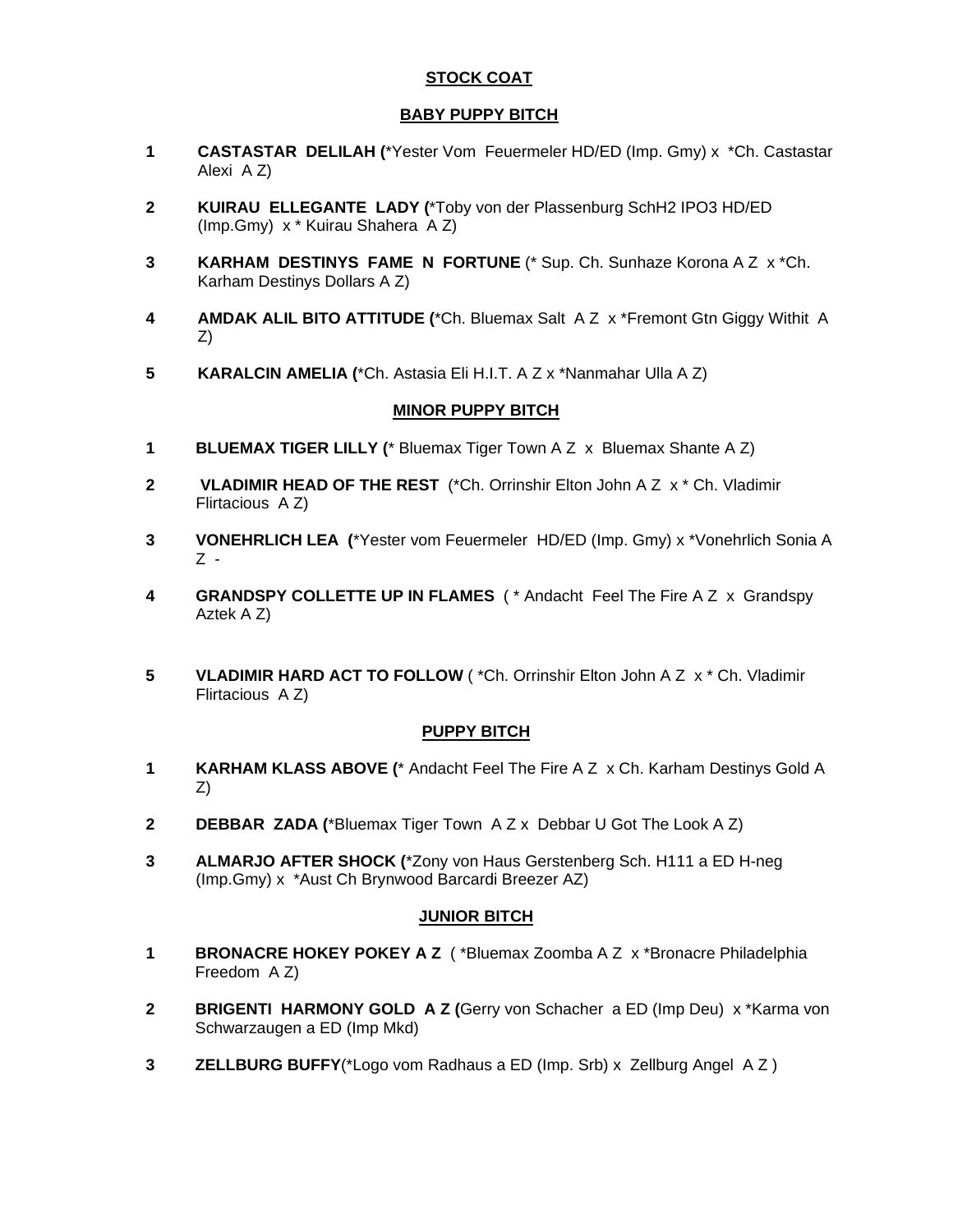#### **INTERMEDIATE BITCH**

- **1 KARHAM WORTH THE WAIT A Z (** \*Supr. Ch. Sunhaze Korona A Z x \*Ch. Volscain Toska A Z)
- **2 SUNHAZE JIMAICA (**\*Ch. Jimmy vom Baruther Land Sch. H111 a ED H-neg (Imp. Gmy) x \*Chayessa Gemica A Z)
- **3 KINGLAND LOLITA A Z (**\*Kelinpark Travellin Man A Z x Kingland Oo La La A Z)
- **4 AMBALA FUNKY CHIC A Z (** \*Ch. Kwint vom Juerikstall a ED H-neg (Imp. Ndl) x Ambala Dollys Diva A Z)
- **5 FREMONT GTN GIGGY WITHIT A Z** ( \*Gerry vom Schacher HD/ED (Imp. Deu) x \*Fremont Quest To Win A Z)
- **6 ABELARA KIND SPIRITS**( \*Pallendon Yorik A Z x Debbar Jubilee Dream A Z)

#### **OPEN BITCH**

- **1 \*BLUEMAX JOLIE A Z (**\*Ch. Jimmy vom Baruther Land Sch. H111 a ED H-neg (Imp. Gmy) x Bluemax Tanzin A Z)
- **2 \*DEBBAR VARUNI A Z (**\*Zony Von Haus Gerstenberg Sch. H111 a Z H-neg (Imp.Gmy) x \*Ch. Debbar Porsche A Z)
- **3 GRANDSPY AZTEK A Z (**\*Kayrossi Metal Mulisha A Z x Ch. Verwegan Eyespy CCD )

#### **BEST BITCH: BRONACRE HOKEY POKEY A Z**

 **RESERVE BITCH: \*BLUEMAX JOLIE A Z** 

#### **BABY PUPPY DOG**

**1 ALMARJO BLACK LABEL (**\*Ch. Bluemax Salt A Z x \* Ch. Brynwood Barcardi Breezer A Z)

#### **PUPPY DOG**

**1 KINGLAND POT BLACK** (\*Lawine Erasmus A Z x \*Kelinpark Vanilla Fudge A Z)

#### **OPEN DOG**

- **1** \* **ANDACHT UKNOW IM IT A Z** (\*Vegas Von Dongmiran Sch. HI a ED H-neg (Imp. Ndl) x \*Andacht I Am Legacy A Z)
- **2 \*KELINPARK TRAVELLIN MAN TD A Z** ( \*Cayos von der Noriswand Sch. H1 a ED Hneg (Imp. Gmy) x \*Kelinpark Onya A Z)
- **3 LEISHJACLYN WAVE DANCER A Z** ( \*Ch. Leishjaclyn Zpartacus A Z x Leishjaclyn Jillaroo Dancer )

#### **BEST DOG: \* ANDACHT UKNOW IM IT A Z**

**RESERVE DOG : \*KELINPARK TRAVELLIN MAN TD A Z** 

**B.O.B: BRONACRE HOKEY POKEY A Z RESERVE of BREED: \* ANDACHT UKNOW IM IT A Z**